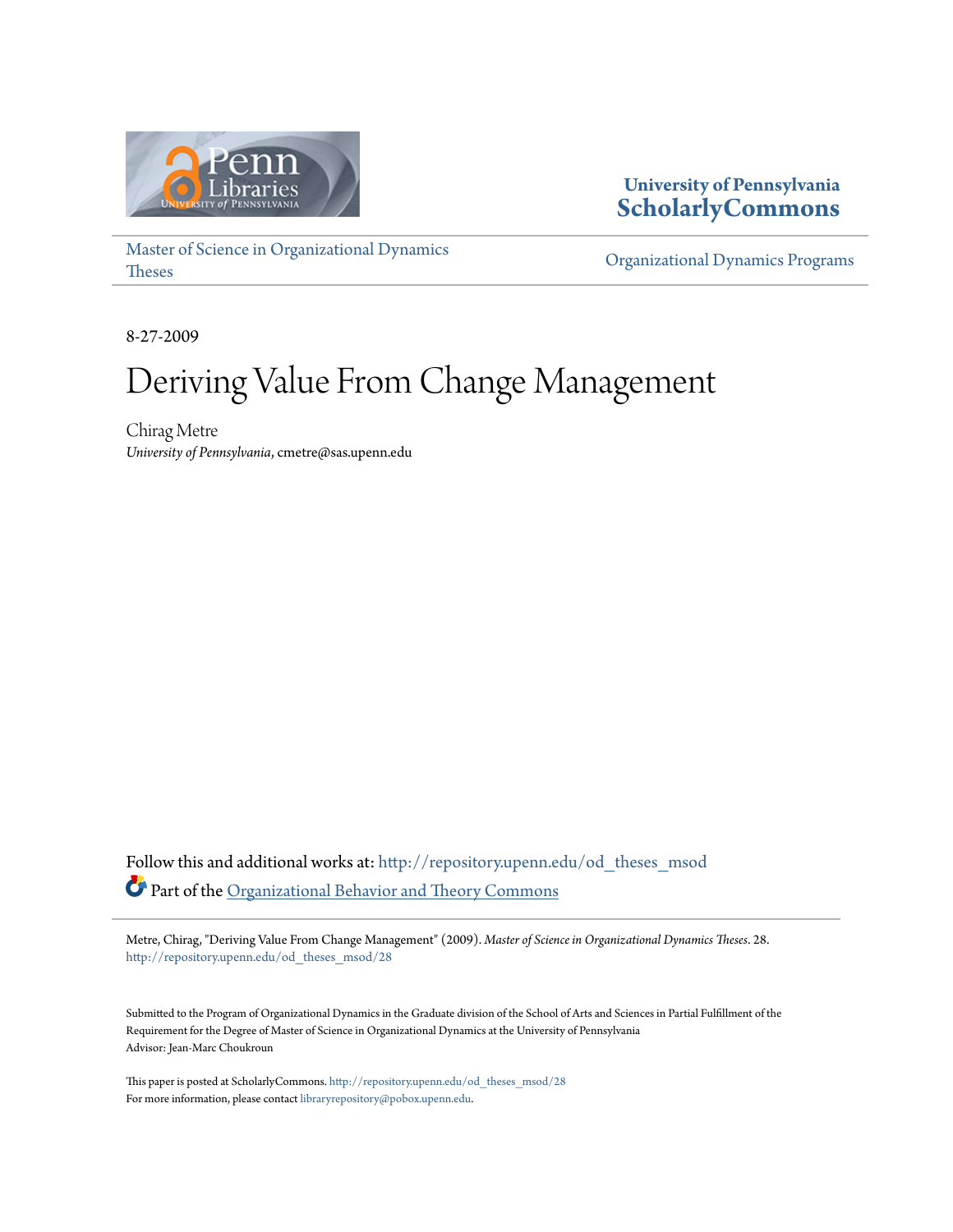# Deriving Value From Change Management

#### **Abstract**

A theoretical analysis on the perception of change management initiatives, with a focus on how one can one optimize and derive increased value from change management efforts. The context of this capstone is to determine the degree to which change management initiatives are successful. I intend to explore and catalogue reasons that control and predict change management success, and provide best practices identified from the scholarly literature. Creating a base level of knowledge, I present a literature review in which I summarize from the body of knowledge key theories and contributions to effective change management in the modern workplace. Building upon this baseline, I present the details of why it is important to derive specific value from a change management initiative, outlining the key areas where the facilitation of the strategy of change can promote impact. Based on the research, it is apparent that change should always be results driven. It is imperative for change agents; leaders, managers or even consultants to create a sense of urgency amongst the community chartered to implement change. A collaborative environment that facilitates two-way communication from leadership and the community at large creates a heightened sense of change ownership and active involvement which are crucial to the change effort's success. A change path must be outlined and defined, planning a change effort is involved as various facets of an organization and its people need to be considered. Communication initially, and throughout the change process is imperative.

#### **Disciplines**

Organizational Behavior and Theory

#### **Comments**

Submitted to the Program of Organizational Dynamics in the Graduate division of the School of Arts and Sciences in Partial Fulfillment of the Requirement for the Degree of Master of Science in Organizational Dynamics at the University of Pennsylvania Advisor: Jean-Marc Choukroun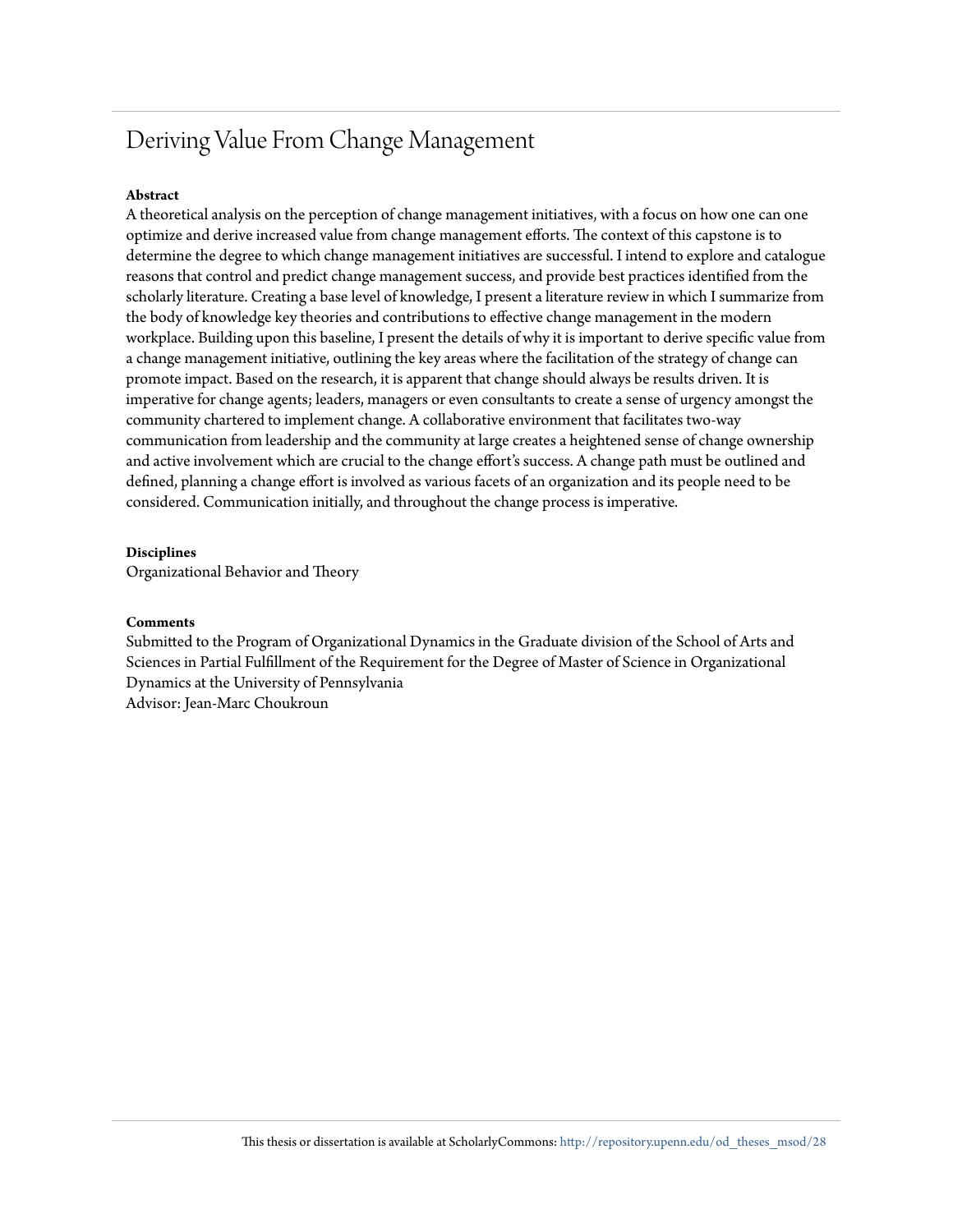# DERIVING VALUE FROM CHANGE MANAGEMENT

by

Chirag Metre

Submitted to the Program of Organizational Dynamics in the Graduate division of the School of Arts and Sciences in Partial Fulfillment of the Requirement for the Degree of Master of Science in Organizational Dynamics at the University of Pennsylvania

Philadelphia, Pennsylvania

2009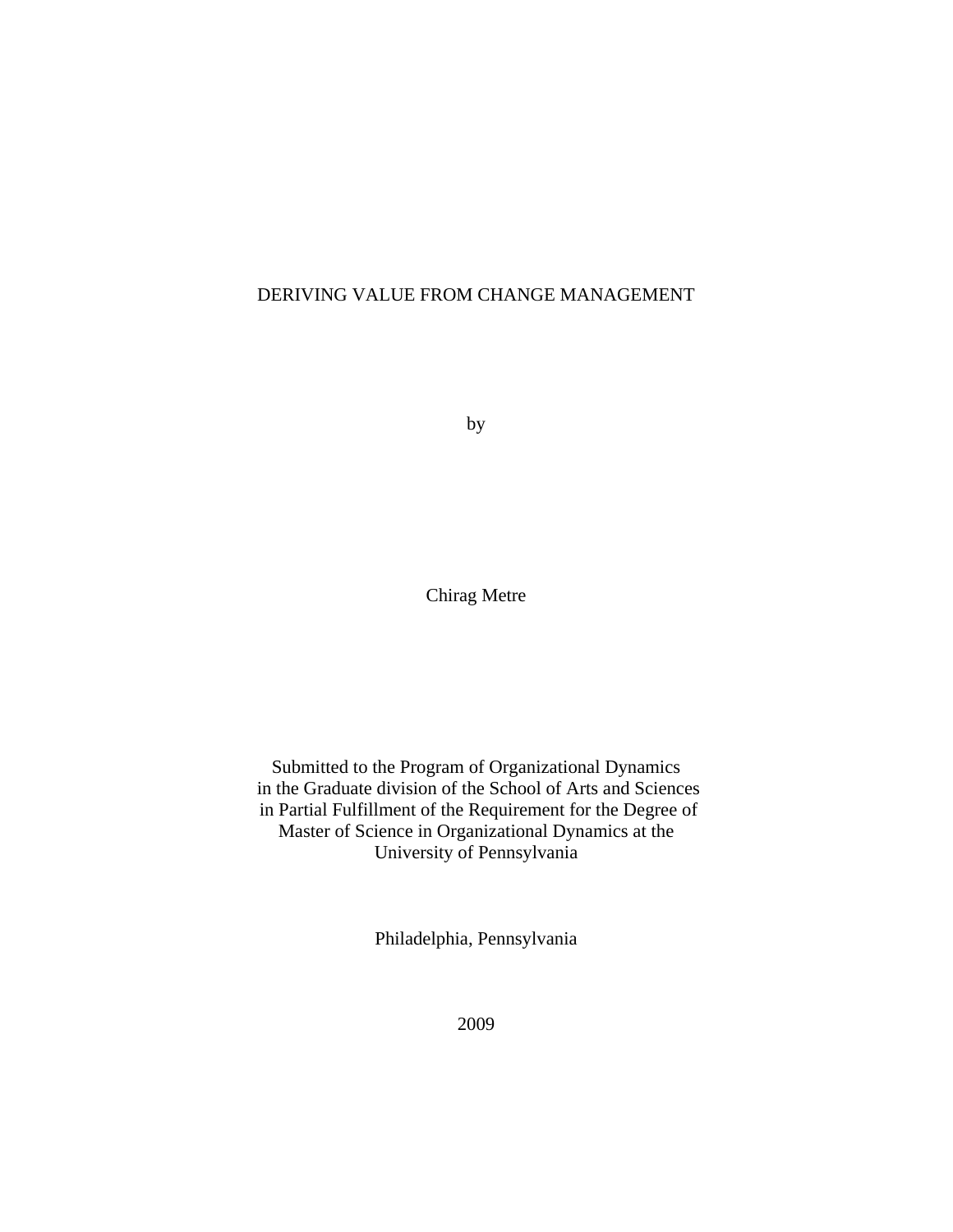DERIVING VALUE FROM CHANGE MANAGEMENT

Approved by:

**\_\_\_\_\_\_\_\_\_\_\_\_\_\_\_\_\_\_\_\_\_\_\_\_\_\_\_\_\_\_\_\_\_\_\_\_\_\_\_\_\_\_\_\_\_\_\_\_\_\_\_\_**  Jean-Marc Choukroun, Ph.D., Advisor

\_\_\_\_\_\_\_\_\_\_\_\_\_\_\_\_\_\_\_\_\_\_\_\_\_\_\_\_\_\_\_\_\_\_\_\_\_\_\_\_\_\_\_\_\_\_\_\_\_\_\_\_ Charline Russo, Ed.D., Reader

\_\_\_\_\_\_\_\_\_\_\_\_\_\_\_\_\_\_\_\_\_\_\_\_\_\_\_\_\_\_\_\_\_\_\_\_\_\_\_\_\_\_\_\_\_\_\_\_\_\_\_\_ Larry M. Starr, Ph.D., Reader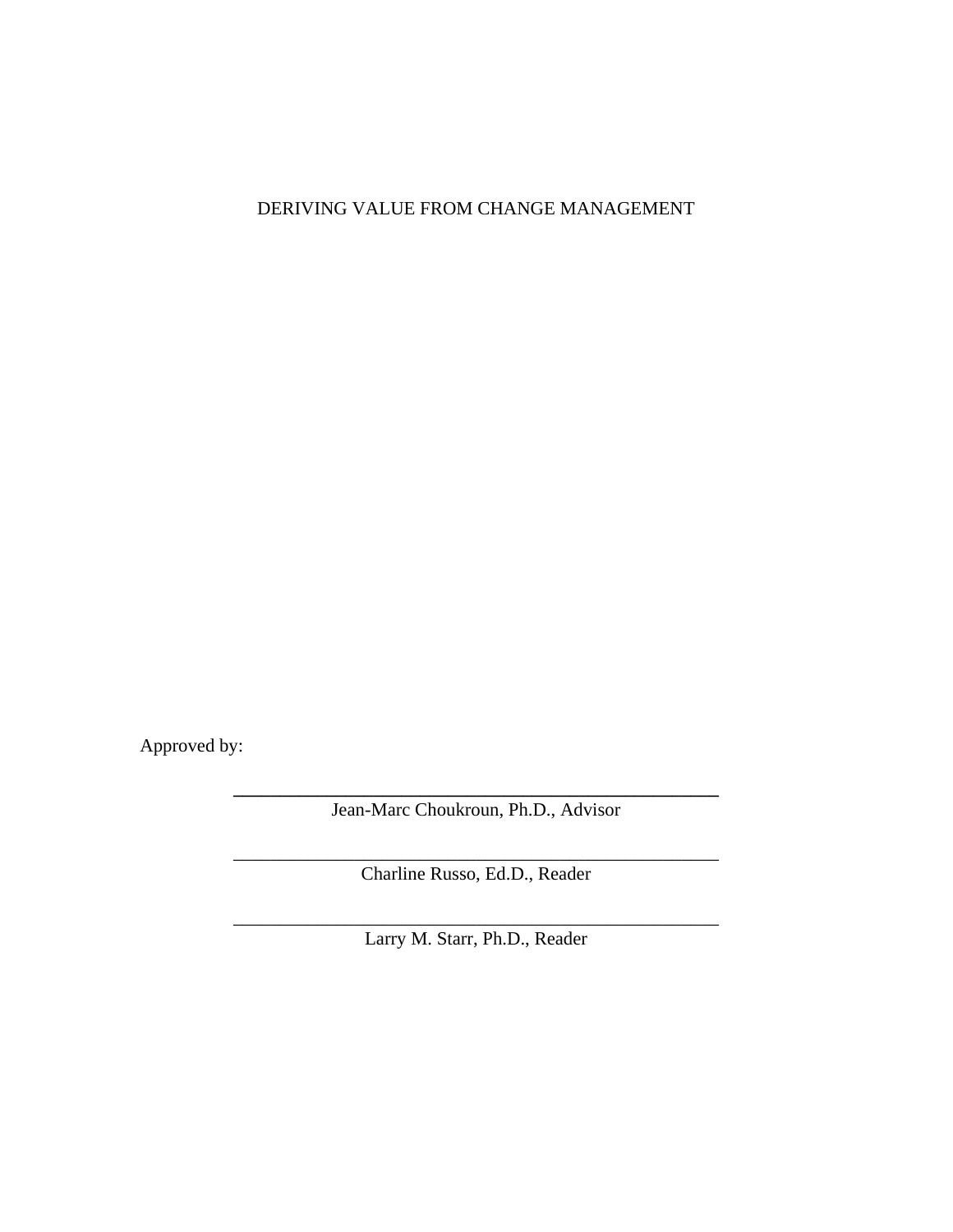# ABSTRACT

 A theoretical analysis on the perception of change management initiatives, with a focus on how one can one optimize and derive increased value from change management efforts. The context of this capstone is to determine the degree to which change management initiatives are successful. I intend to explore and catalogue reasons that control and predict change management success, and provide best practices identified from the scholarly literature.

 Creating a base level of knowledge, I present a literature review in which I summarize from the body of knowledge key theories and contributions to effective change management in the modern workplace. Building upon this baseline, I present the details of why it is important to derive specific value from a change management initiative, outlining the key areas where the facilitation of the strategy of change can promote impact.

 Based on the research, it is apparent that change should always be results driven. It is imperative for change agents; leaders, managers or even consultants to create a sense of urgency amongst the community chartered to implement change. A collaborative environment that facilitates two-way communication from leadership and the community at large creates a heightened sense of change ownership and active involvement which are crucial to the change effort's success. A change path must be outlined and defined, planning a change effort is involved as various facets of an organization and its people need to be considered. Communication initially, and throughout the change process is imperative.

iii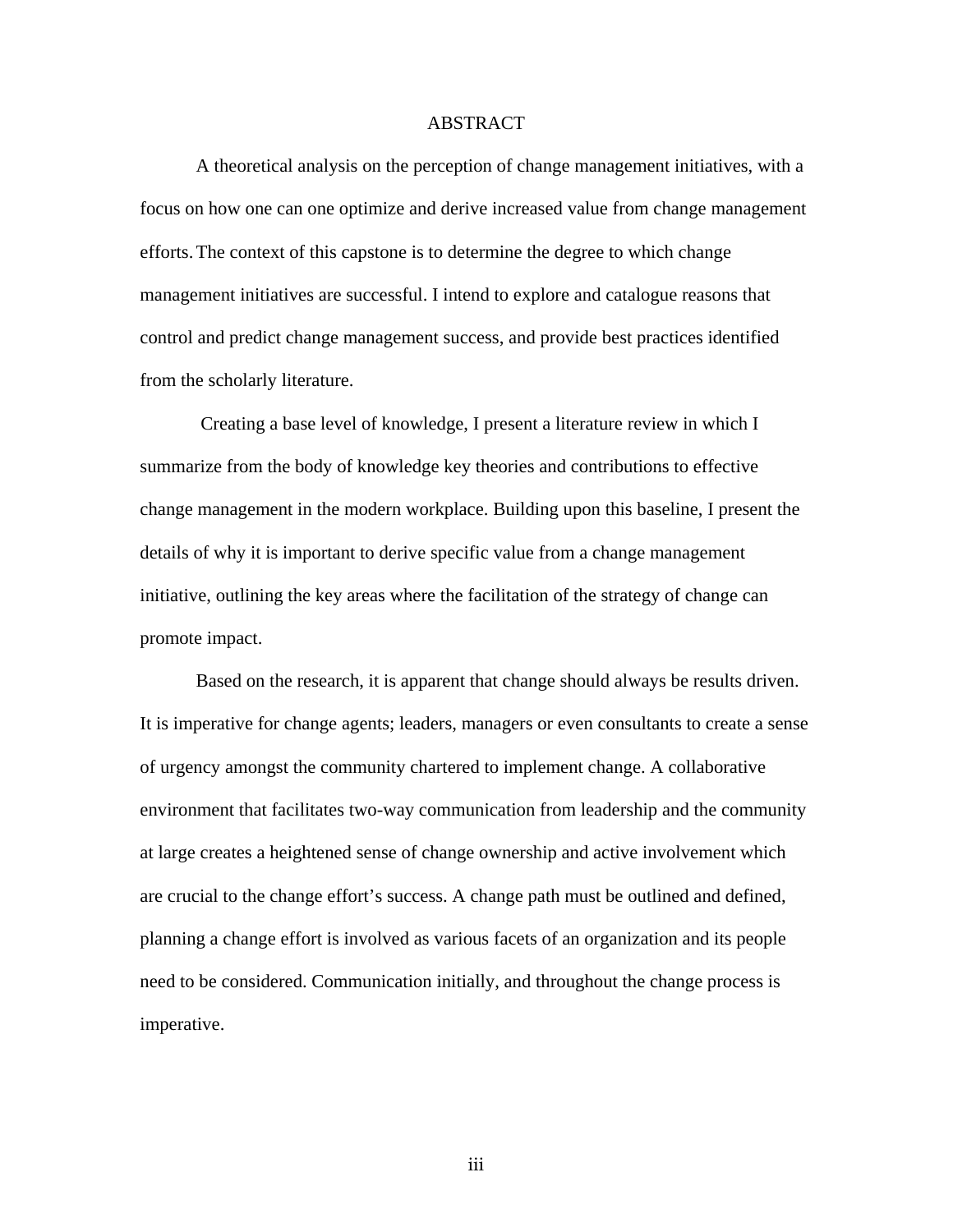# ACKNOWLEDGEMENTS

 Appreciation is extended to Dr. Jean-Marc Choukroun, my advisor, Dr. Larry Starr, my capstone course advisor and reader, and Dr. Charline Russo my capstone reader for their interest and guidance during the preparation of this document. I would also like to thank my parents, friends and classmates for their support, advice and encouragement throughout my tenure in the Organizational Dynamics program.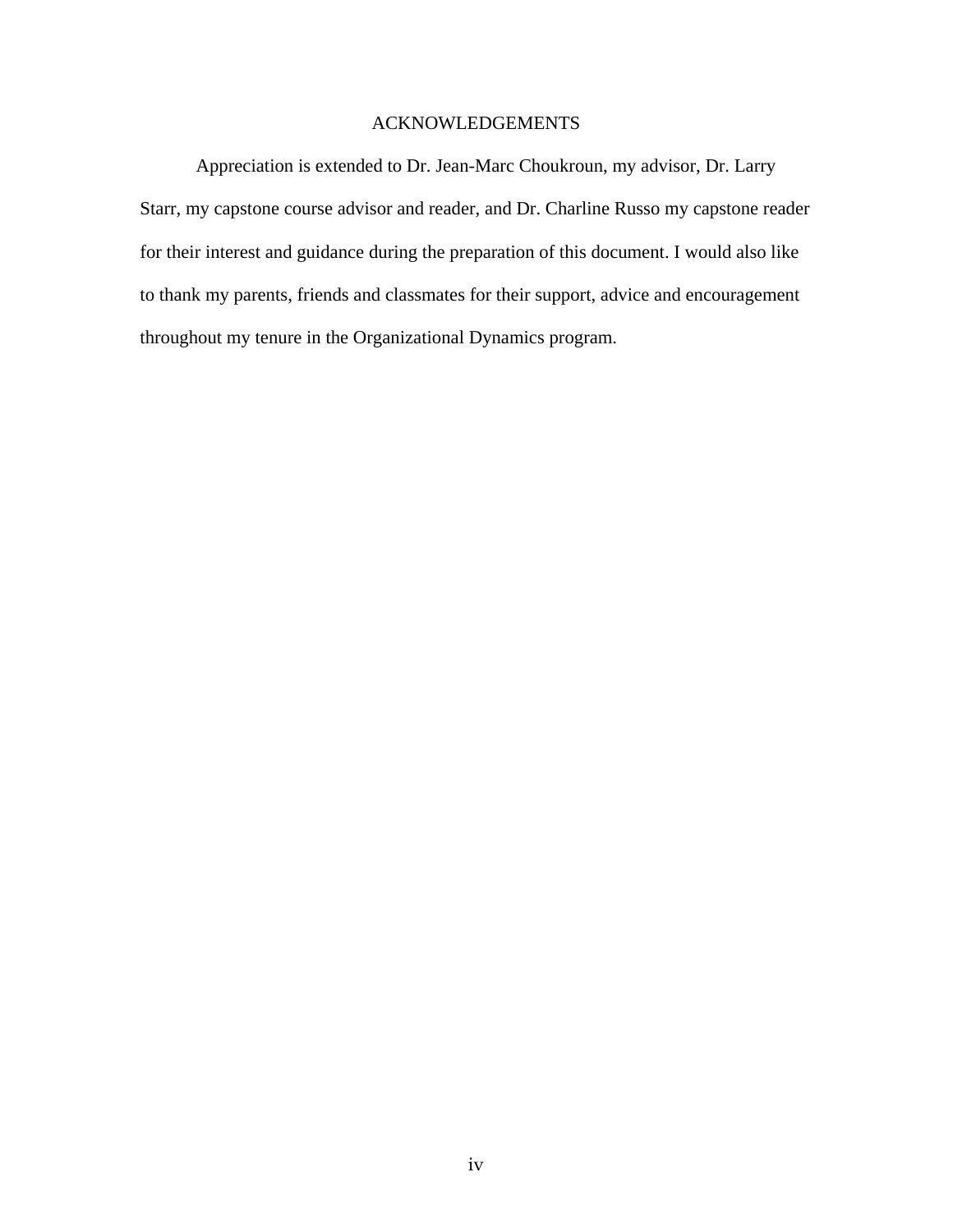# LIST OF TABLES

| <b>TABLE</b>   |                                                                  | Page |
|----------------|------------------------------------------------------------------|------|
| $\mathbf{1}$   | Kotter (1995): 8-Step Change Model                               | 7    |
| $\overline{2}$ | Jick (1991): 10-Step Change Model                                | 10   |
| 3              | General Electric 7-Step Change Model                             | 12   |
| $\overline{4}$ | Categories of Change Initiatives                                 | 23   |
| 5              | Kubiciek (2005): 10 Biggest Agents of Change                     | 24   |
| 6              | Maurer (2006): 12 Steps to Build Support for Change              | 25   |
| 7              | Beaman and Guy (2005): Change Management Pitfalls                | 26   |
| 8              | Key Drivers of Change Management                                 | 29   |
| 9              | Preparing for and Effecting Change                               | 30   |
| 10             | Kegan and Lahey (2009): 3 Mind Plateaus of Mental Complexity     | 37   |
| 11             | Ford et al. (2008): A Reconstruction of the Resistance to Change | 40   |
| 12             | Schaffer and Thomson (1992): Comparing Improvement Efforts       | 42   |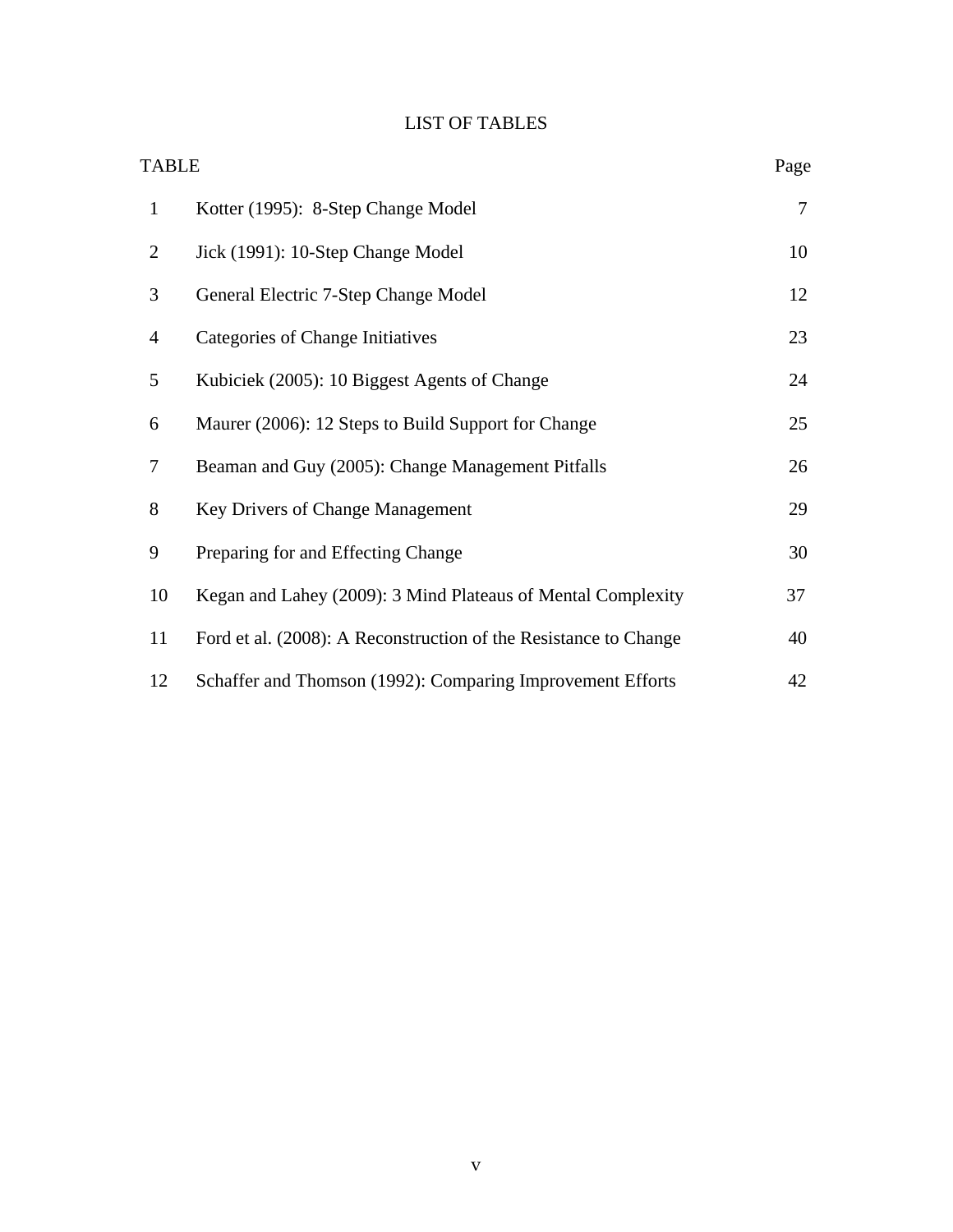# LIST OF FIGURES

| <b>FIGURE</b> |                         | Page     |
|---------------|-------------------------|----------|
|               | <b>Stages of Change</b> | ററ<br>∠∠ |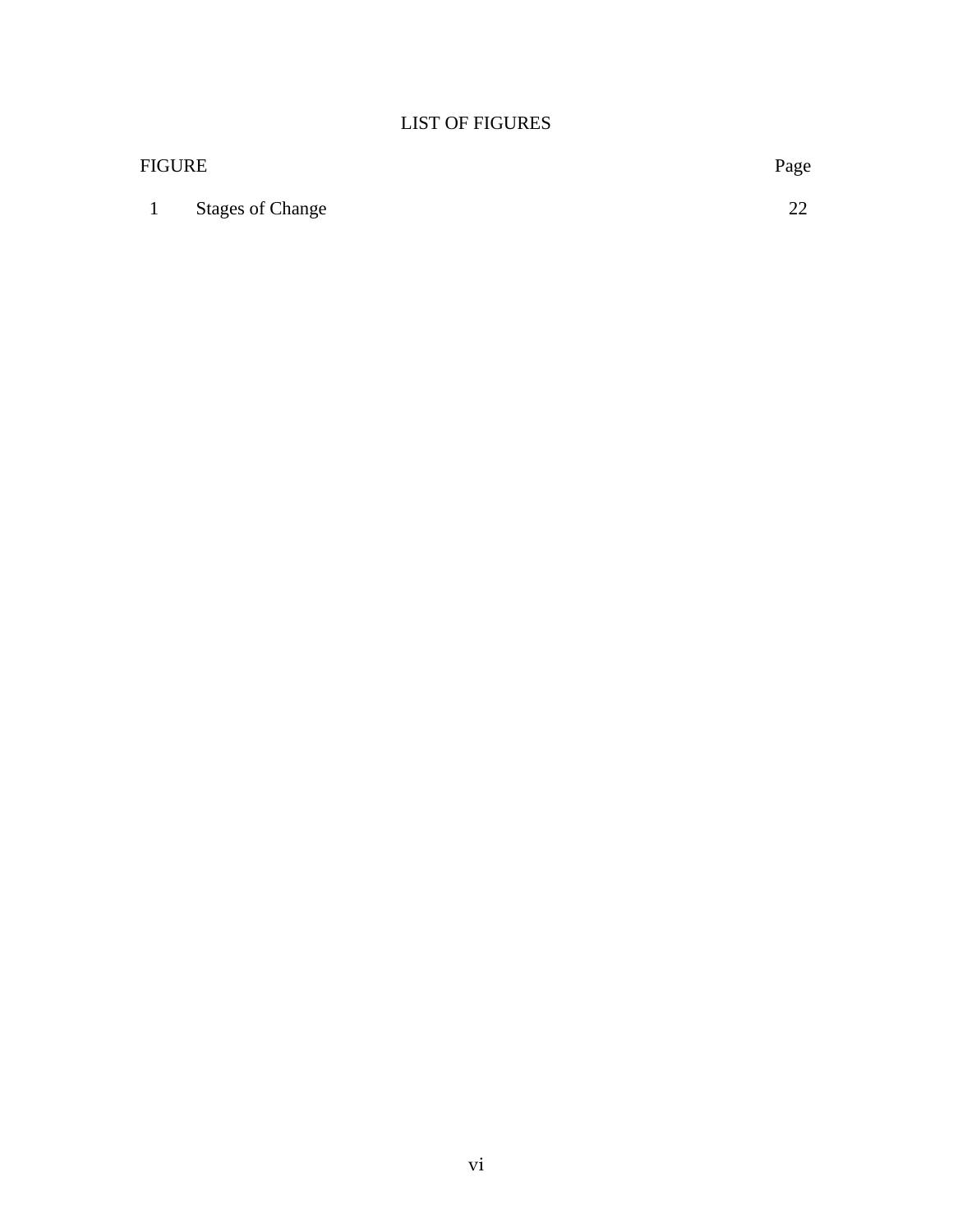# TABLE OF CONTENTS

|                |                                                     | Page           |
|----------------|-----------------------------------------------------|----------------|
|                | <b>ABSTRACT</b>                                     | iii            |
|                | <b>ACKNOWLEDGEMENTS</b>                             | iv             |
|                | <b>LIST OF TABLES</b>                               | V              |
|                | <b>LIST OF FIGURES</b>                              | vi             |
|                | <b>CHAPTER</b>                                      |                |
| $\mathbf{1}$   | Introduction                                        | 1              |
| $\overline{2}$ | Literature Review of Change Management              | $\overline{4}$ |
| 3              | Strategies on deriving value from Change Management | 16             |
| 4              | <b>Interpretations of Findings</b>                  | 23             |
| 5              | <b>Concluding Thoughts</b>                          | 36             |
|                | <b>REFERENCES</b>                                   | 44             |
|                | <b>APPENDIX</b>                                     | 47             |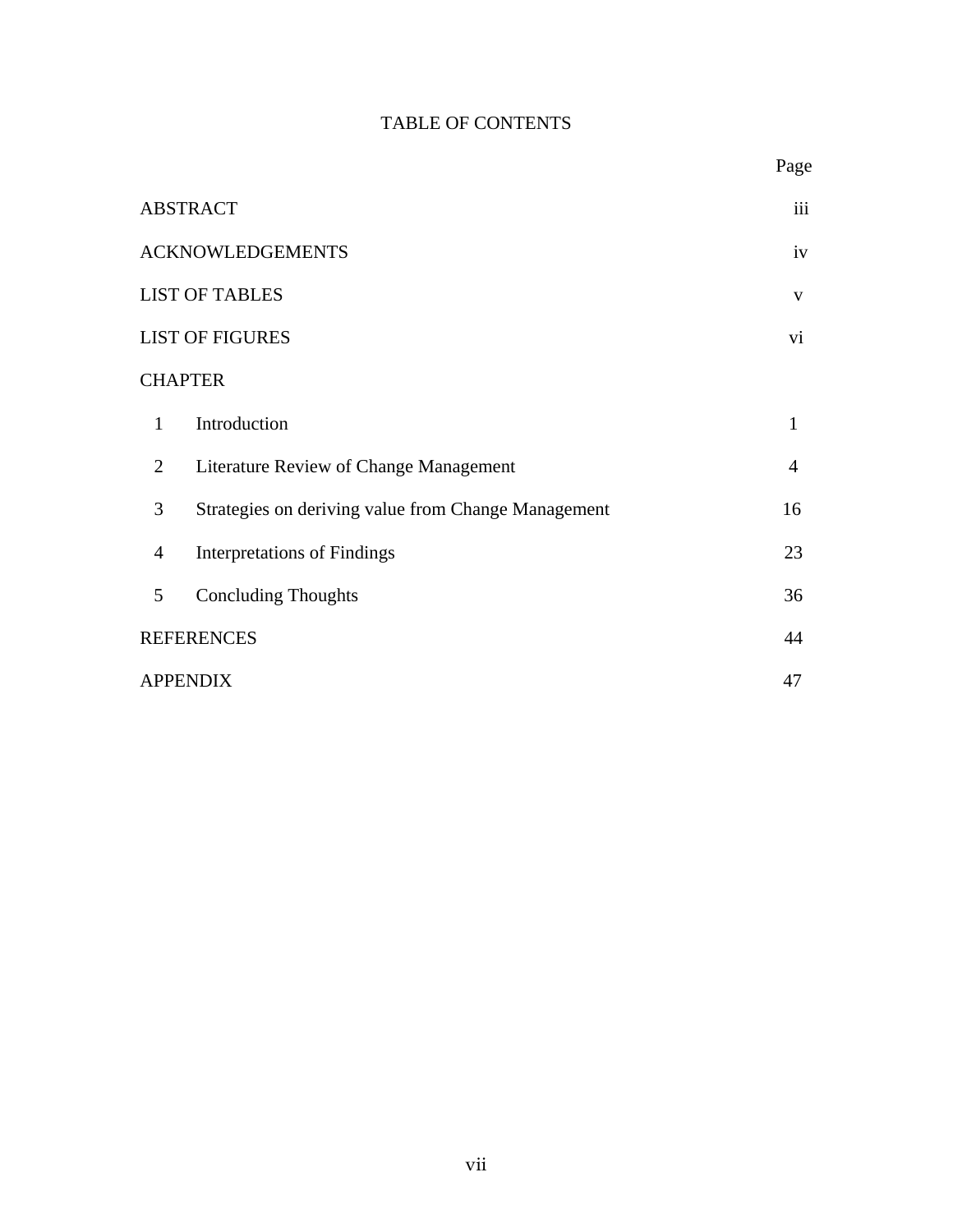#### CHAPTER 1

# BACKGROUND

 Over the past few years, I have become increasingly fascinated and interested in the theories and practices of change management, reflecting and leveraging upon my professional experiences as a management consultant coupled with my prior educational pursuits at Business School. The process of managing a fundamental change initiative, conducted to maintain performance and competitiveness through a defined and prescribed model or framework captivated my curiosity and focus and was the sole motivation for me to pursue a Master of Science degree at the University of Pennsylvania in Organizational Dynamics.

 Scholarly literature suggests that change management, is for the most part moderately successful. Serkin (2005), reported that studies show that in most organizations, two out of three transformation initiatives fail. "The more things change, the more they stay the same. Managing change is tough, but part of the problem is that there is little agreement on what factors most influence transformation initiatives." (p. 110). Metrics for failure within change initiatives are more involved than simply stating that one's specific goal's were not attained in a specific window of time. Sometimes, once the change has been executed, actual results are not realized until weeks or months after, some changes have more of a direct impact and are expected to yield value once the change effort has been executed. In both cases sustainable value add derived from the change effort is what drives the true success or failure on an initiative. Lesson's learned from such efforts weather deemed a success or failure are of immense value. Such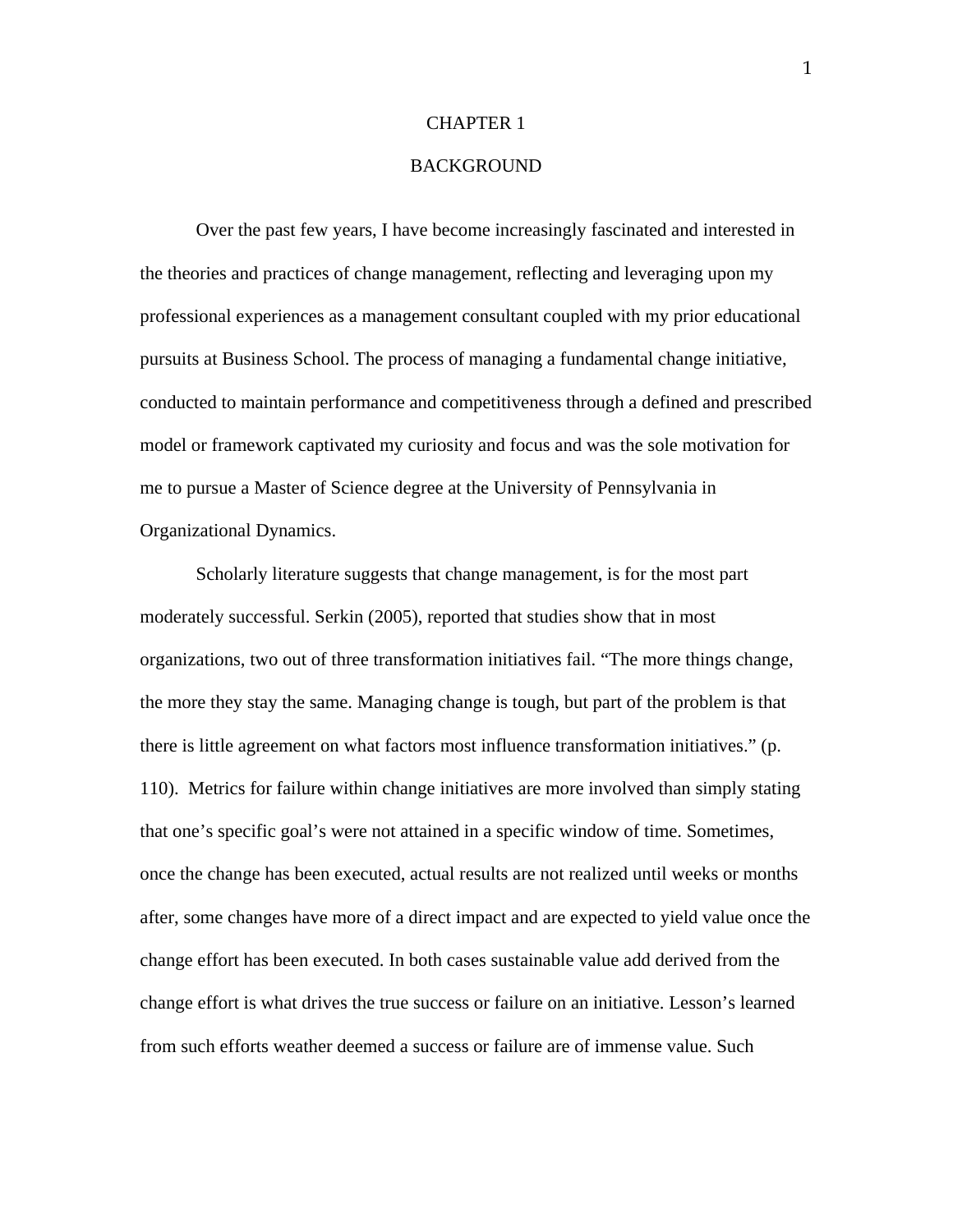lessons can indicate the openness of an organization or specific group within a firm to adopt to change, helping refine future efforts down the road.

 I intend to determine how far on the success or failure spectrum the research lies, and how then can one optimize change management efforts. What are some of the key derailers of change management efforts? I am also interested in determining where in the planned change process specific adjustments may be injected to ensure a smother, more effective transition. I am also interested in evaluating how one can derive value, positive measurable contribution to a company's bottom line, from a change management initiative?

 The purpose of my thesis is to determine the degree to which change management initiatives are successful. I intend to explore and catalogue reasons that control and predict change management success, and provide best practices identified from the scholarly literature. My perspective is analytic in that my goal is to describe how value from a change management initiative can be increased by mitigating risks that have led to less successful change initiatives.

 My data on change management success factors are based on primary management research published in the Journal of Change Management, Journal for Quality and Participation, Academy of Management Review and other publications and articles published between 1992 and 2009. This thesis document is organized into five distinct chapters; each covering specific areas as I build toward my concluding thoughts.

 Chapter 1 serves as background material to my thesis. It outlines how I arrived at this point and provides some background on what motivated me to select this topic.

2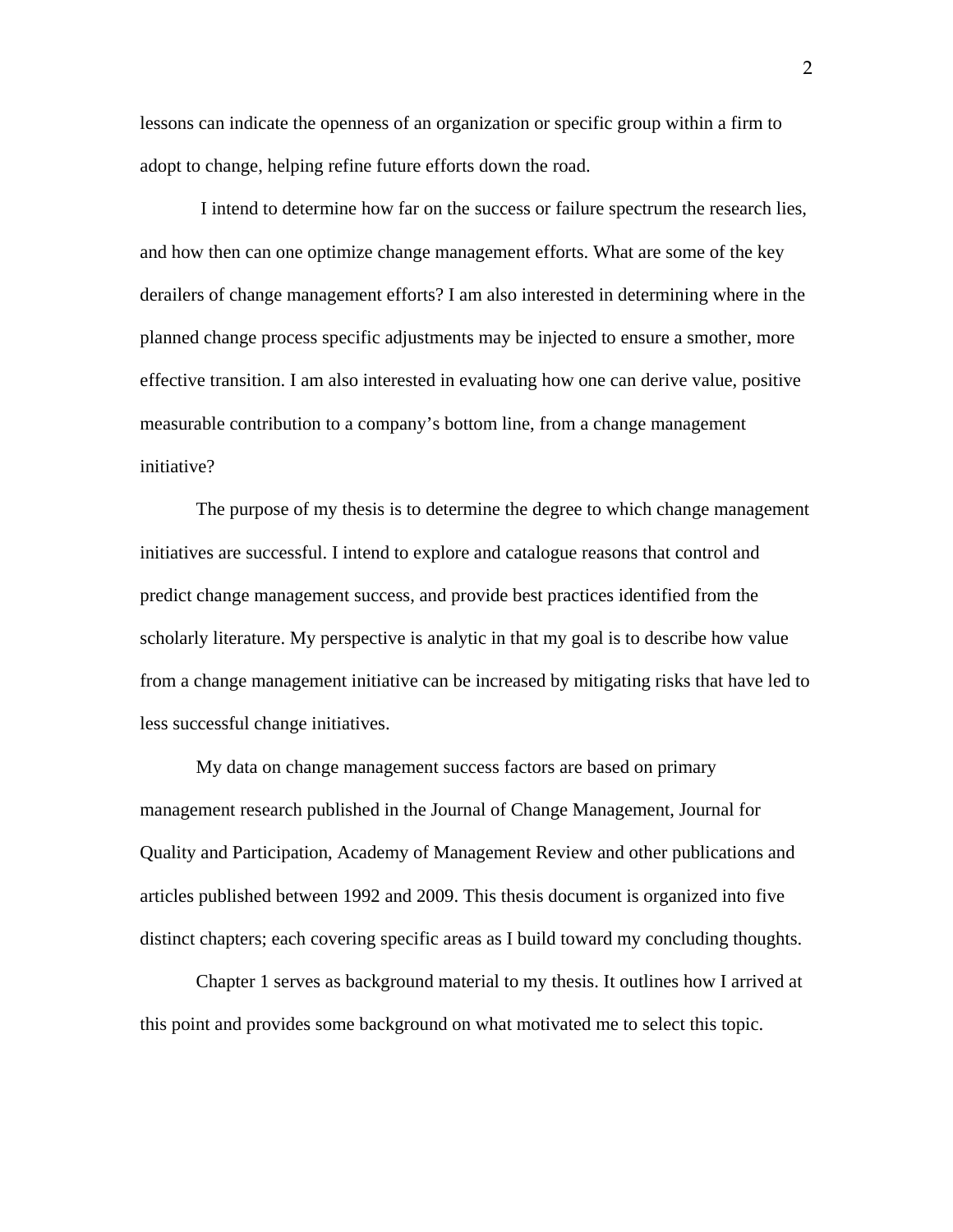In Chapter 2, I present a literature review in which I summarize from the body of knowledge key theories and contributions to effective change management in the modern workplace.

 In Chapter 3, I present the details of why it is important to derive specific value from a change management initiative. This chapter outlines the key areas where the facilitation of the strategy of change can promote impact. I provide insight into the organizational nature of the various conflicts or concerns in play, building upon the research outlined in Chapter 2.

 In Chapter 4, I provide a summary and interpretation of my findings in order to distill meaning and interpret results.

In Chapter 5, I offer my concluding thoughts based upon the research conducted.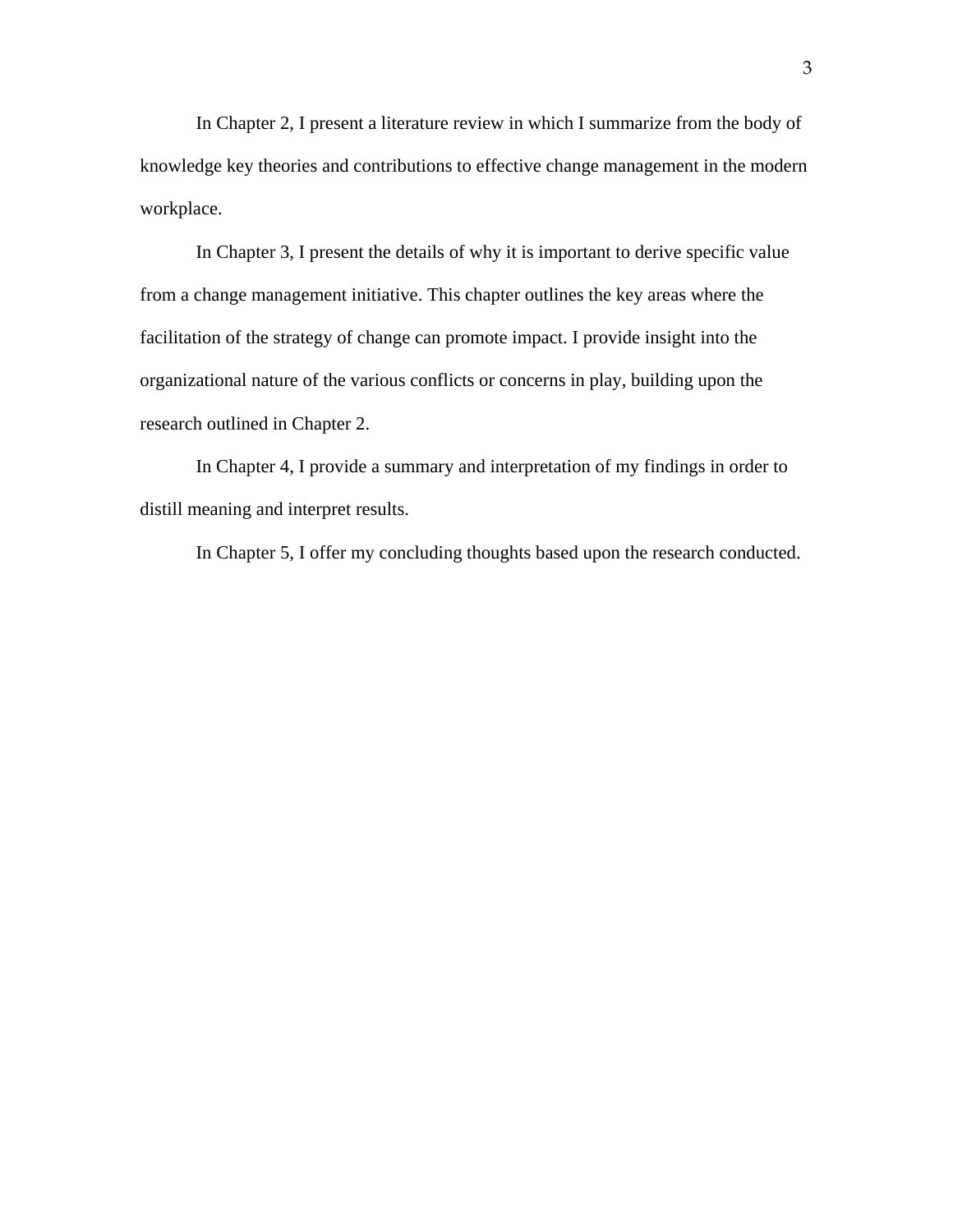### CHAPTER 2

# LITERATURE REVIEW OF CHANGE MANAGEMENT

#### Definitions of Change Management

 Definitions of change management are as diverse as the challenges clients may be faced with given today's ever evolving business environment characterized by rapid rates of change, uncertainty, and complexity. Change management is the systematic approach and application of knowledge, tools and resources to leverage the benefits of change, managing an as-is process or function moving towards a better or more efficient process or function in hopes to positively impact performance. In order to achieve desirable utility change must be effective, successful and most importantly sustainable. Change management entails thoughtful planning, sensitive implementation, and consultation with, and involvement of, the people affected by a specific change. Increasingly, change management is seen as a permanent business function to improve productivity and profits by keeping organizations adaptable to the competitive marketplace. Change must be realistic, achievable and measurable.

 Globalization, competition and accelerated technological innovation are creating conditions under which change itself is changing; change is becoming more complex and omnipresent, requiring enterprises to develop focused capabilities for change management.

 Expectations have shifted from seeing change as an extraordinary event to seeing it as a permanent condition of business life. Similarly, change management is increasingly perceived as an ongoing business function rather than a focused response to an occasional need for reorganization. Change management is becoming institutionalized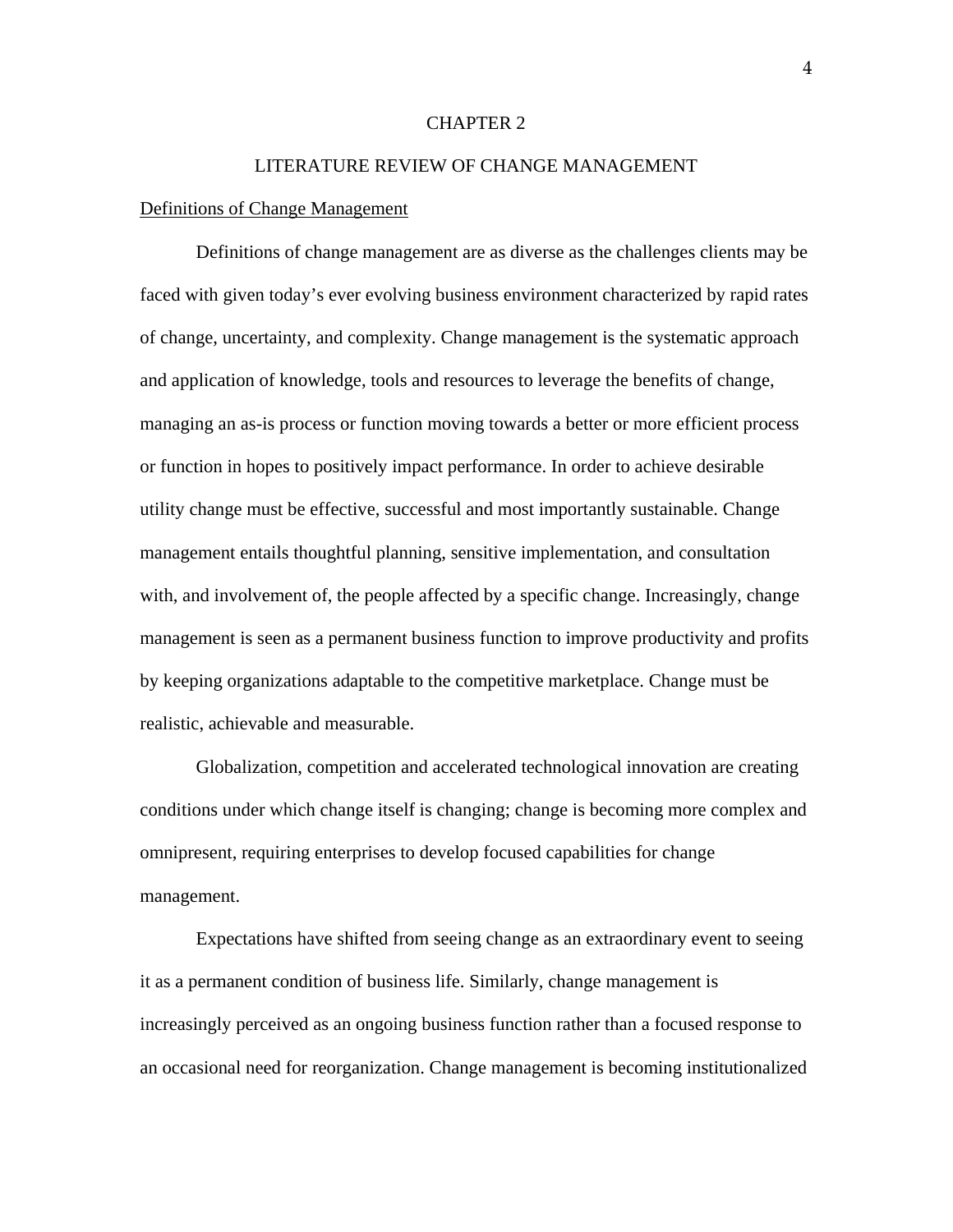in various ways: having a dedicated change management function within an organization (typically within HR), dedication and commitment to developing tools for planning and implementation, focused communication efforts directed at facilitation of change, reorientation of corporate culture toward flexibility and agility with regard to change.

 When competition across the globe is intensified, organizations have to improve their competitiveness by adopting varied management styles. Many organizations have adopted contemporary management improvement programs such as six sigma total quality management and blue ocean strategy. Others turn to classical and proven approaches such as organizational development, relationships between an organization and its employees.

 According to Andrews (2008) academic literature has shown that, in spite of the multiplicity and variety of change theories available in handbooks, textbooks and courses, the practice of change management is problematic. (p.300)

 Change is consequently redefined as either individually constructed, brought about and given meaning in interaction with other social agents and context contingencies, or as an organizational context which brings to the fore and gives particularly sharp profile to the competing and conflicting interests and ideologies of groups of organizational members as the base of their status in the organization. Hortho (2008) notes that "…change is presented as an objective fact that happens to the organization, either as a consequence of external drivers, or as an outcome of management choice." (p.725)

 Schaffer and Thomson (1992), suggest that results-driven programs bypass lengthy preparations and aim for quick measurable gains within a few months. The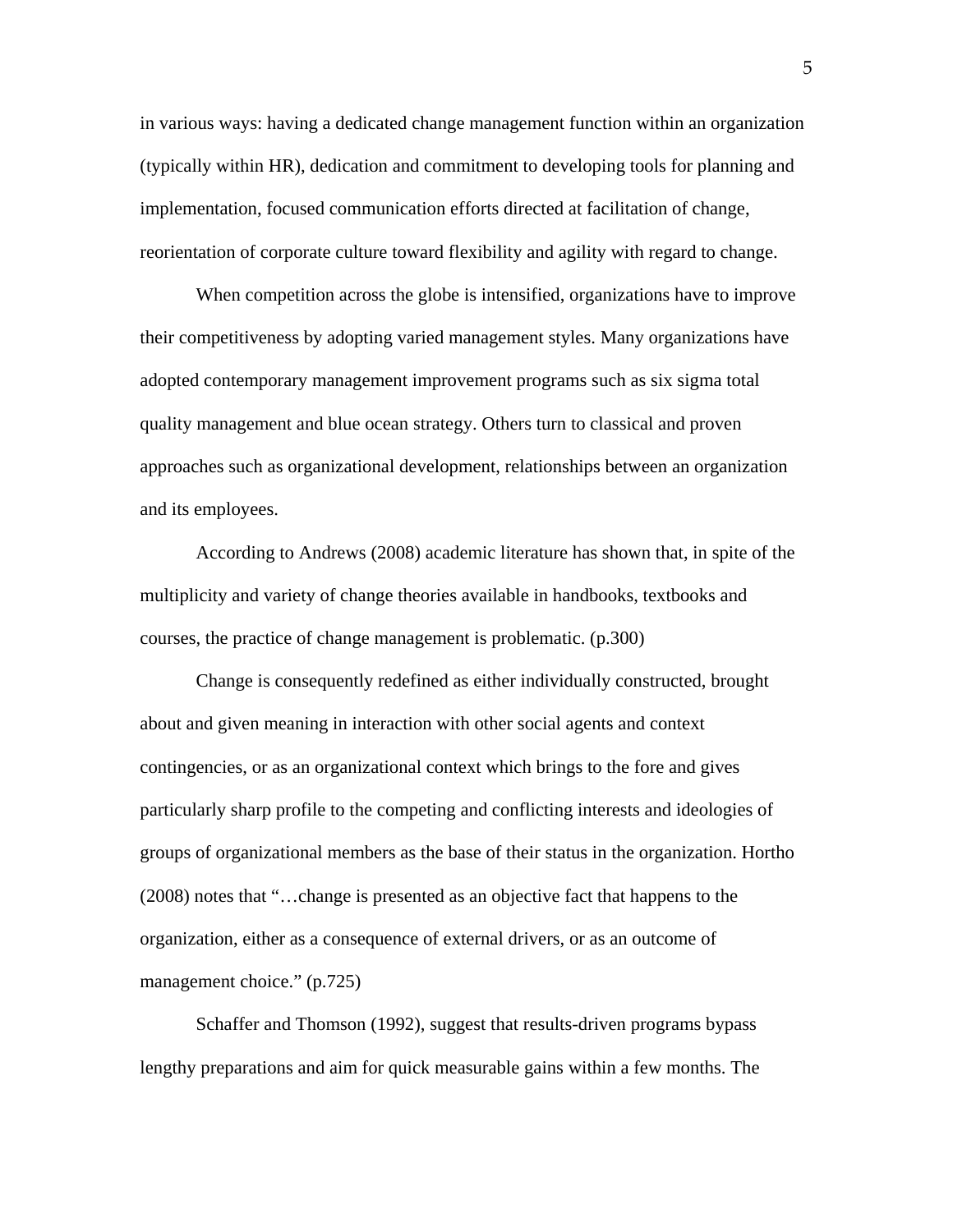results-driven path stakes out specific targets and matches resources, tools, and action plans to the requirements of reaching those targets. As a consequence, mangers know what they are trying to achieve, how and when it should be done and how it can be evaluated. (p.85)

 Rooted within culture, communication and leadership, successful change is essential, yet amazingly elusive. To maintain a competitive advantage, organizations must be able to adapt and change quickly. Change is driven by economic, social and environmental factors as well as business trends. Many organizations strategically use change to improve organizational effectiveness. Unfortunately, change management efforts have had a poor record of success. For example, according to Lucey (2008), Ernst & Young stated that 75% of all transitions fail and 50%-75% of reengineering projects fail. Over the last decade, approximately 84% of US companies underwent at least one major business transformation. (p. 11)

 According to Madhavan and Gnyawali (2001), firms are embedded in networks of cooperative relationships that influence the flow of resources among them. Madhavan and Gnyawali assert that dynamic resource flows and differentiated structural positions lead to asymmetrics and influence firms' competitive behavior towards others. (p. 431) Change Management Models

 Based upon the literature reviewed by Mento et al. (2002), there exists a number of change models intended to guide and instruct the implementation of major change in organizations. Kotter's (1995) strategic eight-step model for transforming organizations, Jick's (1991) tactical ten-step model for implementing change and General Electric's seven-step change acceleration process model (based on Lewin, 1947) are examples of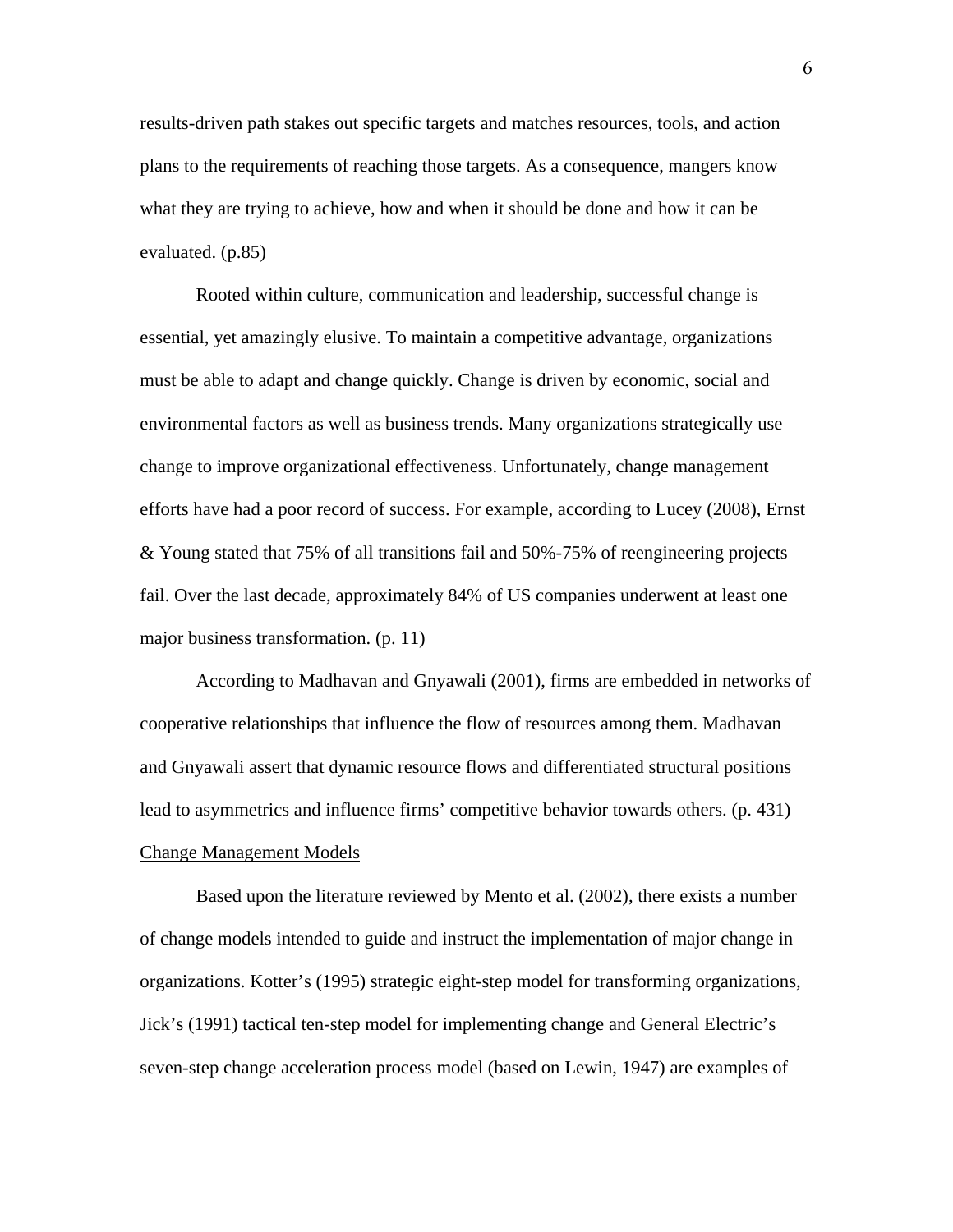the more commonly referred to within change management practice and literature and each is described here.

# Kotter

 John Kotter (1995) described a model for understanding and managing change based on his experience in consulting with hundreds of organizations. He observed the myriad difficulties associated with change efforts, distilled the common themes and turned them around into a prescriptive framework. His model (see Table 1) is aimed at the strategic level of the change management process and is best viewed as a '*vision'* for the change process.



 Kotter's first step is to stress the sense of urgency. To him, urgency inspires individuals and creates a sense of realism with respect to a change efforts goals and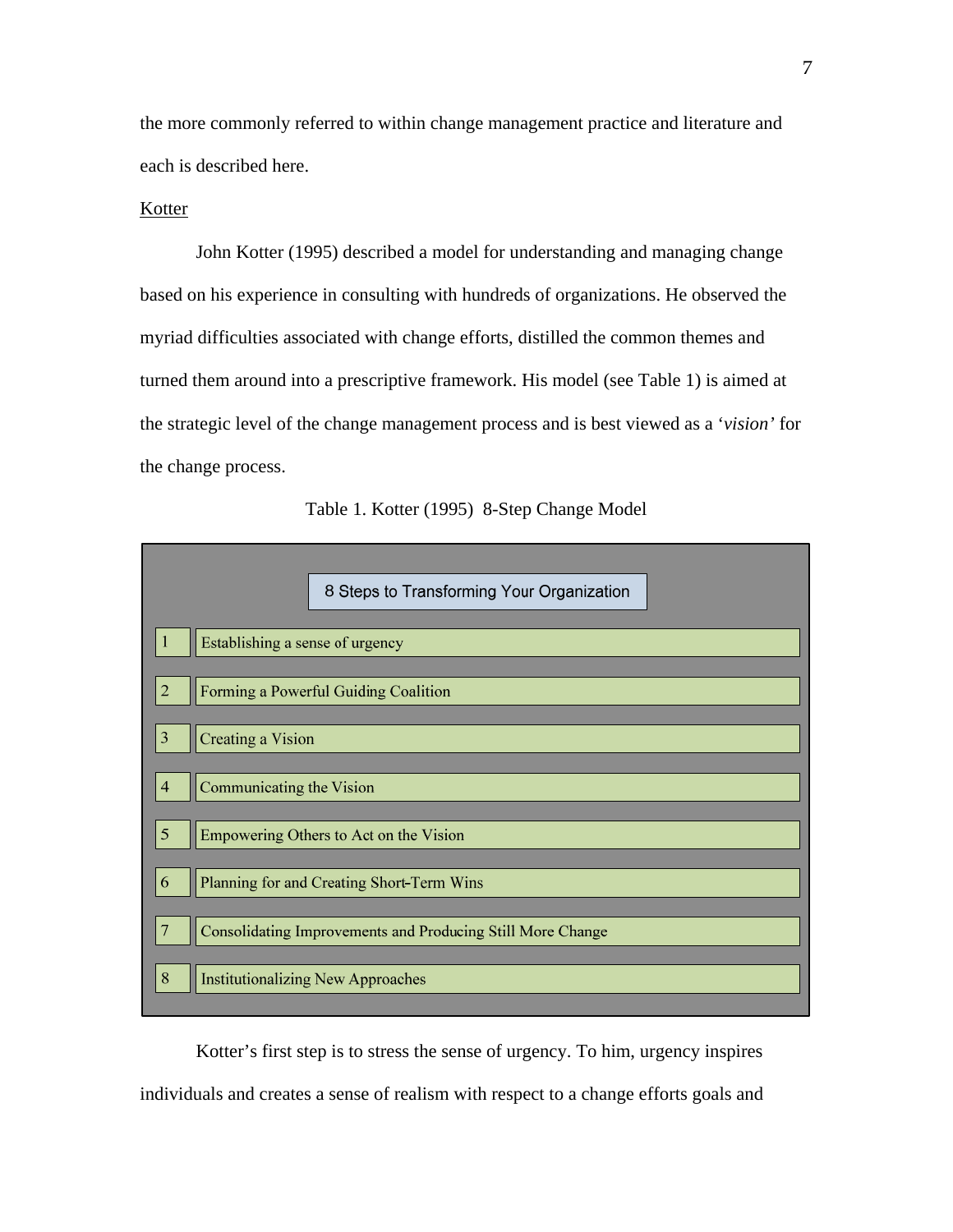objectives. It is also important to attain the right chemistry and mix amongst team members, paying close interest to levels of emotional commitment.

 Forming a powerful guiding coalition was the second step in Kotter's model. By this Kotter was most interested in the assembly of the powers that be, senior management and key influencers within an organization, encouraging teamwork and unity throughout the process.

 Once a team is established and in place, Kotter's third step was that of a communal vision. The creation of this vision serves as a roadmap for the change effort, developing strategies on how one is to accomplish each phase of the change.

 Once a common vision is established, Kotter's next stage focuses on communicating the vision, suggesting one should involve key-influencers from as many facets of the change process for their individual buy-in, communicating clearly and thoroughly throughout the process.

 Kotter's fifth step involves empowering others to act on the vision. This stage involves removing change obstacles, anticipating and looking ahead, focusing on the change systems and structures undermining change. Channeled risk taking is also encouraged in this stage in the form of activities and ideas.

 Next, Kotter suggests planning for and creating short-term wins. Breaking up the over change initiative into smaller manageable parts that can be measured for completion and success. It is at this stage that Kotter also suggests individual employees be rewarded for their efforts leading to the over all change initiative.

 The seventh step of Kotter's framework involves consolidating improvements and producing more change. Focus on this stage is centered on change systems, policies,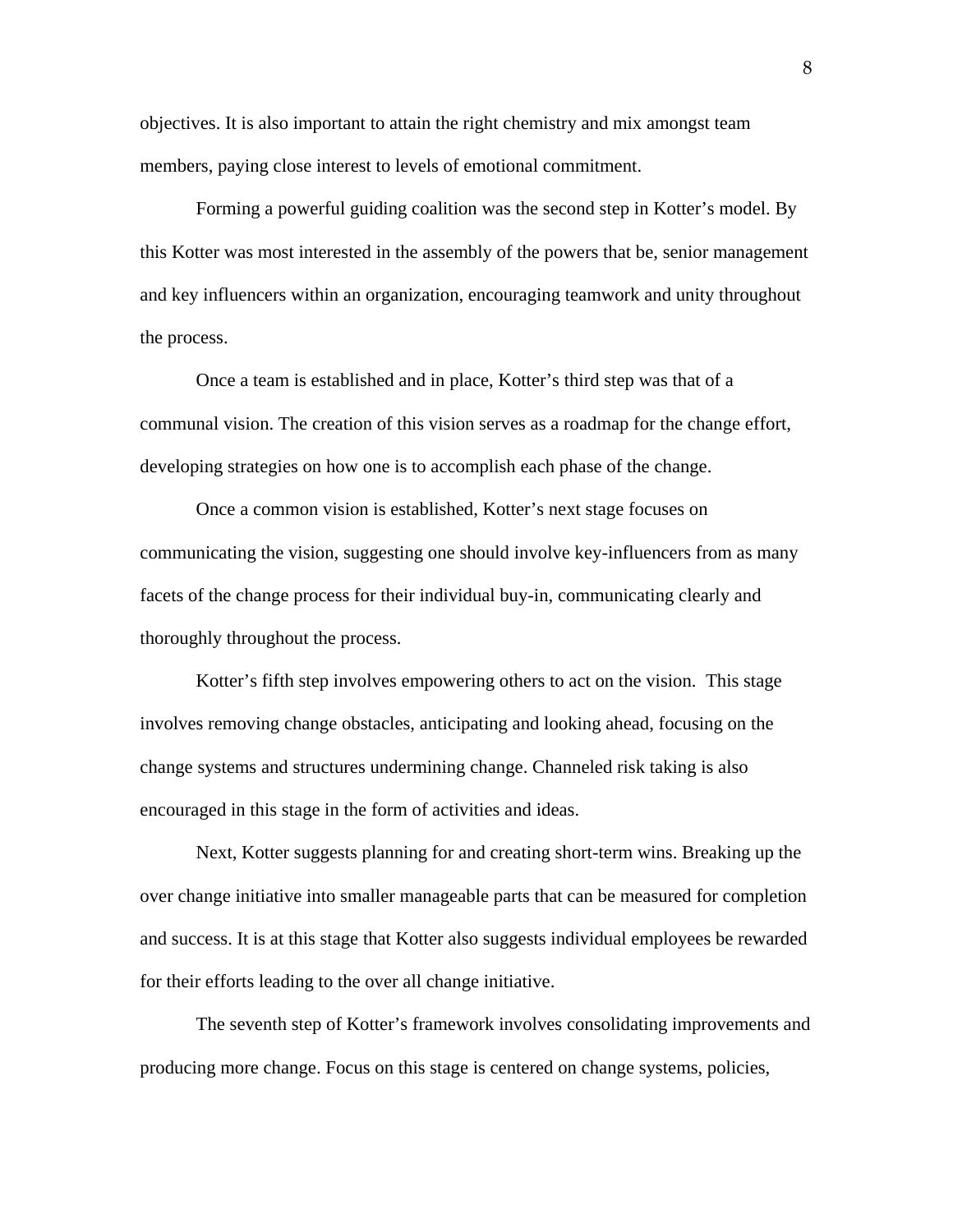procedures that inhibit the vision, hiring, promoting and developing people who can implement the vision.

 The eighth and final stage of Kotter's model involves institutionalizing new approaches, clarifying connections between new behaviors and corporate success. AT this stage leadership development and succession is also of importance.

# Jick's 10-Step Change Model

 Jick (1991) developed a tactical level model to guide the implementation of major organizational change (see Table 2). His ten-step approach, (adapted from the article written by Mento (2002), serves as a blueprint for organizations embarking on the change process as well as a way to evaluate a change effort already in progress. "Jick states that implementation is a blend of both art and science." (p.46) Jick argues that "…how a manager implements change is as important as what the change is. How well one does in implementing a particular change depends on the nature of that change…" (Mento, 2002, p.46)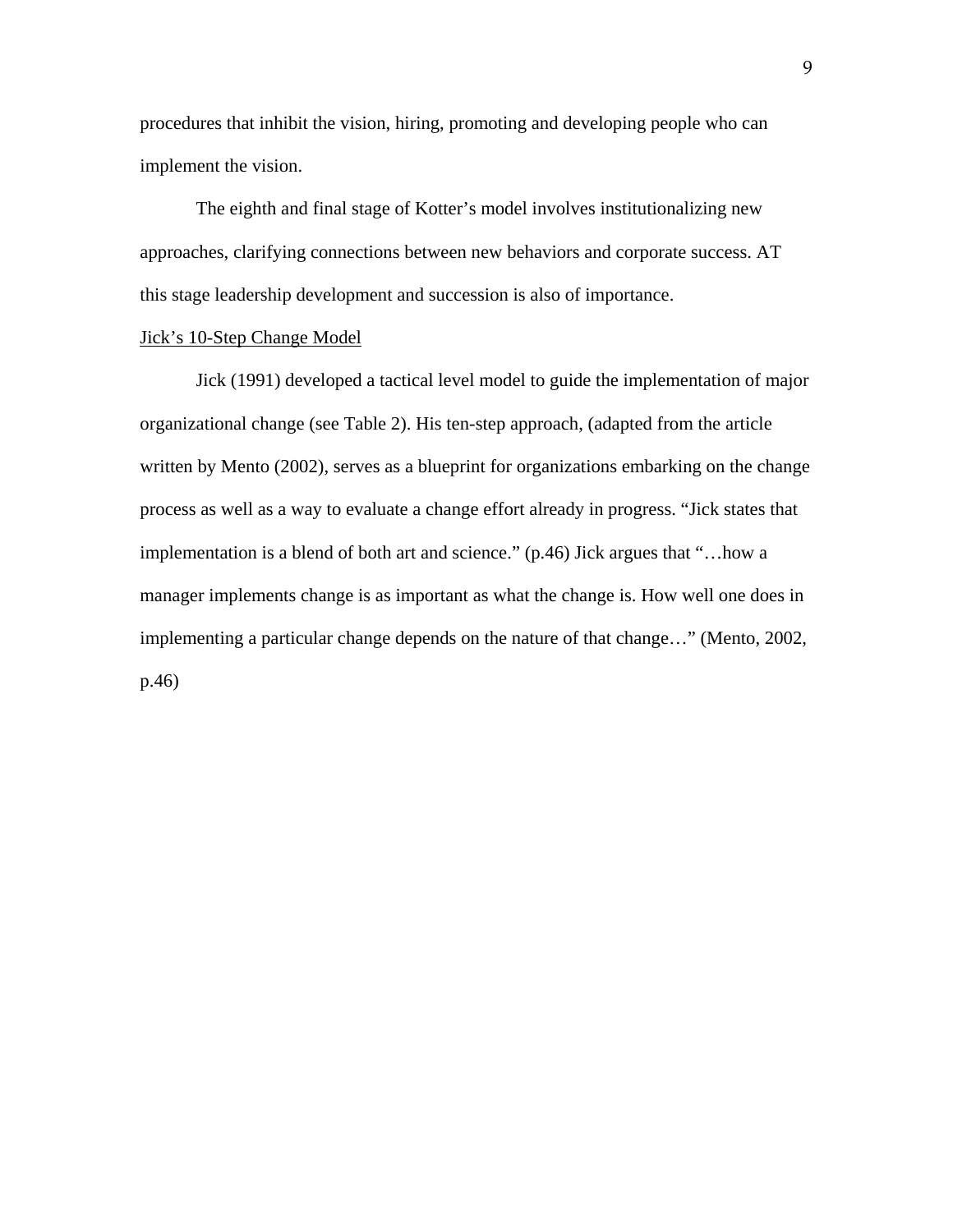

# Table 2. Jick (1991) 10-Step Change Model

 Jick's approach to implementing change is from a rather pragmatic point of view. The first step in his model involves assessing the specific organization and its actual need for change.

 Once an actual need for change is established, Jick's second step, similar to Kotter's third, involves creating a shared vision and a common direction for driving change.

 On his third step, Jick indicates the importance of separating current change initiatives from initiatives that have been undertaken in the past.

 Jick's fourth step involves creating urgency around the vision and separation achieved in steps two and three. It is interesting to note the contrast in thought between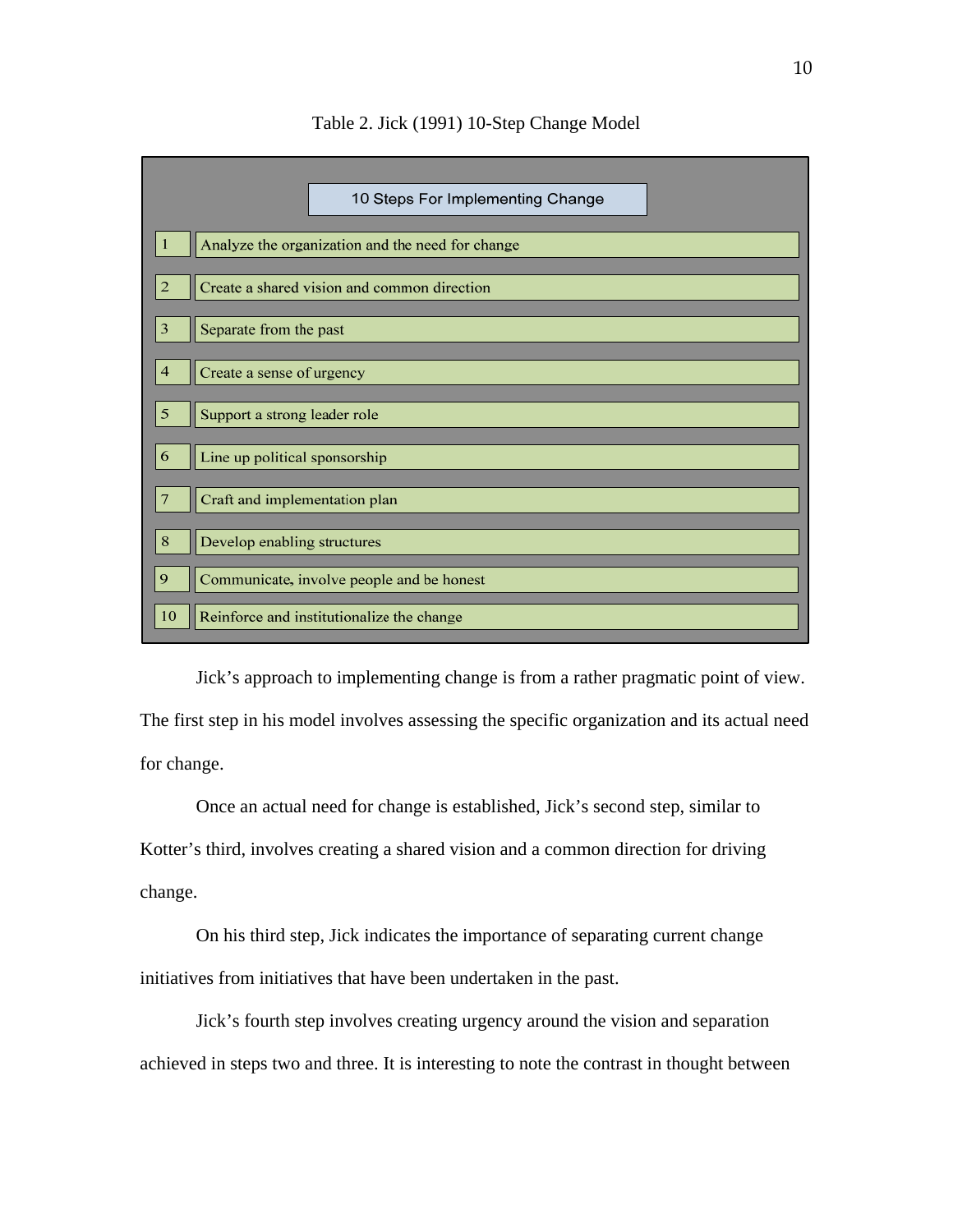Jick and Kotter as Kotter's initial step within his framework was to establish a sense of urgency.

 Providing support to strong leadership was Jick's fifth step of the process. In this step it is crucial for a change orientated leader to have a team around him or her that can support and execute the change vision.

 Jick follow's up leadership support with his sixth step, political sponsorship. In this stage Jick stresses gaining buy-in from senior management and key influencers that could help move the change initiative forward.

 Once the vision is created, the leadership and management buy-in has been secured, one needs to craft and create an implementation plan, Jick's seventh step in his process.

 Jick's eighth step in the process captures activity around developing enabling structures, removing any foreseen obstacles that may hinder the progress of the change initiative at hand.

 Communication, another key aspect of any successful change program is Jick's ninth step in the process. This step is crucial as it involves disseminating an honest message amongst the change agents and the recipients of change.

 Jick's tenth and final stage focuses on reinforcing the actual change initiative and then once complete, institutionalizing the change ensuring that the effort is sustainable and can be maintained well after the actual change effort has been executed.

#### General Electric (GE)

 The seven-step change acceleration process used at GE follows Lewin's notion (1947) of unfreezing, movement and refreezing as the essential components of the change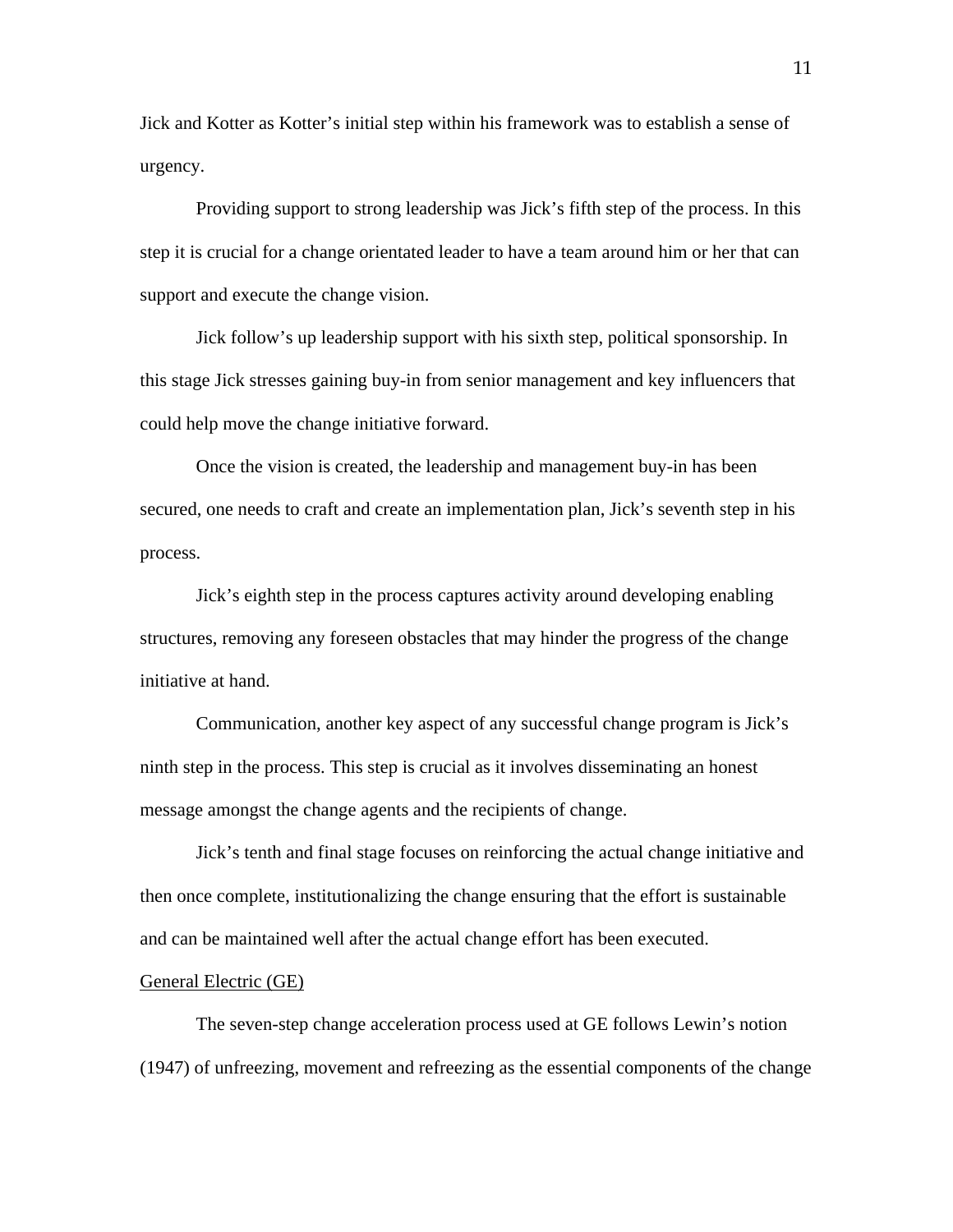process. The model focuses on the leader's role in creating urgency for the change, crafting and communicating the vision, leading the change, measuring the progress of the change across several dimensions.



Table 3. General Electric 7-Step Change Model

 The GE model focuses initially on leadership, where the change leader is one who owns the entire process with full accountability. The leader is also responsible for committing resources to the change effort, providing role models to the rest of the team and championing the overall effort through execution, perhaps even beyond.

 Communicating a shared need of change is the second step within the GE change model. A crucial stage ensuring all change agents and recipients of the change effort understand the reasons behind the effort and the planned gains after executing the change effort.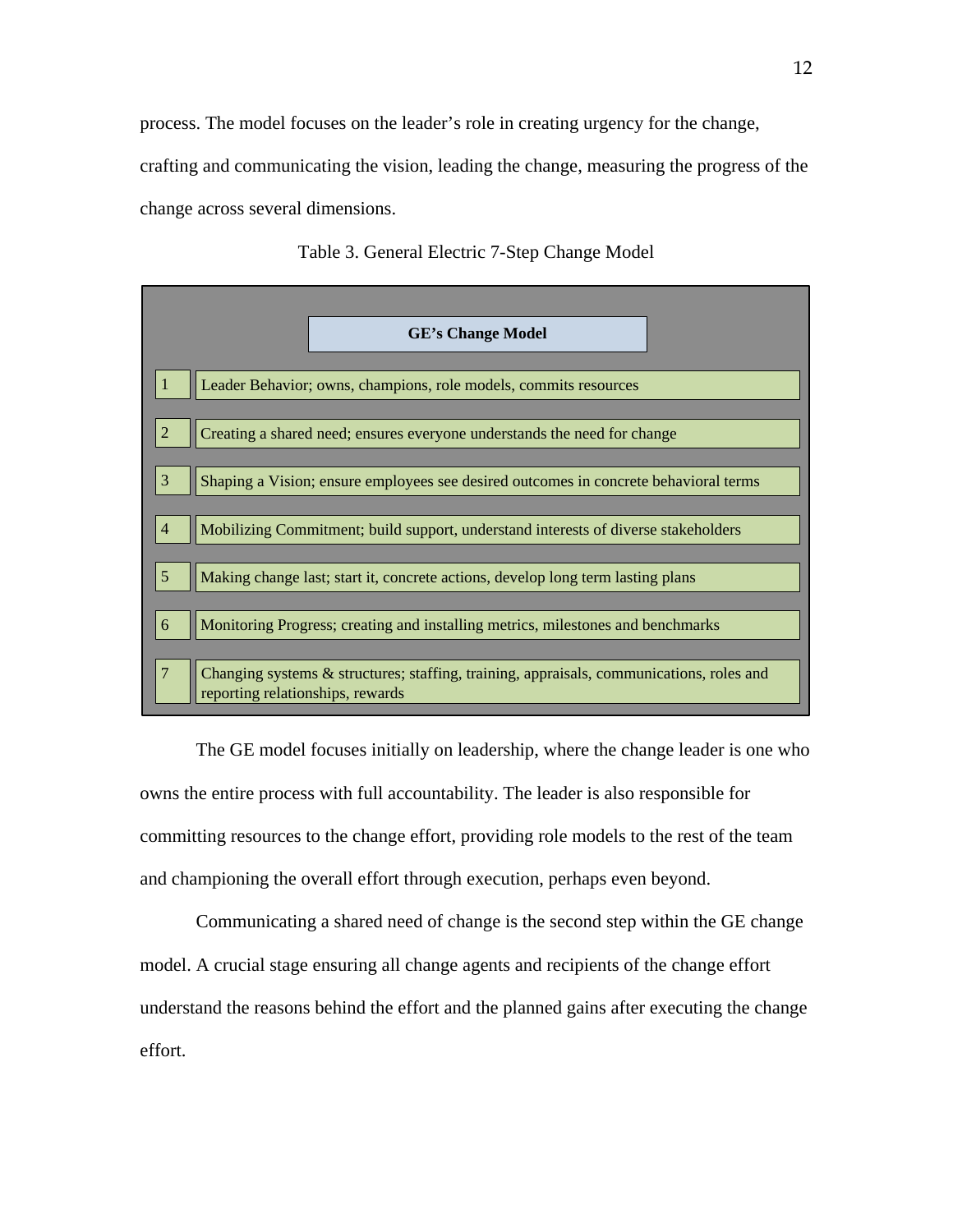The model's third step of shaping a vision builds upon the communication activity outlined in step two. This stage ensures that all employees involved in the change effort see desired outcomes in concrete behavioral terms.

 Mobilizing commitment, the fourth stage, is built upon the change agents clear understanding of the various diverse stakeholders, the ability to identify key constituents, and continuous building and maintenance of support.

 The fifth stage is concerned with making changes that last. This stage assumes the change effort has been executed and focuses on the concrete actions post change. Actions are aimed at developing long term plans to attain sustainability of change efforts.

 Monitoring progress is the sixth stage outlined within the GE change model. Creating and installing metrics that measure performance and progress surrounding a phased completion, working toward the over all change execution. Preliminary benchmarks and milestones should be formally established as change agents work towards a full change implementation.

 The final step within the GE Model refers to changing systems and structures. Considerations within this phase include staffing, training, reward structures, communications and roles and reporting relationships. This stage focuses on assuring these various considerations are looked into after a change effort in case revisions or realignment is necessary.

# Challenges to Change Management

 Successful implementation of organizational change requires understanding and addressing the complex interactions that take place between different change agents within an organization. It is not common for a single 'leader' or 'organizational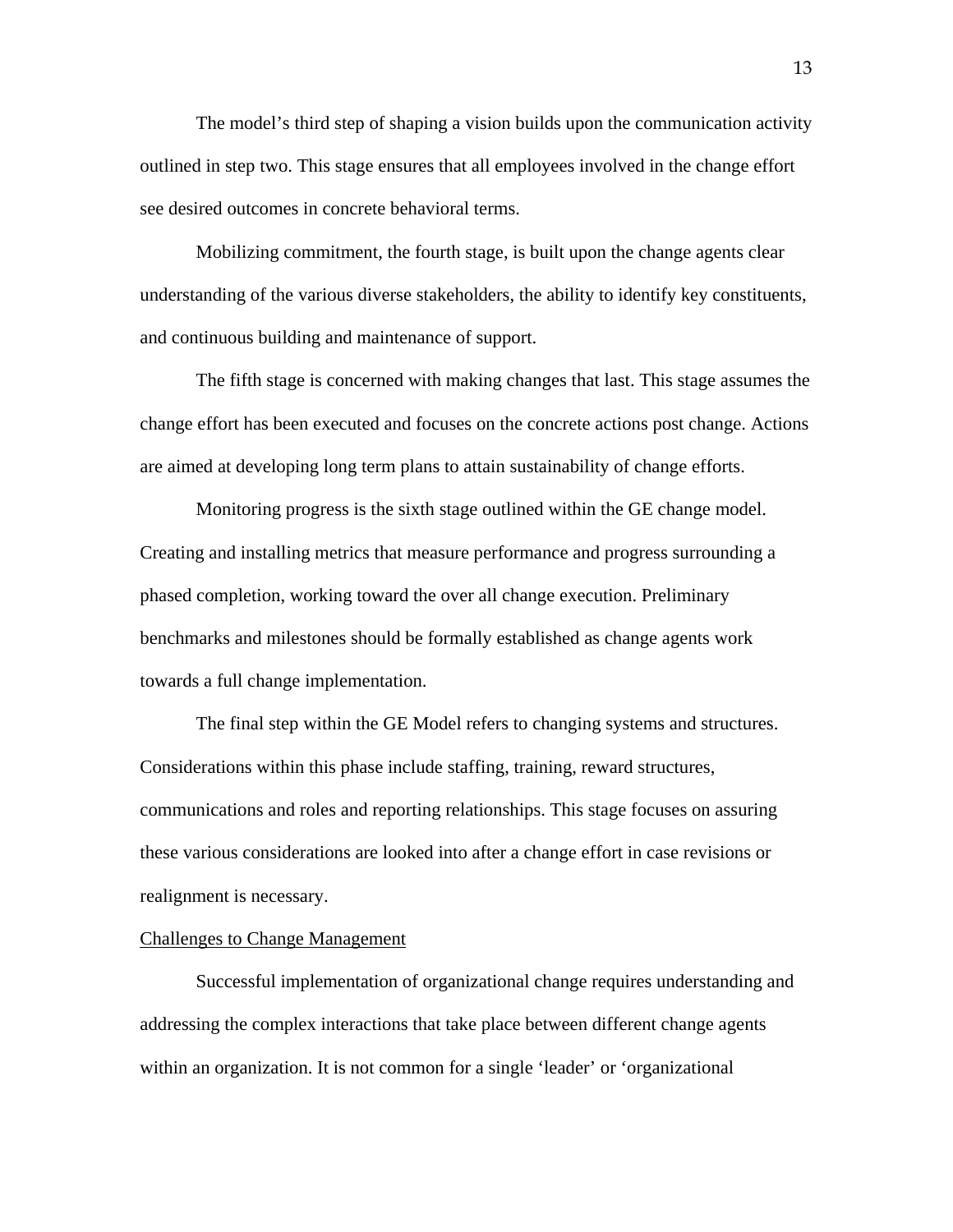development consultant' to be charged with implementing a linear change. Andrews (2008) notes that "Four distinct types of change agent may be involved in any particular change process, namely: senior leaders, middle managers, external consultant teams; each having different experiences and perspectives." (p. 302)

 Behavior in organizations is predominantly driven by expectations and routines derived from past experience rather than by envisioned scenarios reflecting future potentialities. According to Ford (1994), disproportionate weight has been placed on expectations derived from past experience and has been blamed for a variety of problems associated with individual creativity and organizational change. Projecting expectations derived from past experience on to the future promotes the adoption and maintenance of individual and organizational routines, a potentially dangerous practice that underlies well documented organizational pathologies such as escalation of commitment and competency traps.

 The growing frequency and complexity of workplace change requires employees to adapt to change without disruption; however resistance to change is the more common reaction. As managers make decisions for change initiatives, they must consider not only how firm performance will be affected but also how employees will be affected.

#### How Organizations Change

 Research has shown that organizations change primarily in two ways: Through drastic action and through evolutionary adaptation. Drastic action is a term used to describe often forced change on the organization mandated by top management. Evolutionary Change is more gentle; an incremental, decentralized change that occurs over time produces a broad and lasting shift with less upheaval.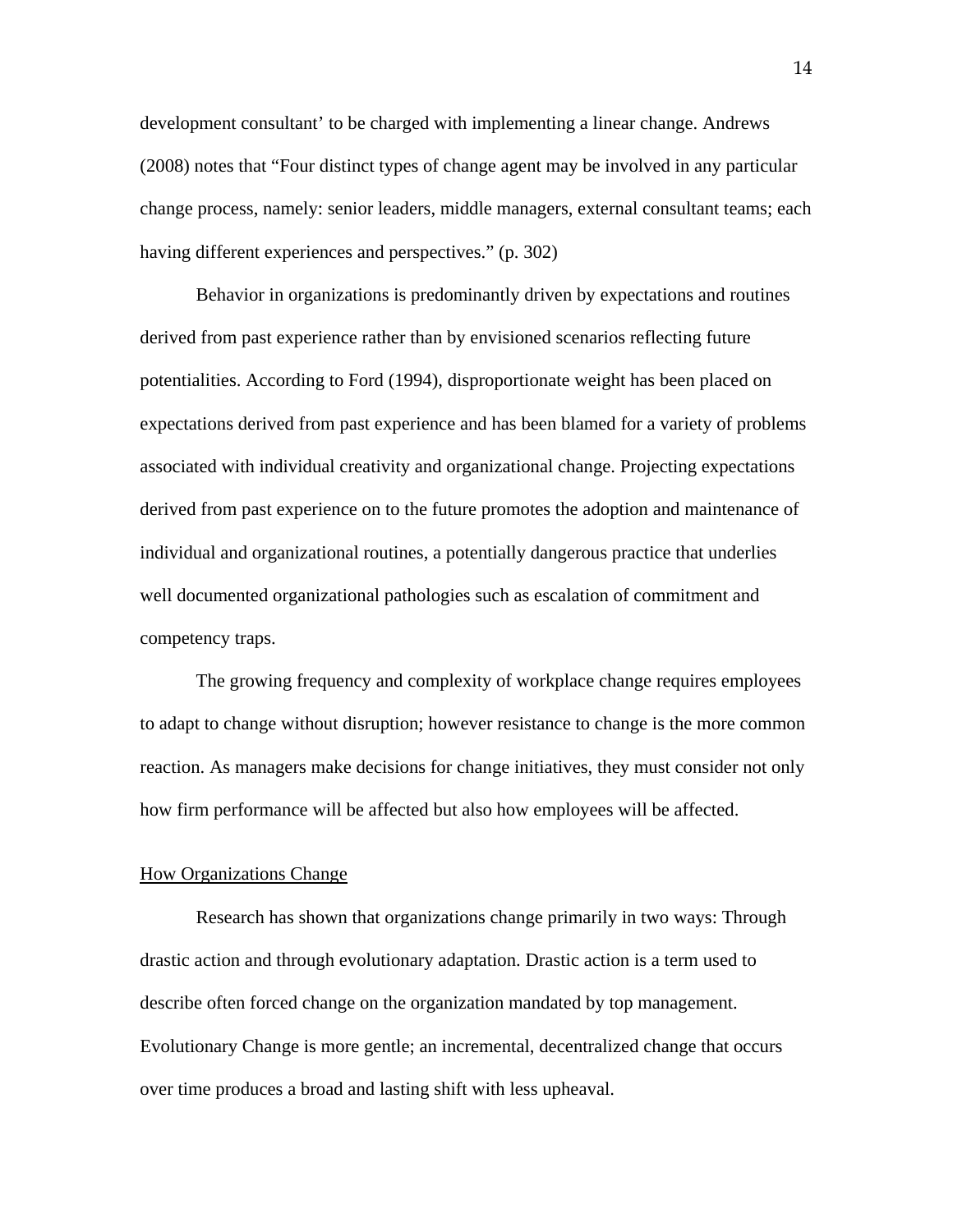#### CHAPTER 3

# STRATEGIES ON DERIVING VALUE FROM CHANGE MANAGEMENT Leaders vs. Managers

 According to Lucey (2008), "Leaders foster change and create an environment where change is the norm, whereas managers stabilize the organization and ensure that the changes are well implemented." (p.12)

 Kotter (1999) suggested that management is not leadership, but more about controlling and problem solving and producing the short-term results expected by the various stakeholders. Leadership then is about establishing direction, developing a vision of the future and setting strategies for making changes needed to achieve that vision. Kotter (1999) further states that "… (leadership) is about aligning people, communicating the direction to all those whose co-operation is needed." (p.60)

 Strebel (1996) argues that managers and employees view change differently. Both groups know that vision and leadership drive successful change, but far too few leaders recognize the ways in which individuals commit to change to bring it about. Top level managers see change as an opportunity to strengthen the business by aligning operations with strategy, to take on new professional challenges and risks, and to advance their careers. "For many employees, however, including middle managers, change is neither sought after nor welcomed. It is disruptive and intrusive. It upsets balance." (p.86)

 To close the gap, managers at all levels must learn to see things differently, either by cross-pollination, rotating managers around from one function to another or perhaps working in multi-functional teams, to help foster and encourage various different viewpoints. They must put themselves in their employees' shoes to understand how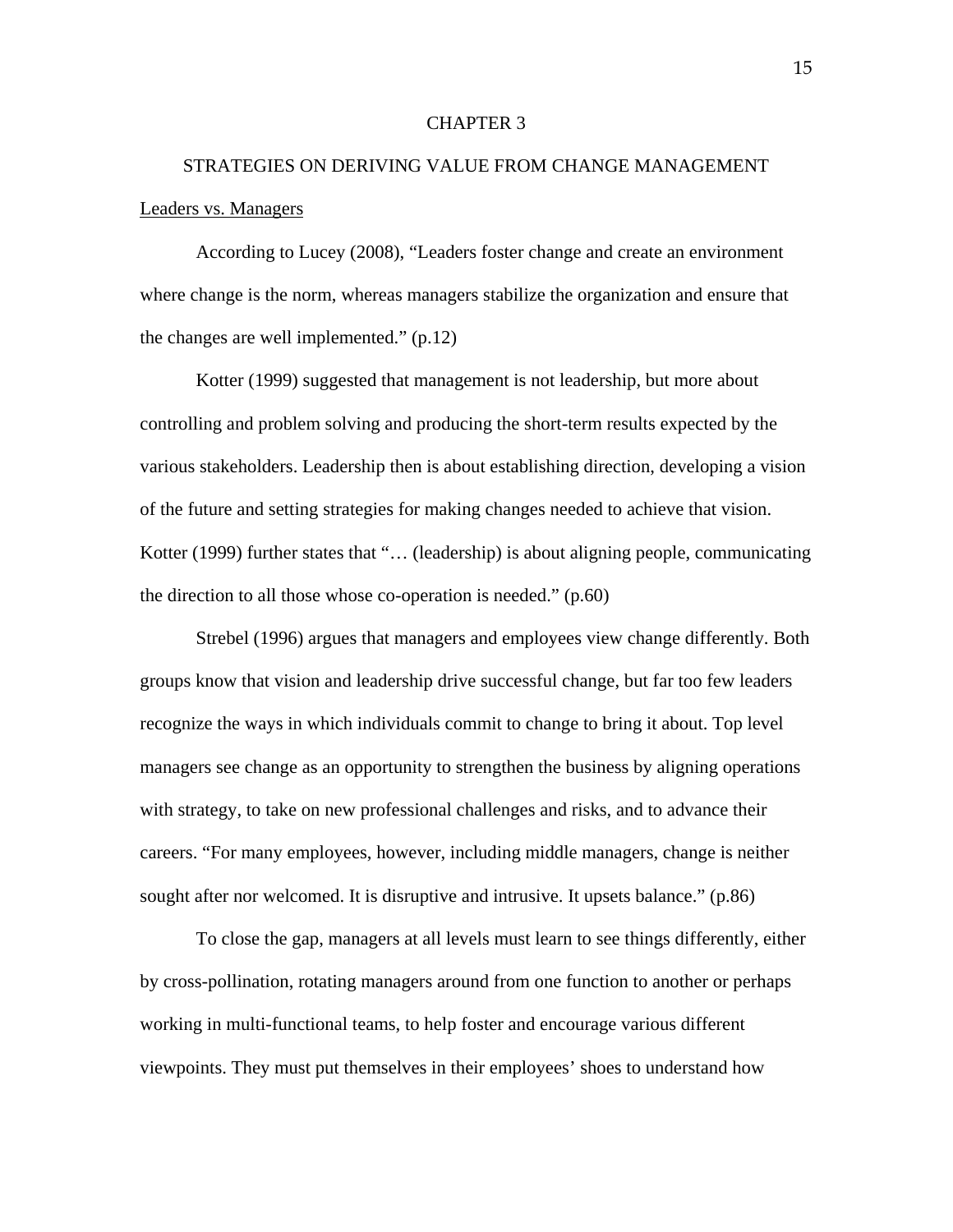change looks from that perspective and to examine the terms of 'personal compacts' between employees and the company.

#### Leveraging Consultants during Change

 Based on my experience and perception as a management consultant the last few years, I feel managers often fear that their use of consultants may be viewed as a sign of managerial dependence and (even) incompetence to their peers and / or subordinates. To successfully support a change process, management consultants therefore need to anticipate and address these pressures in their communication with managers and their organizations. They need to offer attractive or at least acceptable subject positions to their client managers and the managers' social environments.

 The sociological and psychological identity threats originate from the reactions that the use of consultants may evoke within the client manager's surrounding organization.

 Managers' contracting of an unknown outsider to accomplish results in the organization may create anxiety and skepticism within the client organization. Baclund (2008) argues, for example, that "Several studies show that consultant-supported change projects may trigger critical reactions within the client organization towards consultants and their ideas, inflicting self-protective behavior by the client's peers, subordinates and superiors." (p.759).

 Employees might refuse cooperation, hide information, express cynicism, etc. which may jeopardize the project and, in turn, the client manager's position and career in the organization. The term 'Covert Processes' coined by Marshak (2006) refers specifically to the unspoken beliefs and assumptions underlying people's behavior,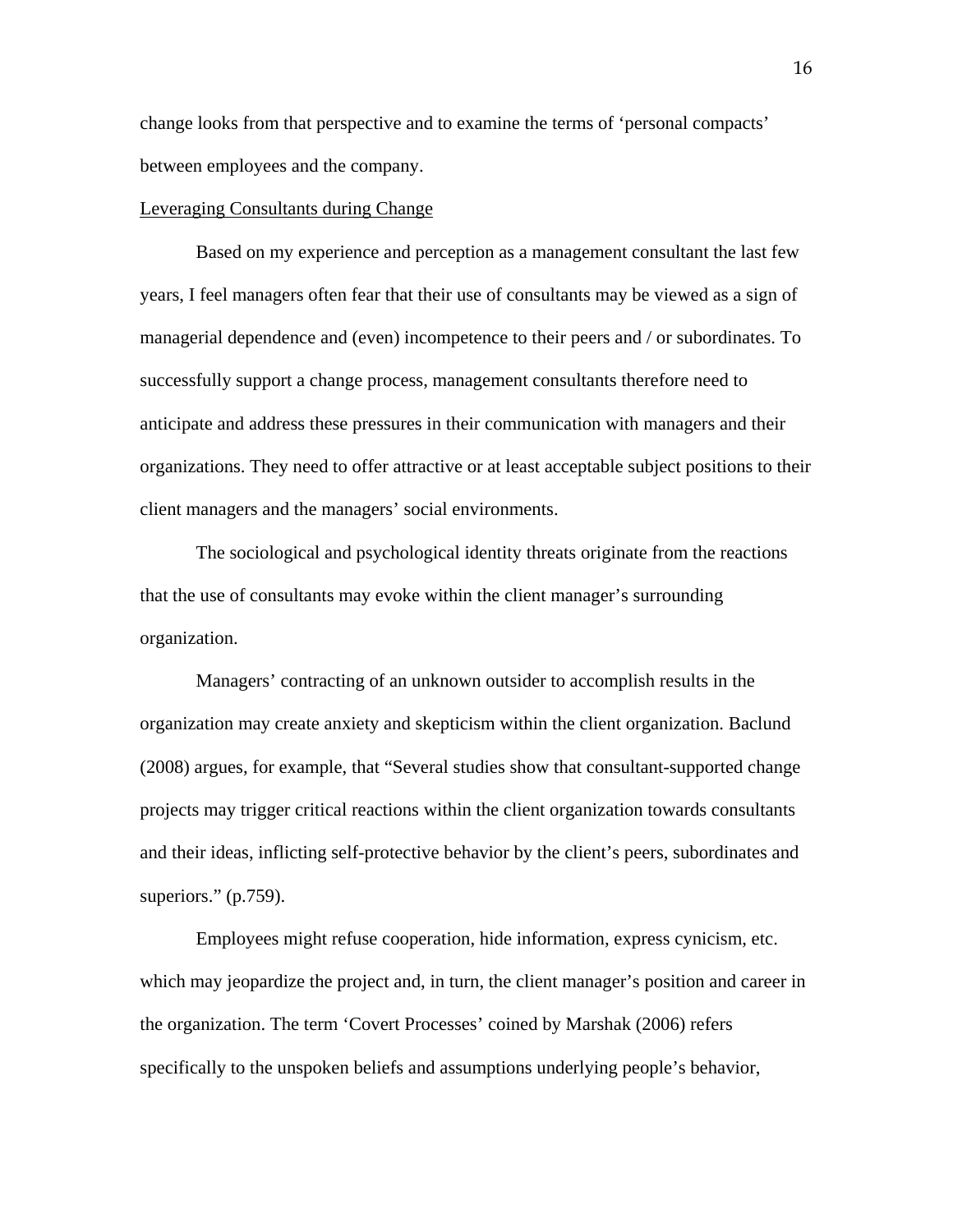affecting what one says or even does when we are unaware of them." (p.1). Marshak continues, suggesting that this is a "… hidden or unconscious dynamic that impact human interaction…" and therefore weakens one's ability to fully realize his or her goals (p.1).

 According to Whittle (2006) two paradoxes arise from conflicting accounts of the nature of the client-consultant relationship. One concerns how consultants relate to power and politics in the client organization. The other concerns where jurisdiction for decisions and actions lay. (pp.425-426)

 Consultants are often seen as agents used to legitimate or rubber stamp the decisions by senior management. Consultants can benefit from the momentum, resources, and legitimacy that accompany high-level sponsorship. The purchase of advice can be a double-edged sword if it is interpreted as a sign of managerial incompetence, or if consultants renew the managerial anxieties they were enlisted to assuage. Moreover, consultants can act as a scapegoat for allocating blame or diverting, deflecting or disguising opposition to the sponsoring group and their ideas.

 Depersonalized knowledge, knowledge that is technology infused, perhaps industry knowledge that is uniquely creative guarantee the client's success by bringing about innovation and rapid change. Knowledge is developed and accumulated on an organizational level by networks of consultants tapping the consultancies' own research and experience as well as the general ongoing knowledge development. Consultants are often brought in to maintain independence and bring in objectivity. Resistance to Change

 Many no longer are experiencing discrete changes, i.e. temporary shifts between two successive states that are assumed to be stable, but rather actual movements, in the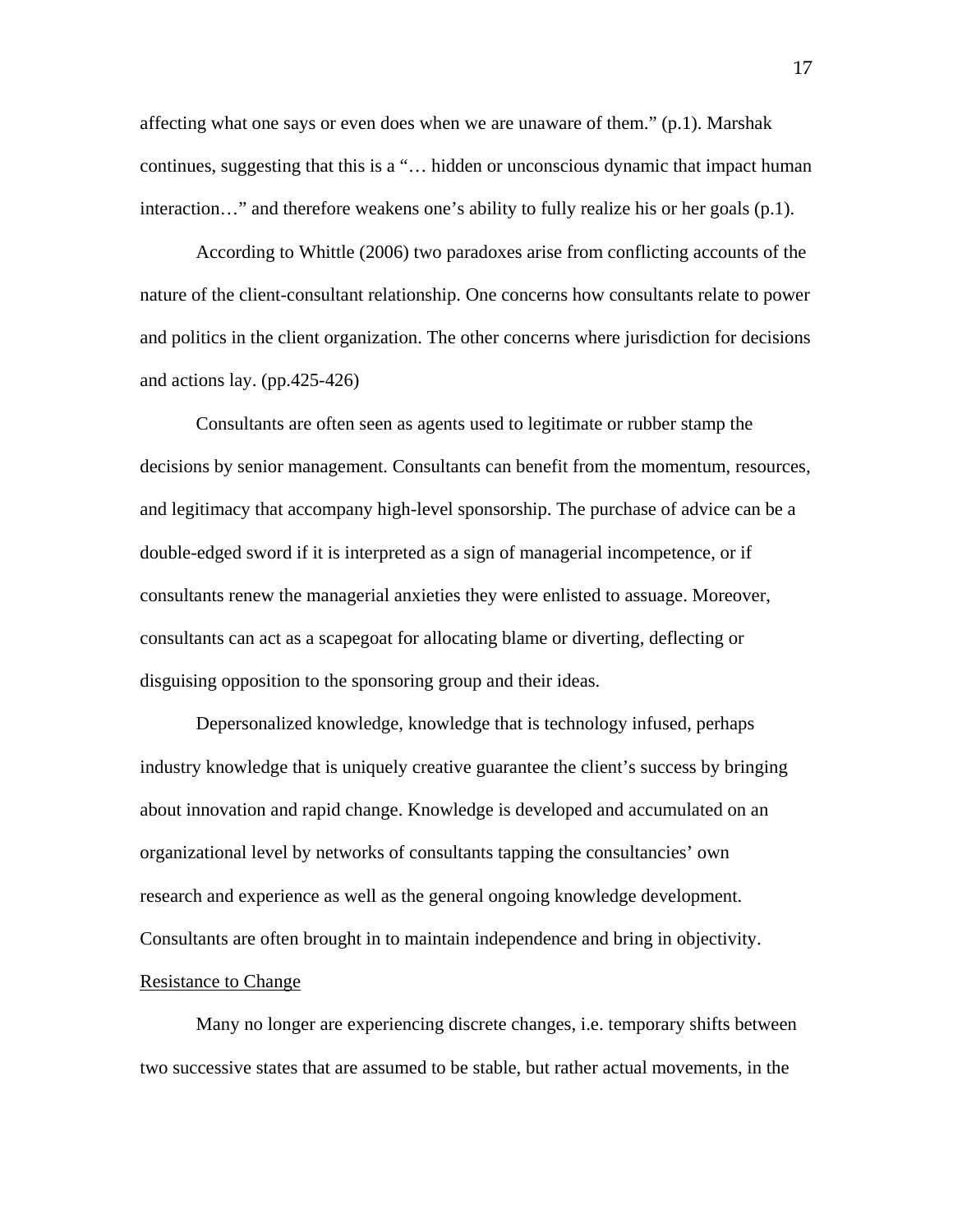sense of continuous flows. In this permanent change, management may consider employees as flexible and adaptable to organizations' need, even if such need may fluctuate. There would therefore appear to be no limit to the human capacity to "bend" to variable and uncertain social norms, in some cases at the expense of the employees' physical and psychological balance and health.

 Stebel (1996) notes that, "In a telling statistic, leading practitioners of radical corporate reengineering report that success rates in Fortune 1,000 companies are well below 50%; some say as low as 20%." (p.86). The scenario is all too familiar. Company leaders talk about total quality management, downsizing, or customer value. Determined managers follow up with plans for process improvements in customer service, manufacturing, supply chain etc. Management looks for enthusiasm, commitment and acceptance; but it gets something less. "Communication breaks down, implementation plans miss their mark and results fall short." (Strebel, 1996, p.90)

 This resistance to change occurs because most people like things to be comfortable and familiar. They like to feel capable and confident in their work. Change affects people's ability to feel comfortable, capable and confident because it means that they must learn new systems, work in new ways, and accept new responsibilities while being expected to maintain or increase existing productivity levels. Resistance to change can be categorized into these three general forms:

- Revolt: an explicit and active form of ideological confrontation
- Withdrawal: a form of passive resistance to what is seen as the oppression of work
- Discreet Resistance: One goes through the motions. It is this last form of resistance, which is less blatantly obvious, and more implicit, everyone accepts the position in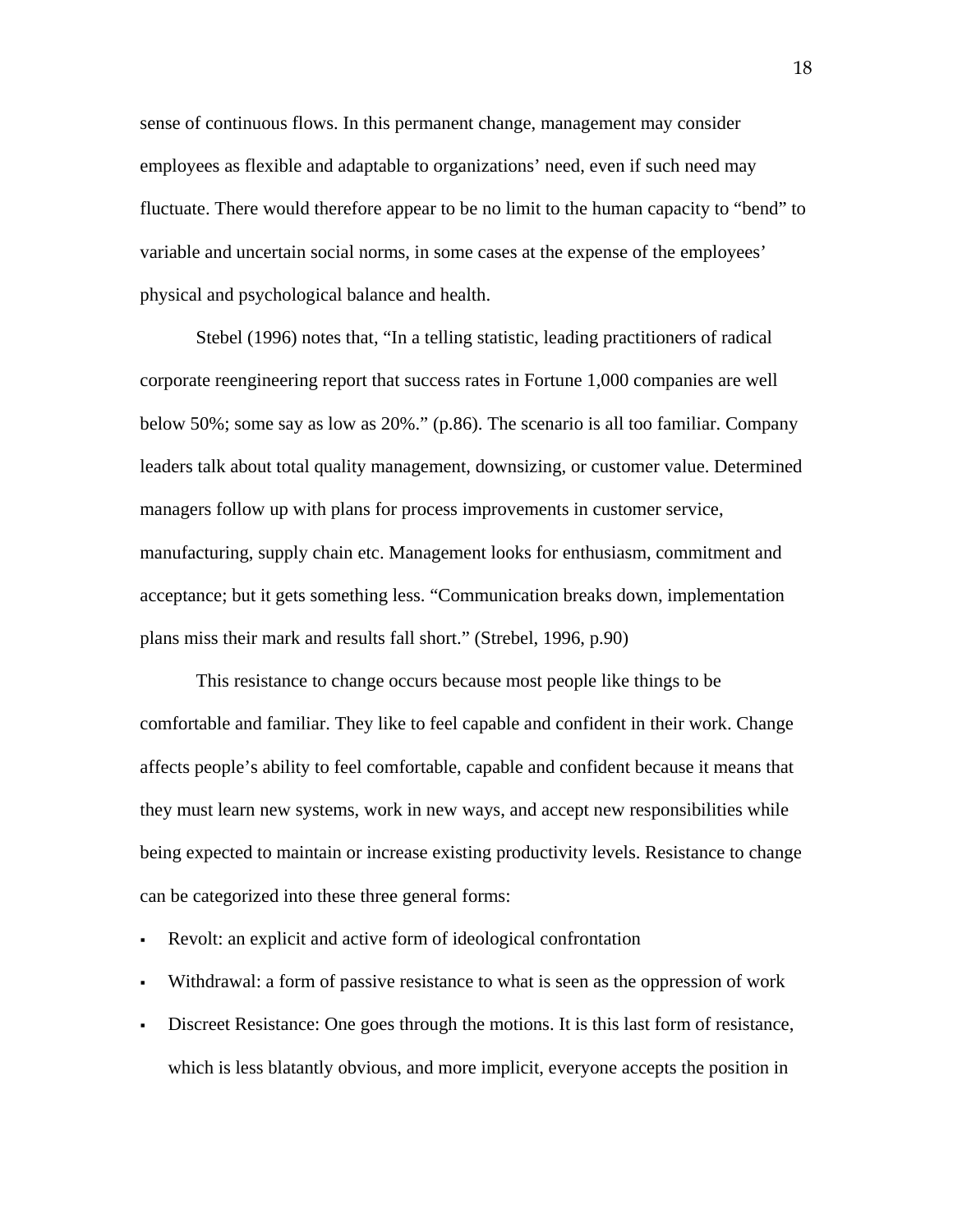practice because everyone is satisfied with the status quo. This is not explicit resistance (as in conventional revolts), or a mental pulling-out from the professional sphere (as in withdrawal).

 Organization change efforts often run several form of human resistance. Although experienced managers are generally all too aware of this fact, surprisingly few take time before an organizational change to assess systematically who might resist the change initiative and for what reasons. Four of the most common reasons people resist change as Adapted from Strebel (1996) are as follows:

First is Self-Interest. Sometimes people resist organizational change because they think they will lose something of value as a result. Since people focus on their own best interests and not on those of the total organization, resistance often results in 'politics' or 'political behavior' – the cliché 'What is in it for me' is quite applicable in this phase.

Second is misunderstanding and lack of trust. People resist change when they do not understand its implications and perceive that it might cost them much more than they will gain. Such situations often occur when trust is lacking between the person initiating the change and the employees.

 Third is due to different assessments. People resist organizational change is that they assess or perhaps diagnosis the situation differently from their managers or those initiating the change and see more costs than benefits resulting from implementing the actual change, not only for themselves but for their company as well.

Fourth is due to low tolerance for change. Some people fear they will not be able to develop the new skills and behavior that will be required of them. All human beings are limited in their ability to change, with some people much more limited than others.

19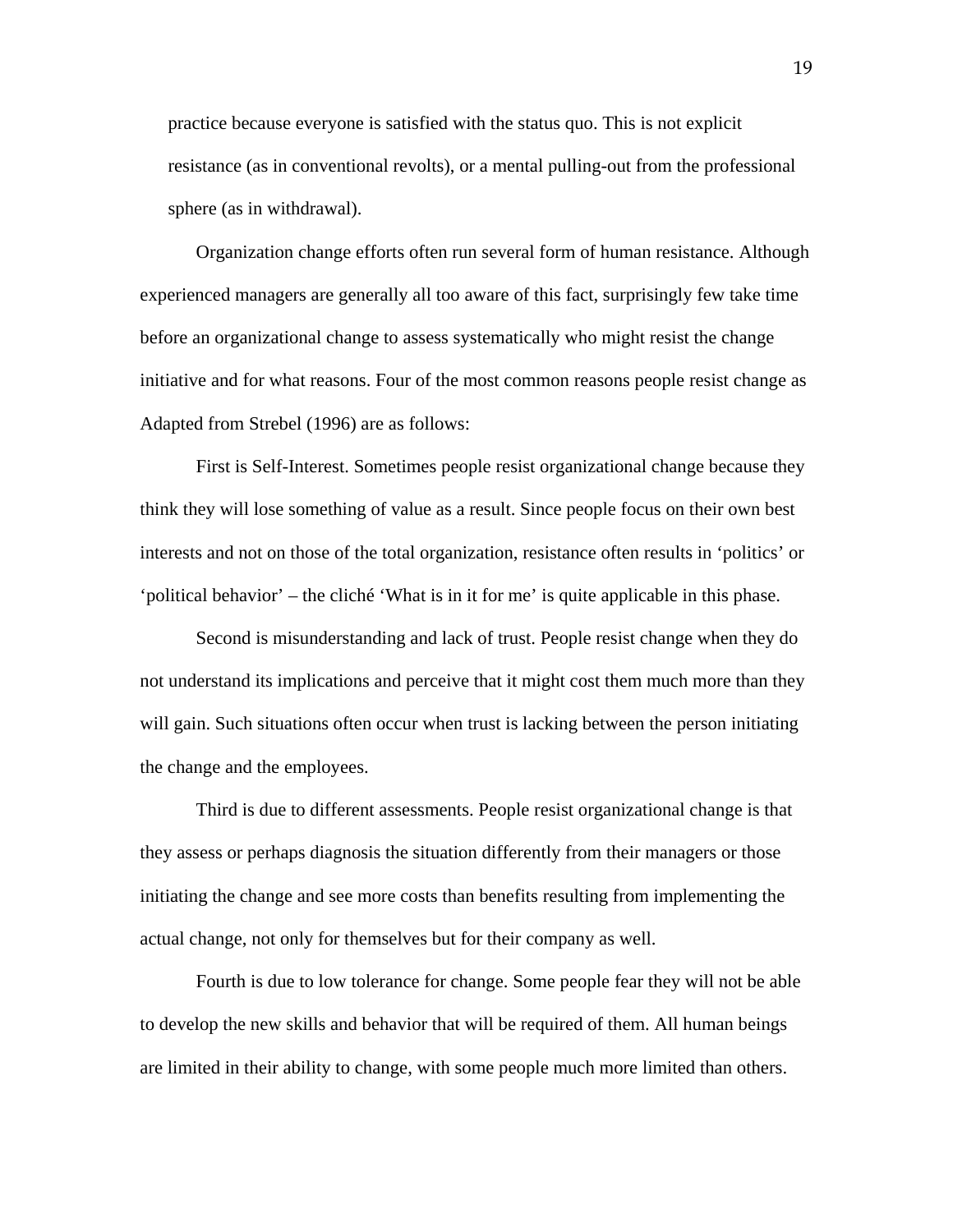Organizational change can inadvertently require people to change too much, too quickly.

 Strebel (1996) noted that "Peter Drucker has argued that the major obstacle to organizational growth is managers' inability to change their attitudes and behavior as rapidly as their organizations require. Even when managers intellectually understand the need for changes in the way they operate, the sometimes are emotionally unable to make the transition" (p.85). Support for the change process, including the steep learning curves, new systems and the eventual implementation of change may not be suffice. Such conditions increase anxiety amongst employees, as they are chartered with maintaining their day-to-day responsibilities along side that of the change. Such imbalance can effect core values amongst employees such as trust and commitment.

 Based on the research, there are three main stages that lead to and involve change. Initially change occurs as a response mechanism to environmental stimuli, weather it is competitive pressures from the outside or an opportunity to improve performance internally. A goal and future state is envisioned and a process is formally outlined, to work toward this state. The second stage is about managing the change and executing toward a define set if deliverables, working toward the envisioned goal. The third and final stage is about reflection. The organization assesses its performance against its goal, rating achievement and viability of the change effort moving forward.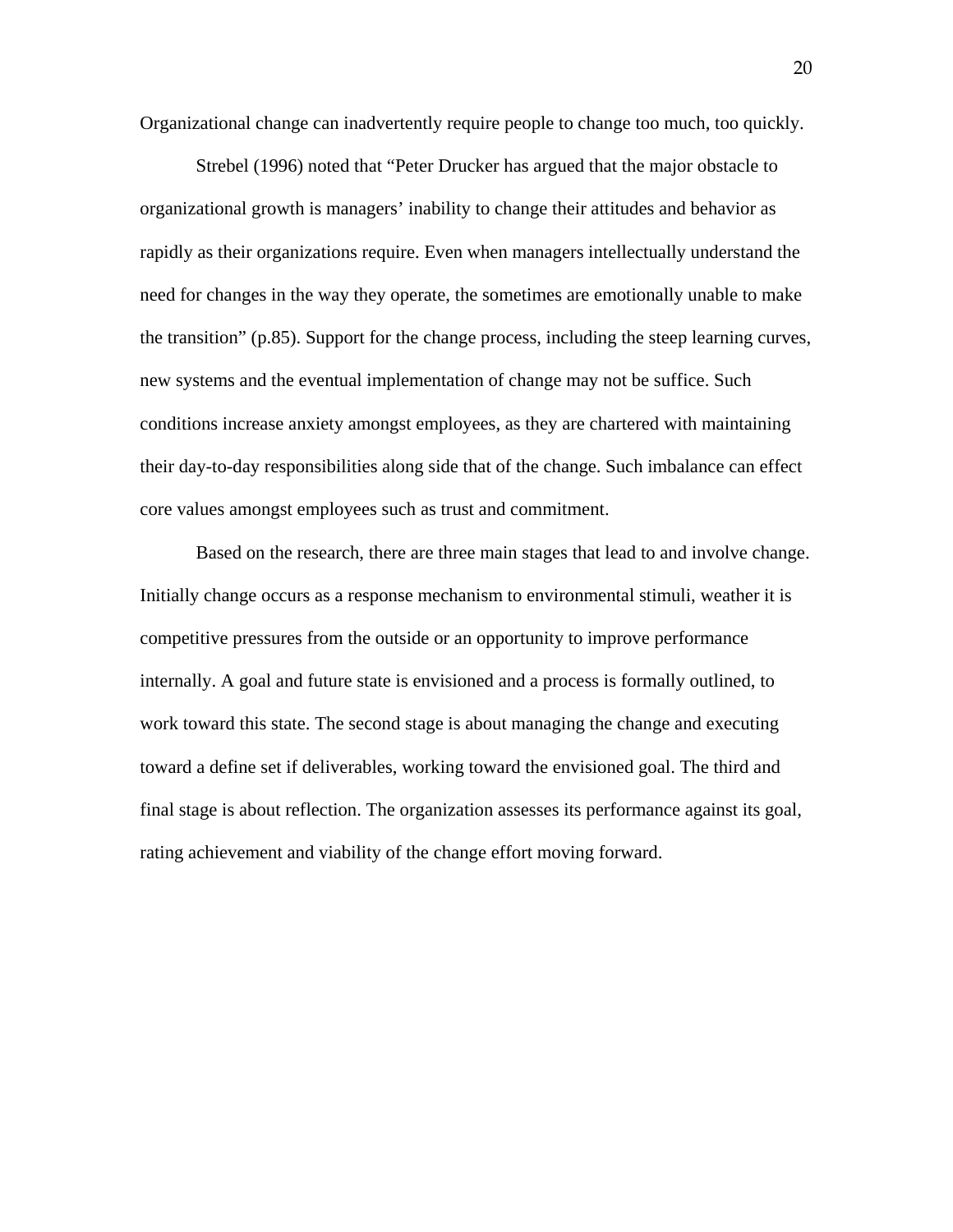# Figure 1. Stages of Change



The organization reviews what it has won and lost. This stage is about acceptance of limitations and adjustment to the new realities of the post-change world.

 Failed change initiatives carry high costs including the loss of credibility of leadership and employee resistance to future change. Obstacles encountered during major organizational change are communication breakdown and employee resistance. Other barriers include insufficient time devoted to training, staff turnover during transition, costs exceeding budget and insufficient timelines developed for change implementation.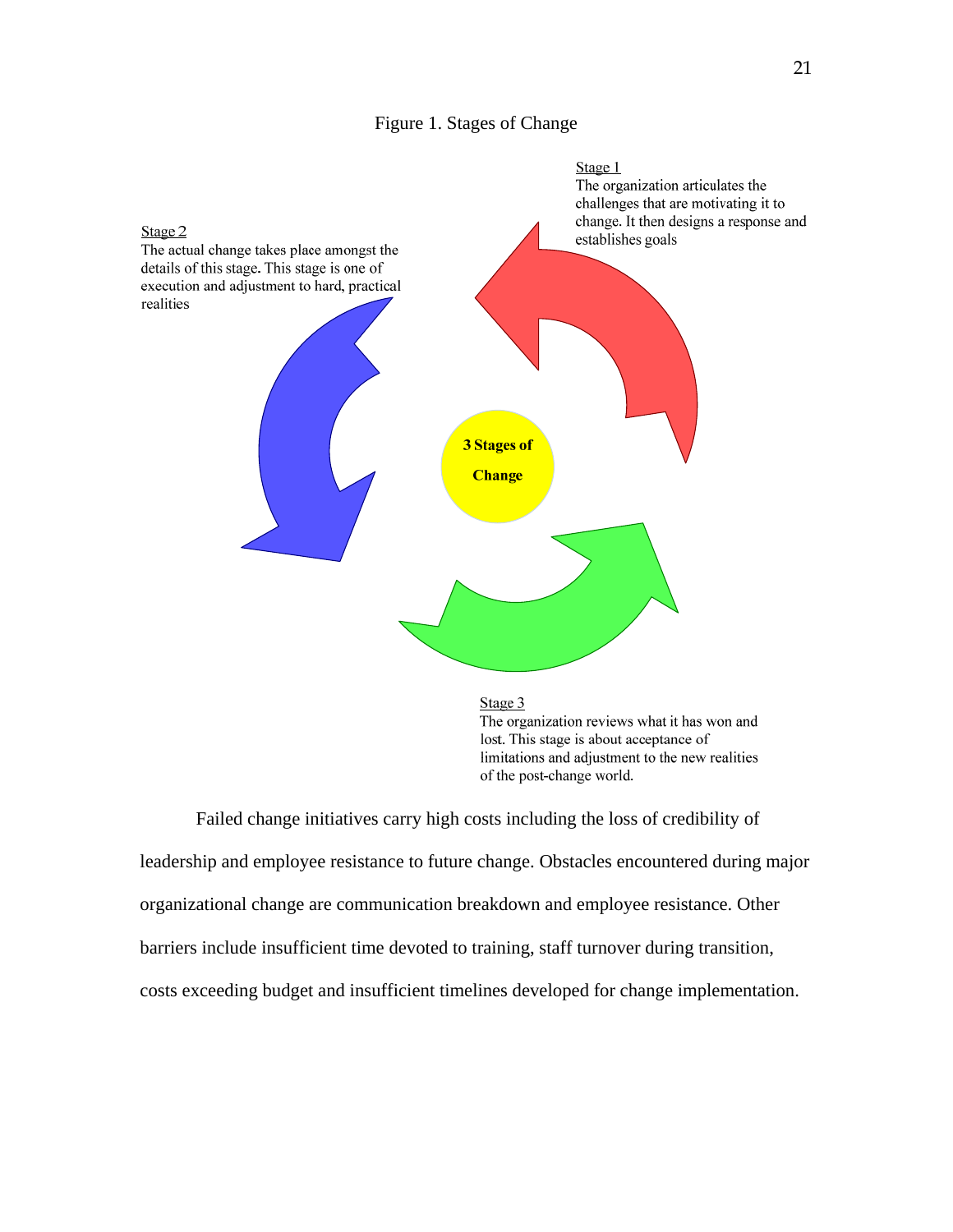# CHAPTER 4

# INTERPRETATION OF FINDINGS

 In today's marketplace of 2009, change is a necessity. Business trends influence the decision of an organization to make changes, as do stakeholder expectations, factors, demographic shifts, and social, global and political developments. Change initiatives are often broad in scope, with an impact on the entire workforce.

| <b>Categories of Change Initiatives</b> |                                                                          |  |
|-----------------------------------------|--------------------------------------------------------------------------|--|
| <b>Strategic Change</b>                 | looking at the organization as functional parts                          |  |
| <b>Leadership Change</b>                | Reconfiguring the organization's leadership                              |  |
| <b>Cultural Change</b>                  | Programs that focus on human aspects (the relationships)                 |  |
| <b>Cost Cutting</b>                     | Identifying and eliminating non-essential activities and operations      |  |
| <b>Process Change</b>                   | Focusing on how things get done for greater effectiveness and efficiency |  |
|                                         |                                                                          |  |

 To successfully enact change, it is important to have a clear vision and to get everyone in the organization engaged in the process.

# Hard Side of Change Management

 In recent years change management has focused on what is often referred to as the traditional soft issues such as culture, leadership, motivation. Serkin (2005) argues that such elements are important for success, but managing these aspects alone is not sufficient to implement transformation projects. Serkin suggests that companies must pay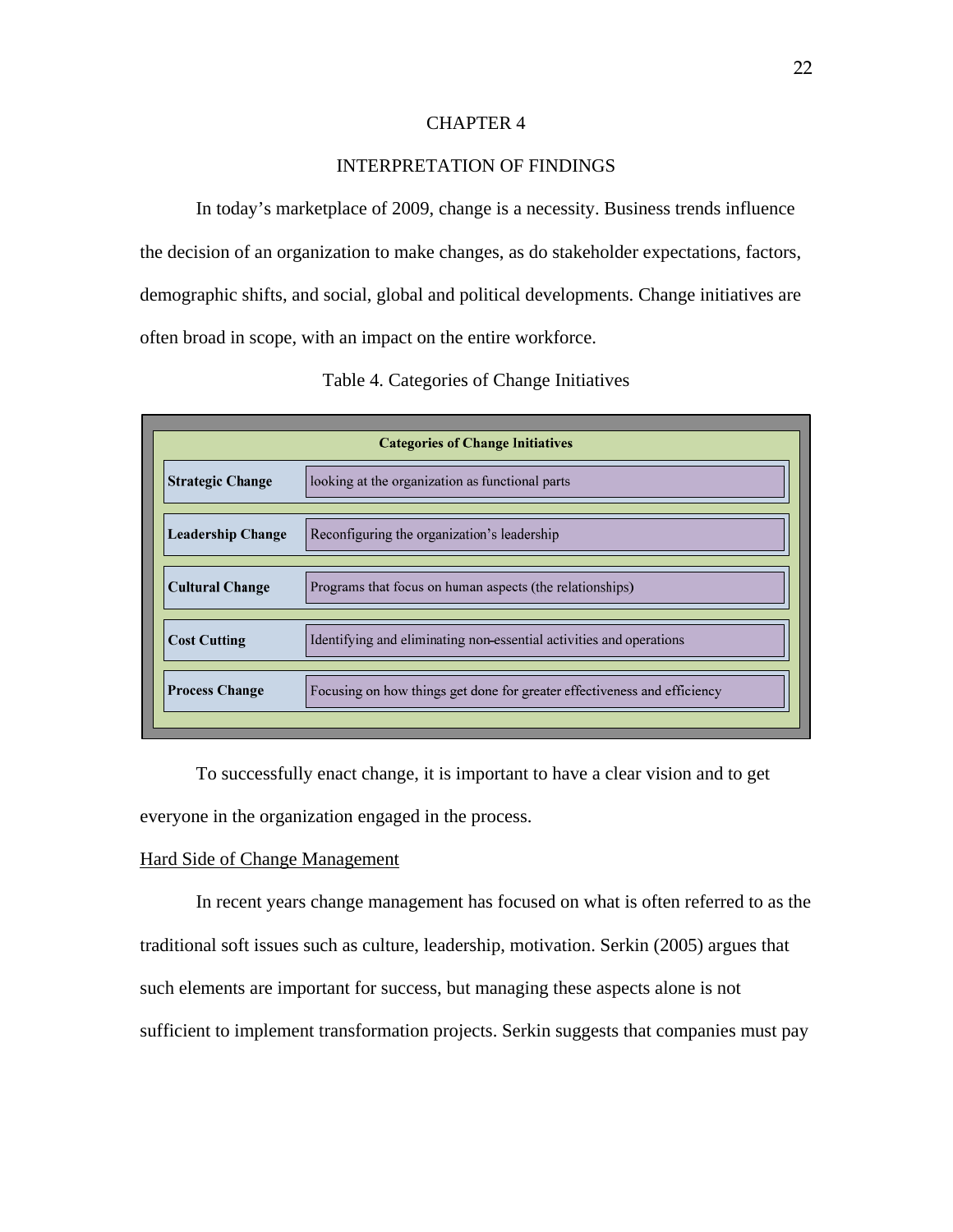as much attention to the hard side of change management as they do to the soft aspects by addressing at least four key factors referred by the acronym DICE.

 Duration (D) refers to the time until the change program is completed if it has a short life span; if not short, the amount of time between reviews of milestones.

 Integrity (I) concerns the performance team's ability to complete the initiative on time depends on the members' skills and traits relative to the project's requirements.

 Commitment (C) addresses the attitude to change from top executives and the enthusiasm of the people who must deal with the new process or ways of working.

 Effort (E) is an assessment of how much more effort the change initiative requires on top of an employee's daily work demands.

 To create pervasive and sustainable change, there are often barriers to overcome. Typically, barriers develop as a result of the organization not closely addressing the essentials of change management – specifically, thoughtful planning, communication and collaboration across multiple business lines.

| 10 Biggest Agents of Change        |                                |  |
|------------------------------------|--------------------------------|--|
| Merger or Acquisition<br>$\bullet$ | Downsizing                     |  |
| New Boss                           | Moving into Growth mode        |  |
| Move to Shared Services            | New Management                 |  |
| Outsourcing                        | Introduction of New Technology |  |
| <b>Unwanted Exposure</b>           | Going Public                   |  |

Table 5. Kubiciek (2005)10 Biggest Agents of Change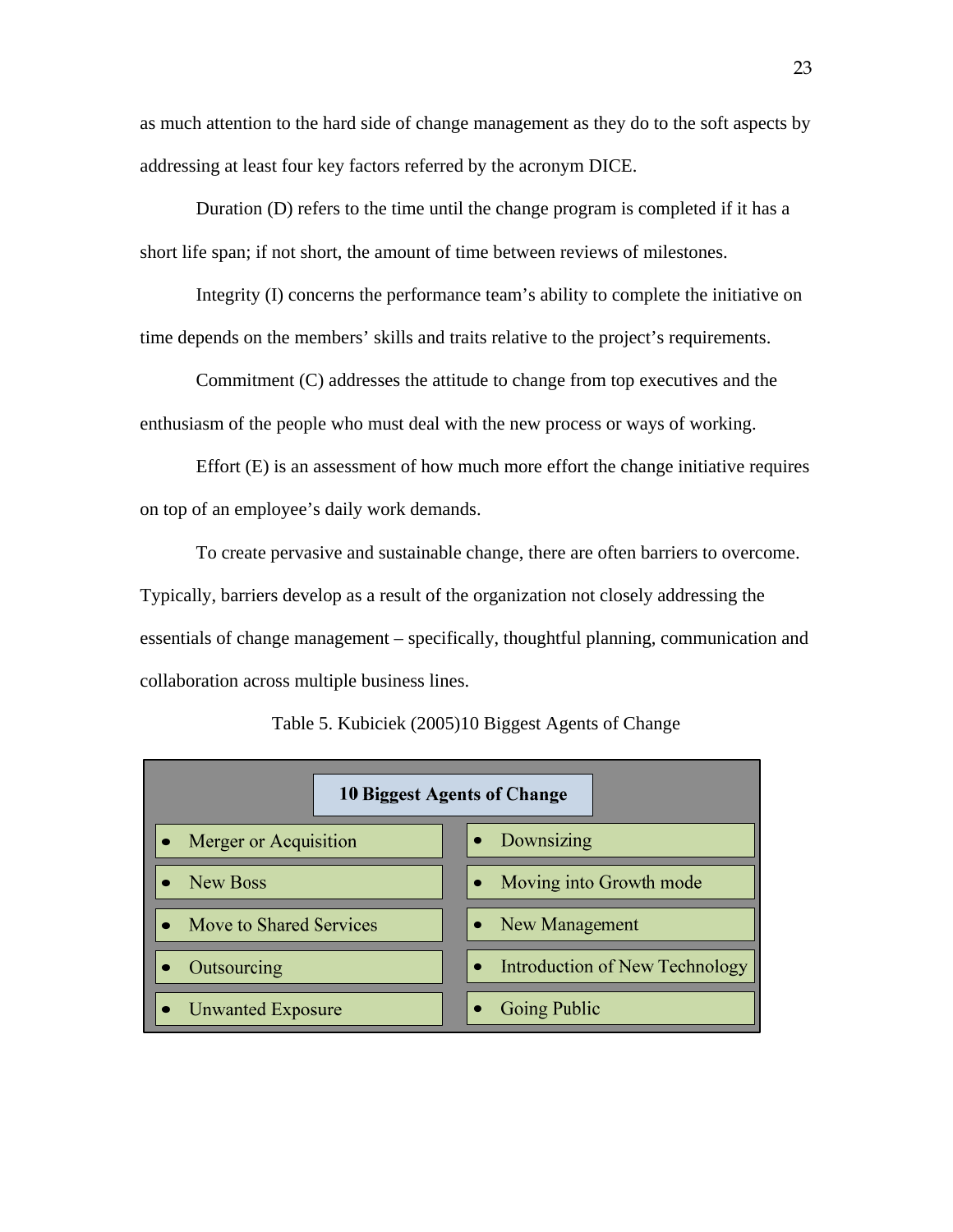When an organization decides to implement a change initiative, the reason for the anticipated change often determines the timing. Timing is influenced by the type of change (Kubiciek, 2006);

- Anticipatory staying ahead of the competition
- Reactive making changes in response to business trends
- Crisis unforeseen change; disaster etc.

 Prior to considering a change initiative, it is imperative that an organization first determine and assess its readiness and capacity for change. In reality, change is ongoing. Small changes are easier to manage and tend to have a better likelihood of success than broad changes. Change can be hampered when change initiatives occur at the same time or when one initiative is implemented before others are completed. Multiple change process can lead to change fatigue.

Table 6. Maurer (2006) 12 Steps to Build Support for Change

|                | 12 Steps to Build Support for Change                                                           |  |
|----------------|------------------------------------------------------------------------------------------------|--|
| -1             | Identify the stakeholders; determine what is needed, what support are you likely to get        |  |
| $\overline{2}$ | Make a case for change                                                                         |  |
| 3              | Determine strategies that assist in the the case for change throughout the life of the project |  |
| $\overline{4}$ | Determine who will lead and who will take part in planning the change                          |  |
| 5              | Look for potential resistance                                                                  |  |
| 6              | Undertake all subsequent actions in a way that allows you to mitigate problems                 |  |
| 7              | Create a vision that lets people know where you are headed                                     |  |
| 8              | Develop a plan for reaching the vision                                                         |  |
| 9              | Create measures of success and timelines                                                       |  |
| 10             | Keep the change alive                                                                          |  |
| 11             | Develop contingency plans                                                                      |  |
| 12             | Celebrate and learn from this change                                                           |  |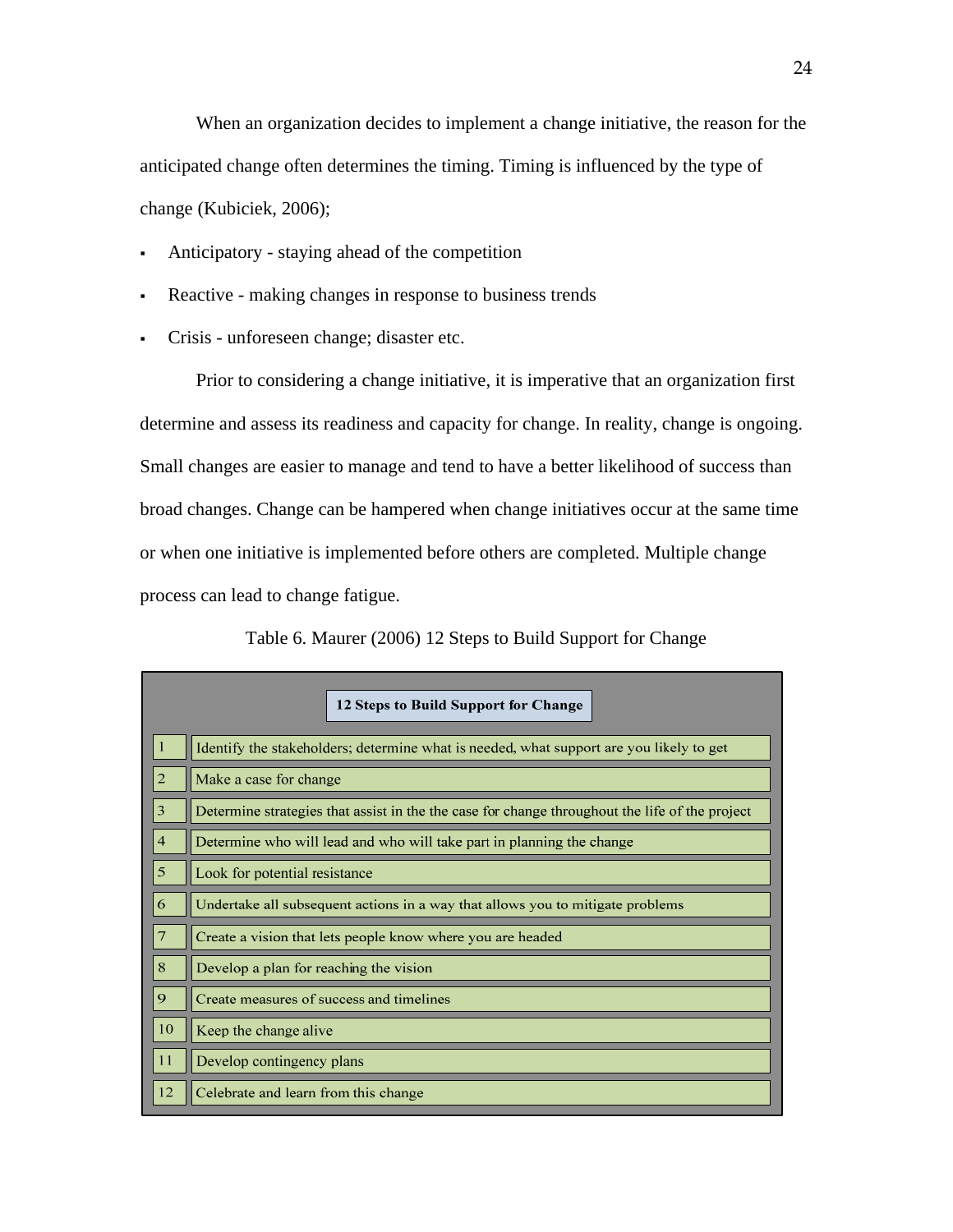The most relevant issue is not what the tool is called but the importance of knowing and understanding the tool's strengths and weaknesses and the context of when to apply it. One of the most important tools for building common understanding around change is organizational dialogue. The change process that combines physical representations of mental models of value creation with organizational dialogue enhances a company's capability to successfully conduct system-wide change initiatives. Value creation then can be best accomplished through:

- Designing change processes that promote organizational dialogue between key stakeholders and organizational staff
- Discussing the organization's past, present and future value creation using a variety of storytelling and analogies coupled with physical models during the change process

| <b>Change Management Pitfalls</b>                                                     |  |
|---------------------------------------------------------------------------------------|--|
| Poor Communication (e.g. goals, motives, methods, commitment etc.)                    |  |
| Lack of understand of the urgency of change                                           |  |
| Unclear rationale for change                                                          |  |
| Mixed messages from top and middle management                                         |  |
| Multiple initiatives ongoing simultaneously                                           |  |
| Underestimation of barriers; lack of due diligence                                    |  |
| Changed or diminished priorities; lack of focus                                       |  |
| Inadequate employee mobilization and engagement                                       |  |
| Cultural mismatch (e.g. blending of two contrasting cultures as a result of M $\&$ A) |  |

Table 7. Beaman and Guy (2005)Change Management Pitfalls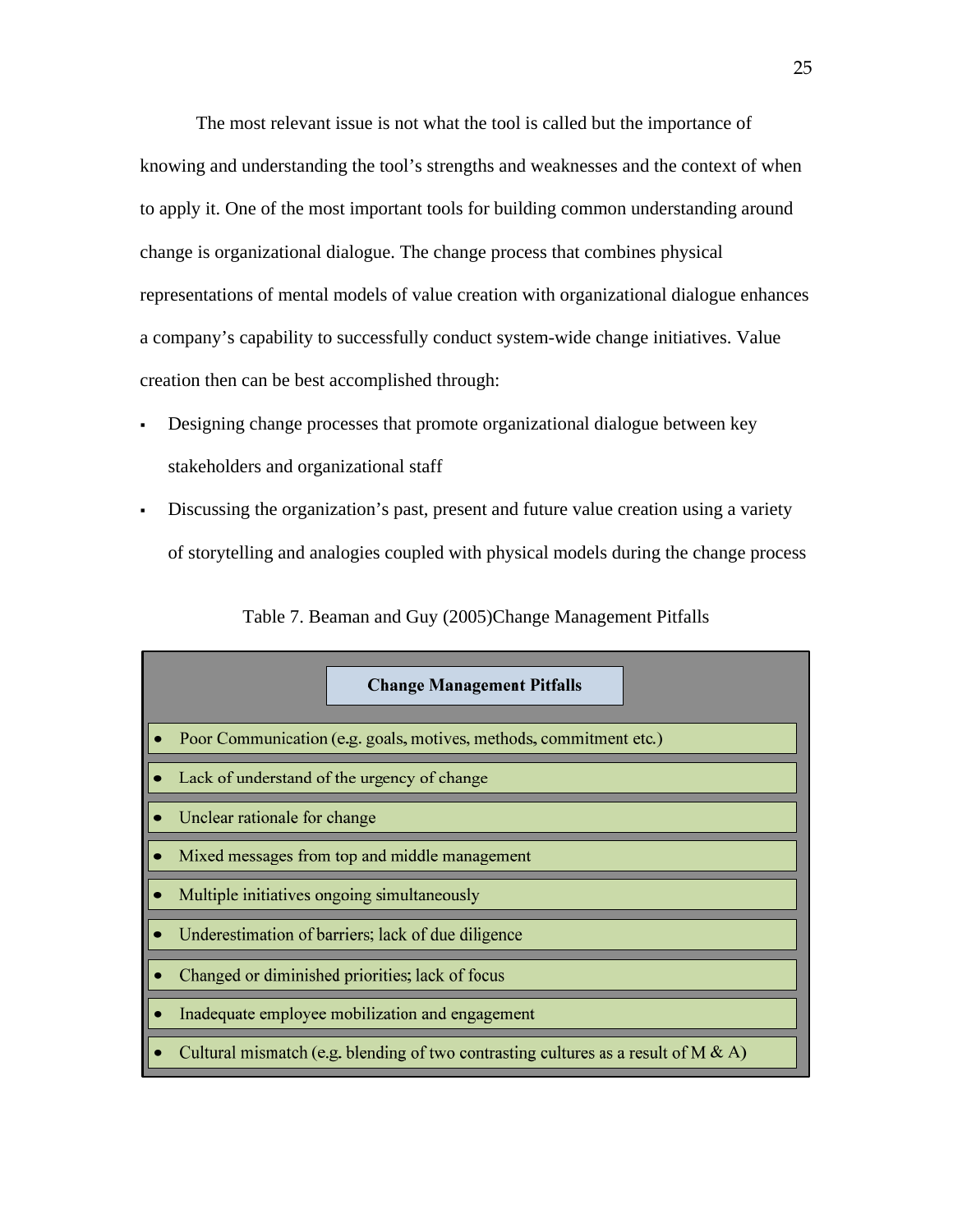"Changing requires addressing the strategy - what you are trying to change, skills - what capabilities the recipients of the change need for success in the new state, and structures - the long-term and short term organizational tools that support the new state. If these areas are not aligned, the desired outcome may never be realized." (Carter, 2008)

# Leading Change

 To lead change successfully one must analyze situational factors. Determine how much and what kind of resistance to expect. Assess your own power relative to potential resisters. Identify who has the most accurate information to design the change initiative. Decide how urgently the company must change. Determine the optimal speed of change is another crucial factor. One must proceed with caution if you anticipate intense resistance, have less power than resisters or need information from others to design and implement the change. (Cameron 2008, p.2)

# Dealing with Resistance

Education and Communication: One of the most common ways to overcome resistance to change is to educate people about the actual change beforehand. Communication of ideas helps people see the need for and the logic of a change. The education process can involve one-on-one discussions, presentations to groups, or memos and reports.

Participation and involvement: If the initiators involve the potential resisters in some aspect of the design and implementation of the change, they can often avert resistance. With a participative change effort, the initiators listen to the people the change involves and use their advice.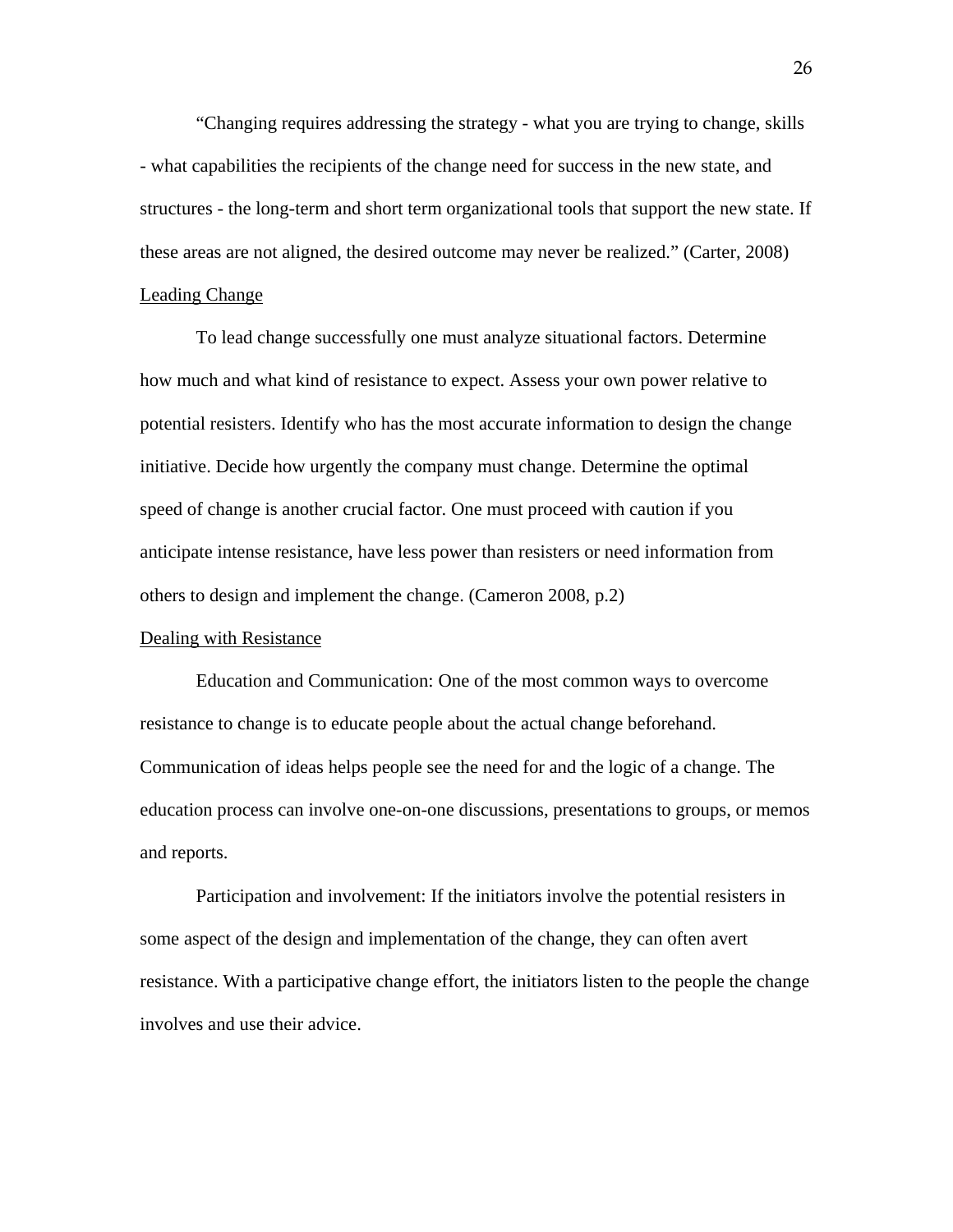Facilitation and Support**:** Another way that managers can deal with potential resistance to change is by being supportive. This process might include providing training in new skills, or giving employees time off after a demanding period etc.

 Negotiation and Agreement: In a scenario where someone or some group will clearly lose out in a change, and where that group has considerable power to resist it is imperative that a delicate balance is struck between the goals of management and the collective or group at large. A win-win scenario is ideal, if unachievable, the focus should be on minimizing the impact.

 Focusing on the individual then is imperative to alleviate any potential resistance to change. Providing employees a clear and consistent message about the course of change and its associated benefits, both individually and for the company coupled with active involvement and participation goes a long way in reshaping the mind set of a would-be change resistor. Providing managerial support from above is also crucial – the delivery of such support, weather it be training or additional vacation time helps garner trust and in turn further motivates the employee.

# Choice of Strategy

 In approaching an organizational change situation, managers explicitly or implicitly Make strategic choices regarding the speed of the effort, the amount of preplanning, the involvement of others, and the relative emphasis they will give to different approaches. Successful change efforts seem to be those where these choices both are internally consistent and fit some key situational variables.

 Reorganization is usually feared, because it means disturbance of the status quo, a threat to people's vested interests in their jobs, and an upset to established ways of doing

27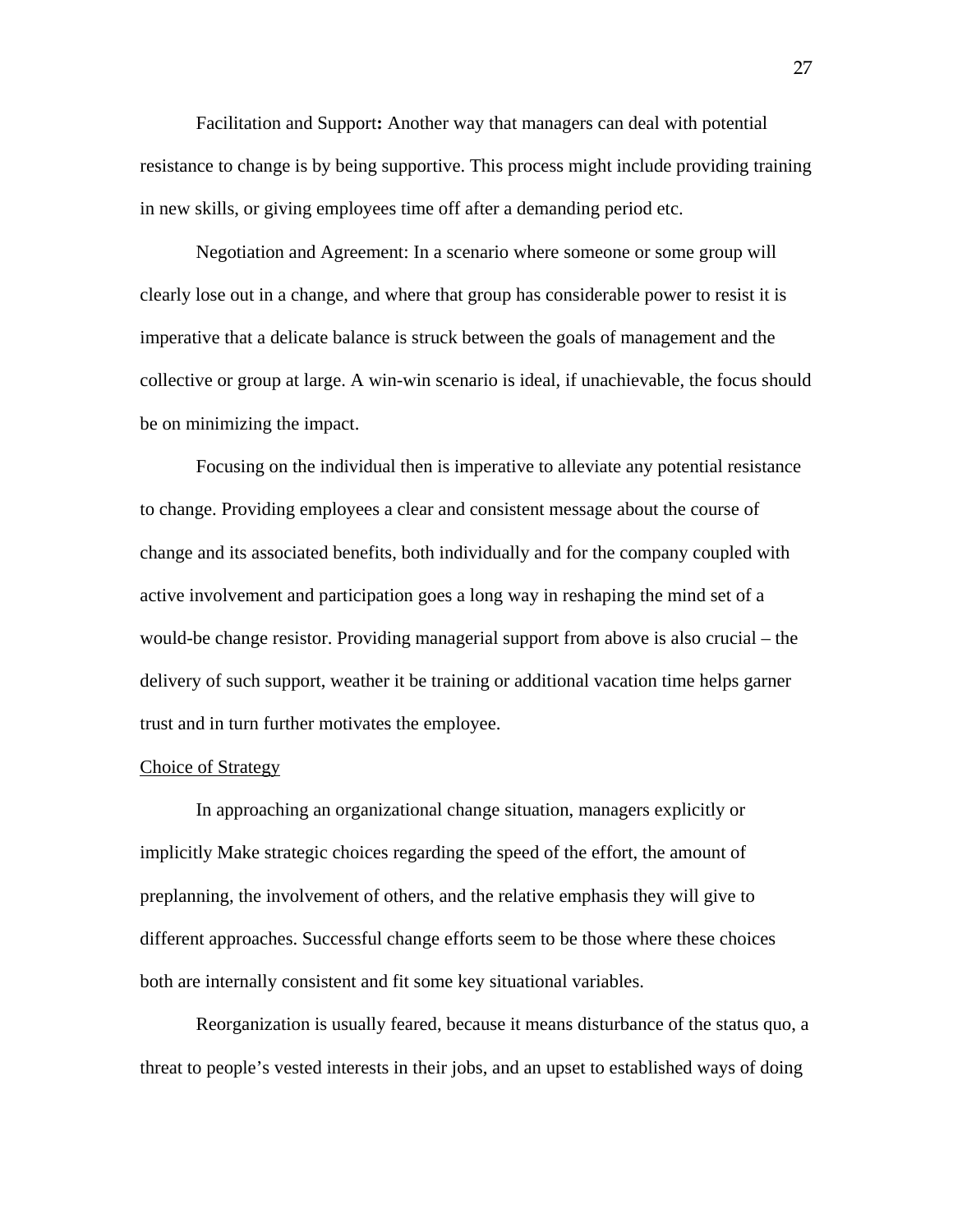things. For these reasons, needed reorganization is often deferred, with a resulting loss is effectiveness and an increase in costs.

 According to Kotter (2008), "…change initiatives often backfire because managers apply one size fits all approaches. To lead change, tailor strategies to the types of resistance you'll encounter provide training etc." (p.132)

 Few organizational change efforts tend to be complete failures, but few tend to be entirely successful either. Most efforts encounter problems; they often take longer than expected and desired, they sometimes kill morale, and they often cost a great deal in terms of managerial time or emotional upheaval.

| <b>Key Drivers of Change Management</b> |                                                                         |  |
|-----------------------------------------|-------------------------------------------------------------------------|--|
| Organization                            | Structure   Global & Domestic Initiatives   Outsourcing   New Alliances |  |
| People                                  | <b>Behavior</b>                                                         |  |
| <b>Process</b>                          | Process   Redesign   New Systems                                        |  |
| <b>Technology</b>                       | Technological advance or differentiation                                |  |

Table 8. Key Drivers of Change Management

# Making Adjustments

 Change management, like any form of management, must allow for revising plans or altering the process in the light of experience. Changes in corporate priority can often lead to revisions to a specific change initiative. The lead time for change management planning is often considerable, and market conditions, competitive pressures, or organizational restructurings can easily intervene before the change is completed, requiring an alteration of scope or direction.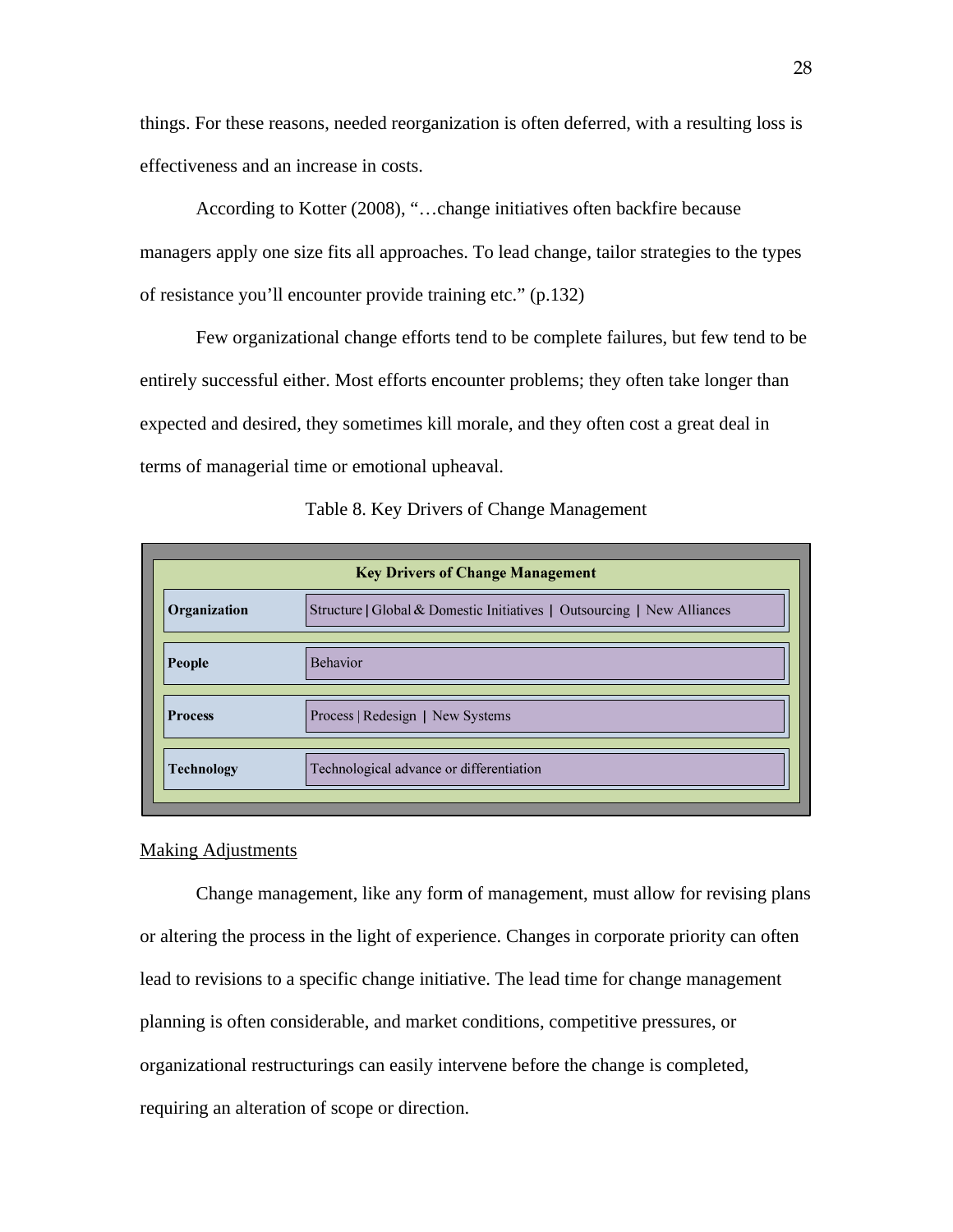Other similar factors cited are changes in alignment and commitment. Changes must be coordinated across various divisions and units with differing concerns; therefore, maintaining alignment among stakeholders and retaining their commitment to the process throughout the implementation of the change is a regular challenge for change managers.

 Another group of factors leading to plan adjustments involve availability of resources, time pressures and budgetary constraints. Their importance speaks to the planning challenges in change management. It is sometimes difficult to forecast the full scope and time demands of a change project and its impact on budget and resources.

 There appears to be three crucial factors in preparing an organization for a change process: Planning, Communicating, Active Involvement

Table 9. Preparing for and Effecting Change

**Preparing for and Effecting Change** 



#### Planning

Effective change is a continual process and is challenging from both an operational and results driven approach. Successful change must have the appropriate organizational and social structure, either at the project or program level, within an organization that will ensure and facilitate ongoing attention to the process of change. Supporting tools, resources and any necessary training must also be accounted for.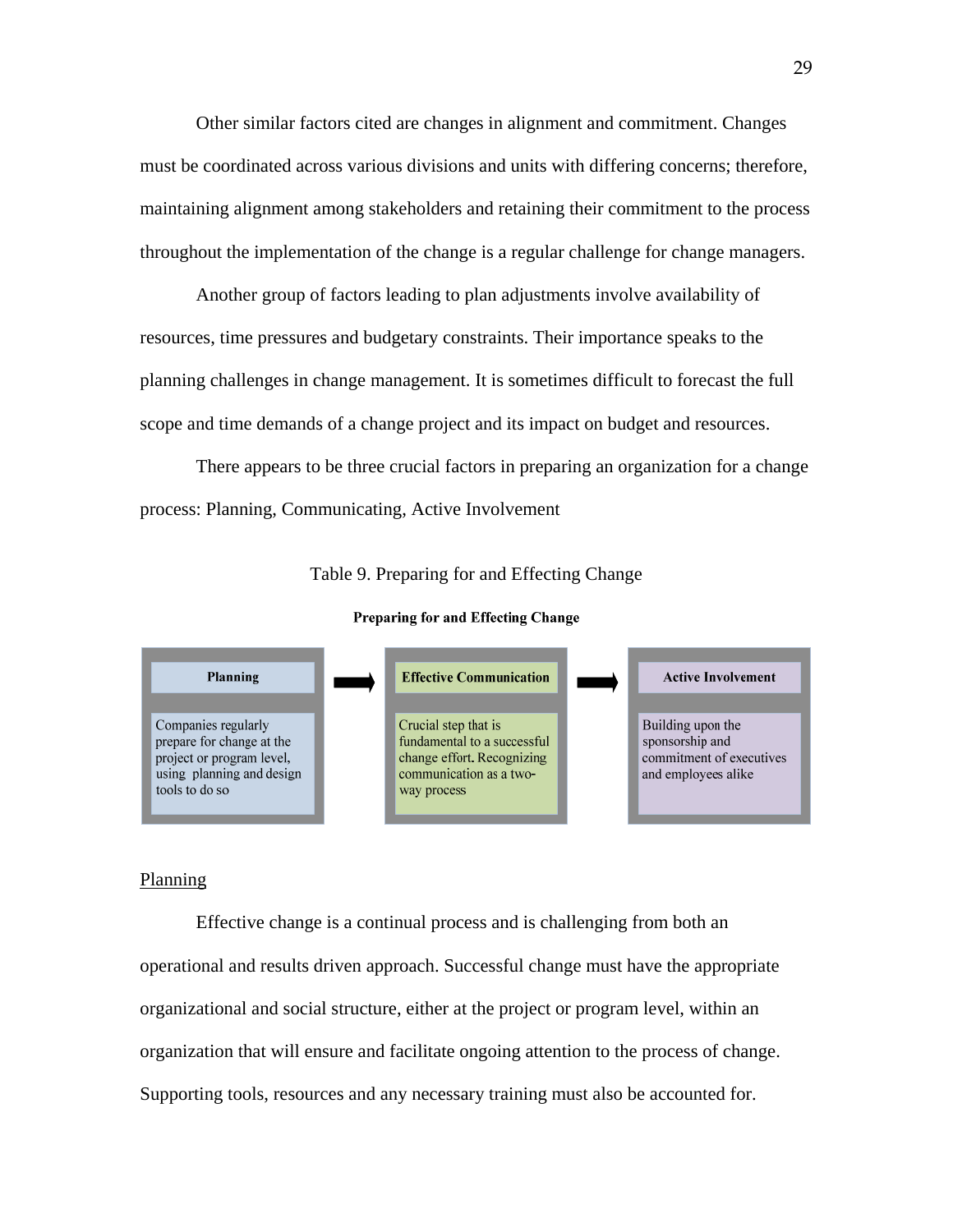# Successful Communications

 The vital importance of communication in change management has been repeatedly stressed since the field was first developed. Clarity, continuity and constancy allow communication efforts to be most effective. Communication is a reciprocal process as management must listen as well as talk.

# Engaging Employees

Successful implementation is greatly facilitated when the people carrying out the change is engaged in the process and there is buy in to the strategy and tactics. The key focus areas: Acceptance, Understanding, Willing Participation, Enthusiasm. In order to fully engage stakeholders two-way communication is critical; not just top-down dissemination of instructions and information, but also soliciting and listening to workforce questions, concerns and suggestions. Attention should also be paid to building motivation and incentives into the change process, such as recognition and rewards programs and links to compensation.

 Critical to the success of any change initiative is follow-up feedback loops during and after implementation to evaluate the new processes and modify them if they are not having the intended impact on departments and individuals.

# Overcoming Resistance and Sustaining Change

 Follow-through is often the tedious and unglamorous part of change – the hard slog of identifying bottlenecks, flaws, and resistance; finding solutions; revising the plan; and rising to the challenges.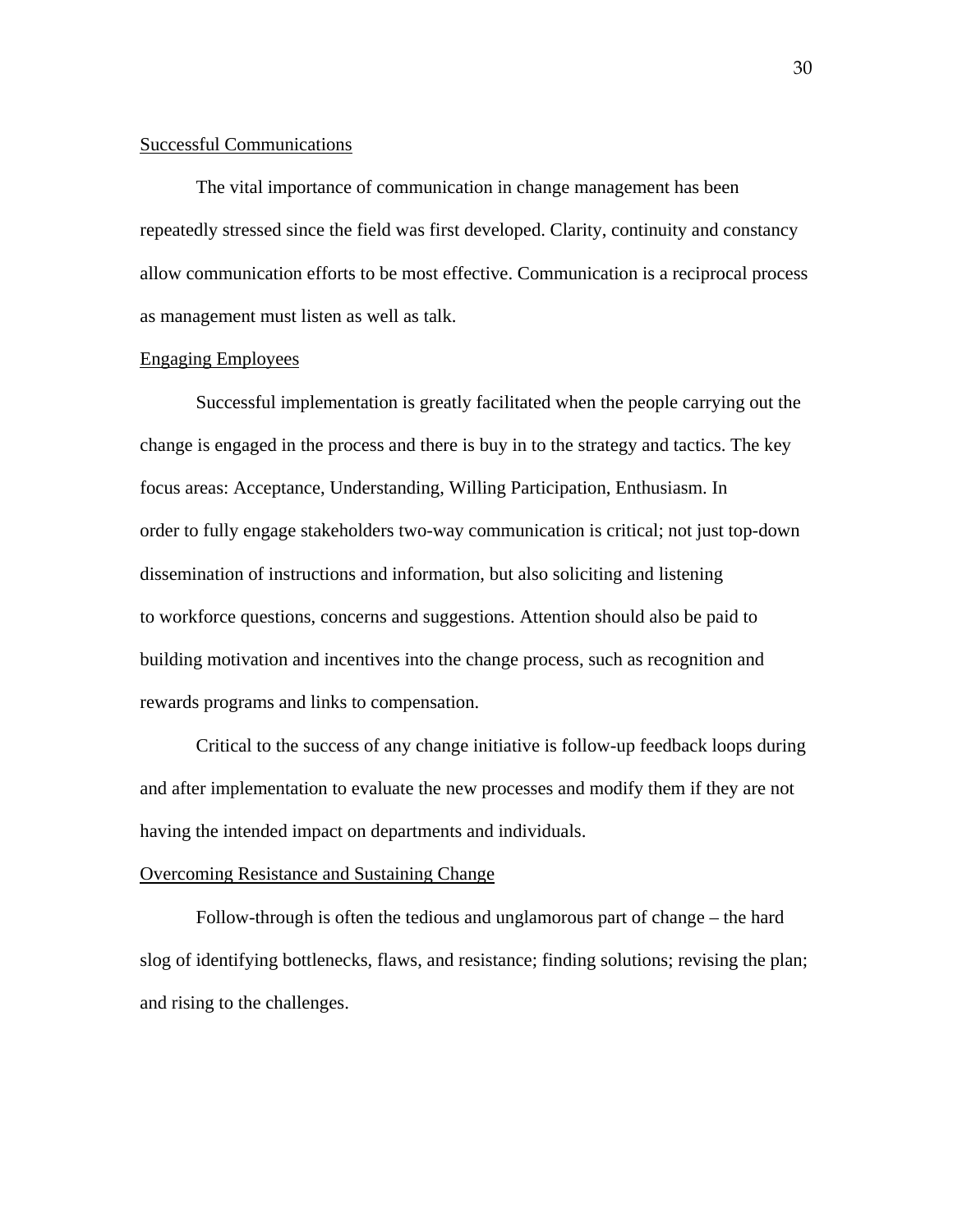External consultants may have come and gone by this time and senior management has turned its attention to other things, but the process is not complete and will not be so without sustained effort.

 It is imperative that ownership falls on a certain individual or group to carry out follow through efforts, deriving and quantifying value from a completed change. Successes and any associated failures need to be measured and tracked, as these change initiatives are ultimately about results.

#### "Casualties" of Change

 However much management seeks to make the change a win-win situation, some change inevitably results in someone else's demise. Some departments may lose staff, responsibility, or budget, or suffer a loss of institutional clout and status. Some may take on new, perhaps less attractive, tasks and responsibilities. Other units may have to work harder to lose valued perquisites or privileges. Institutional jealousies and rivalries may also come into play.

 Overcoming organizational resistance requires commitment and engagement from top leadership. An effective and lasting resolution can only come form the top leadership, the ones that have in mind the best interests of the entire enterprise.

 Achieving strategic alignment is generally a problem of planning, sponsorship and commitment – the solutions lie in strengthening these areas.

# Measuring Progress

Appropriate assessment of outputs and results is vital to sustain the business case for change and change management. Surveys and scorecards, which can be custom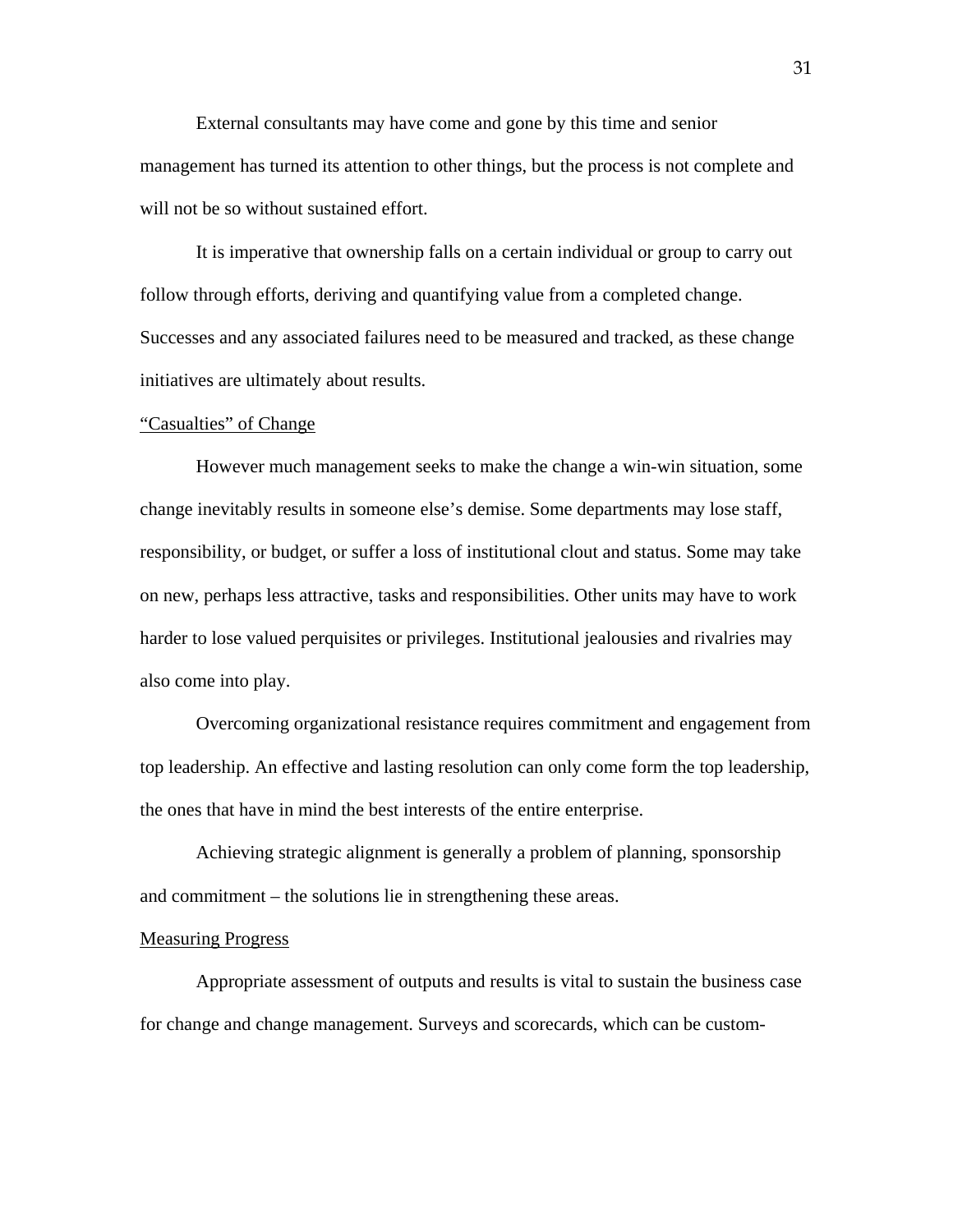tailored to focus on the features that are more relevant to a given change process or to investigate issues of greatest concern, are the most commonly used metrics.

 Financial indicators such as revenue, costs and market share, although key financial measures which the market evaluates a company's performance focus on overall performance over a period of time and thus can be influenced by a number of factors that are independent of the change management process. Therefore, as tools for tracking the course as a change, financial measures are relatively crude.

 Most of the remaining metrics are more specifically focused on the process of change. On-time completion is an obvious way to track the progress of a change implementation, especially when a project is phased and interim target dates can be set. Quality indicators can be focused on desired outcomes or on components of the change process such as training, communications, and the like. Process tools can be tracked to study implementation, and expectation indicators are customizable to fit local circumstances.

#### Achieving a Sustainable Plan

Sustainability in change management depends on a complex dance of strategy and tactics, overall vision, and meticulous attention to detail. It requires foresight and strategic planning. But plans must be revised in light of experience. An effective and sustainable plan not only requires attention to the overall business context (the market and competition) and business goals but also a close focus on the specifics of the process:

- Identifying resistance, redundancies, and inefficiencies and overcoming or eliminating them
- Ensuring every necessary step in the change process is taken

32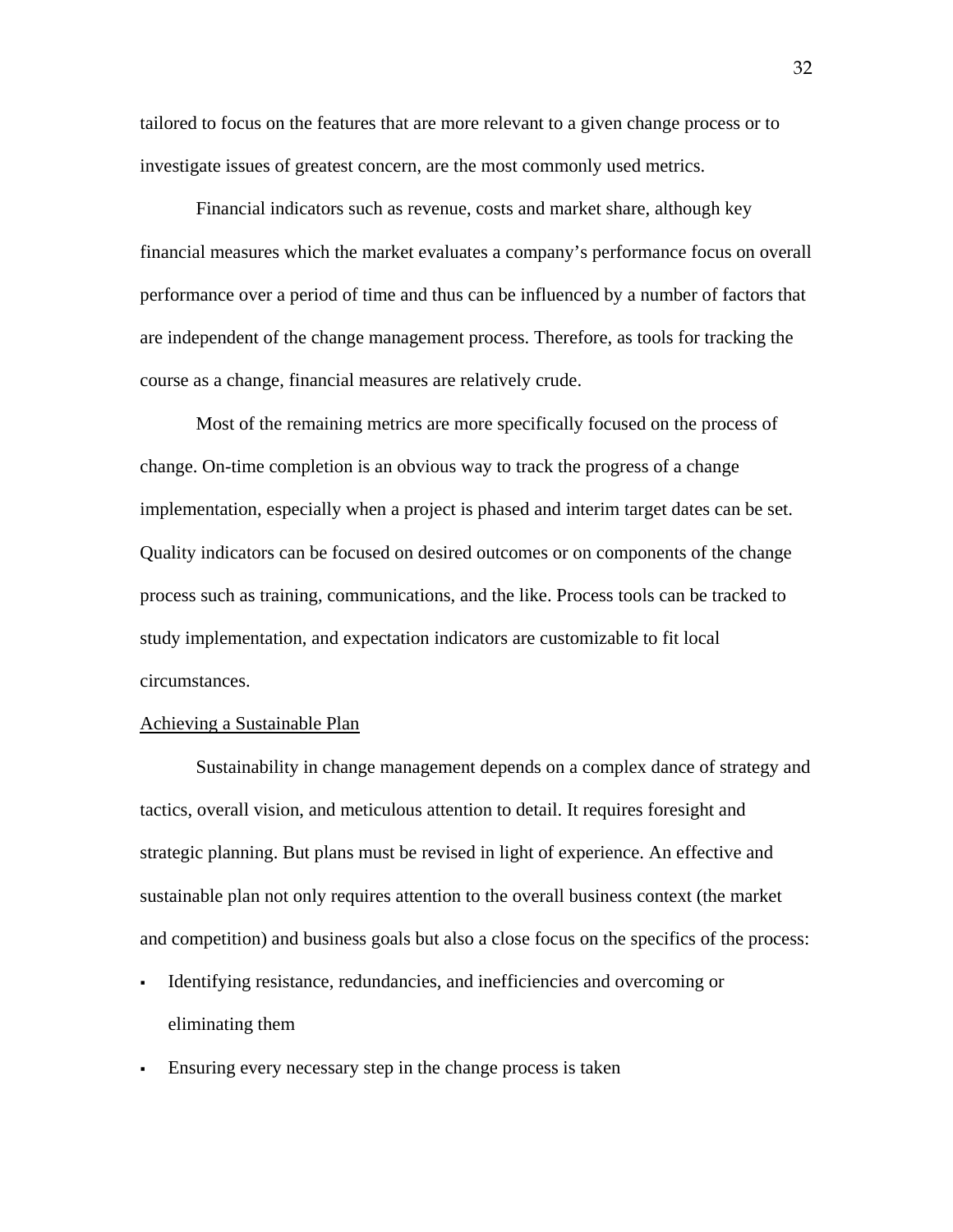Building and maintaining internal relationships to ensure engagement

 Sustainability demands continuing commitment and support from the top, but it can only be put into effect by the actions of individuals throughout the organization. Ultimately, sustaining change and bringing it through to success means that it must become institutionalized – a part of regular practice across the organization. Tracking progress toward that goal consists of tracking a shift in corporate culture.

 Achieving success within a change effort hinges upon the interaction and momentum generated via organizational alignment, leadership and external pressures that drive change.

 Achieving success through change requires 3 key ingredients according to (Carter, 2008). The first is Alignment, and is premised on obtaining buy-in across the enterprise as a key component or preparing for change. The ability to work on relationships with associates and secure positive attitudes are essential competencies for implementing change as achieving employee engagement is a recurring theme in successful studies of change management. (p.21)

Leadership and Organizational Competency is the second foundation. Change leadership is perceived as an important enabler of success, especially when the top leaders are seen as models of desirable behaviors. When management sees change processes as a means to achieving strategic results, it implies that successful change management is an institutional priority and enabler of improved organizational performance.

The final foundation is competitive pressures as it creates a sense of urgency and clarity about the need for change. Ultimately, change for the sake of change is pointless,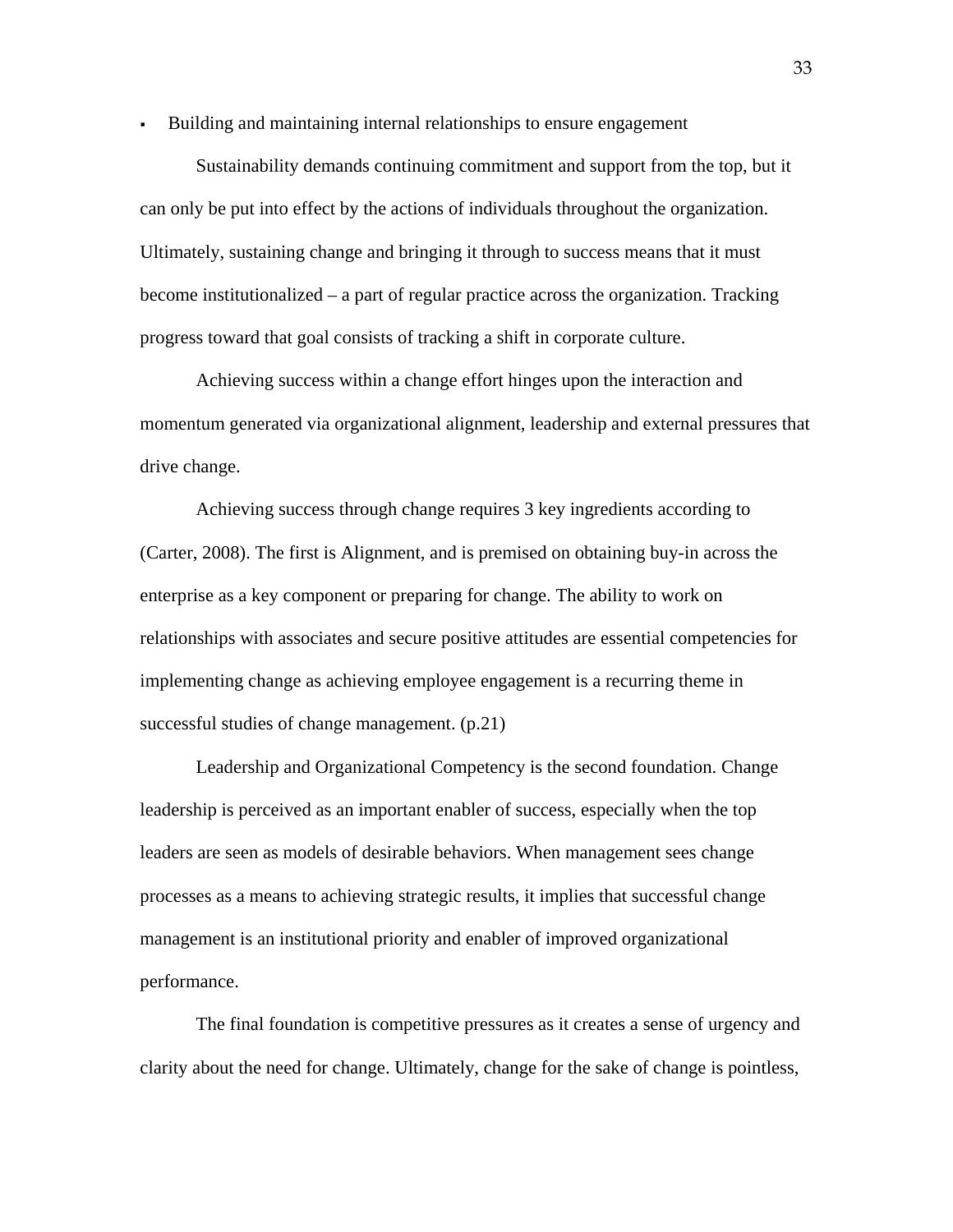even counter productive. Initiating any change requires justification, which is objective and clear to all, making it somewhat easier to make the case for change and bring associates on board.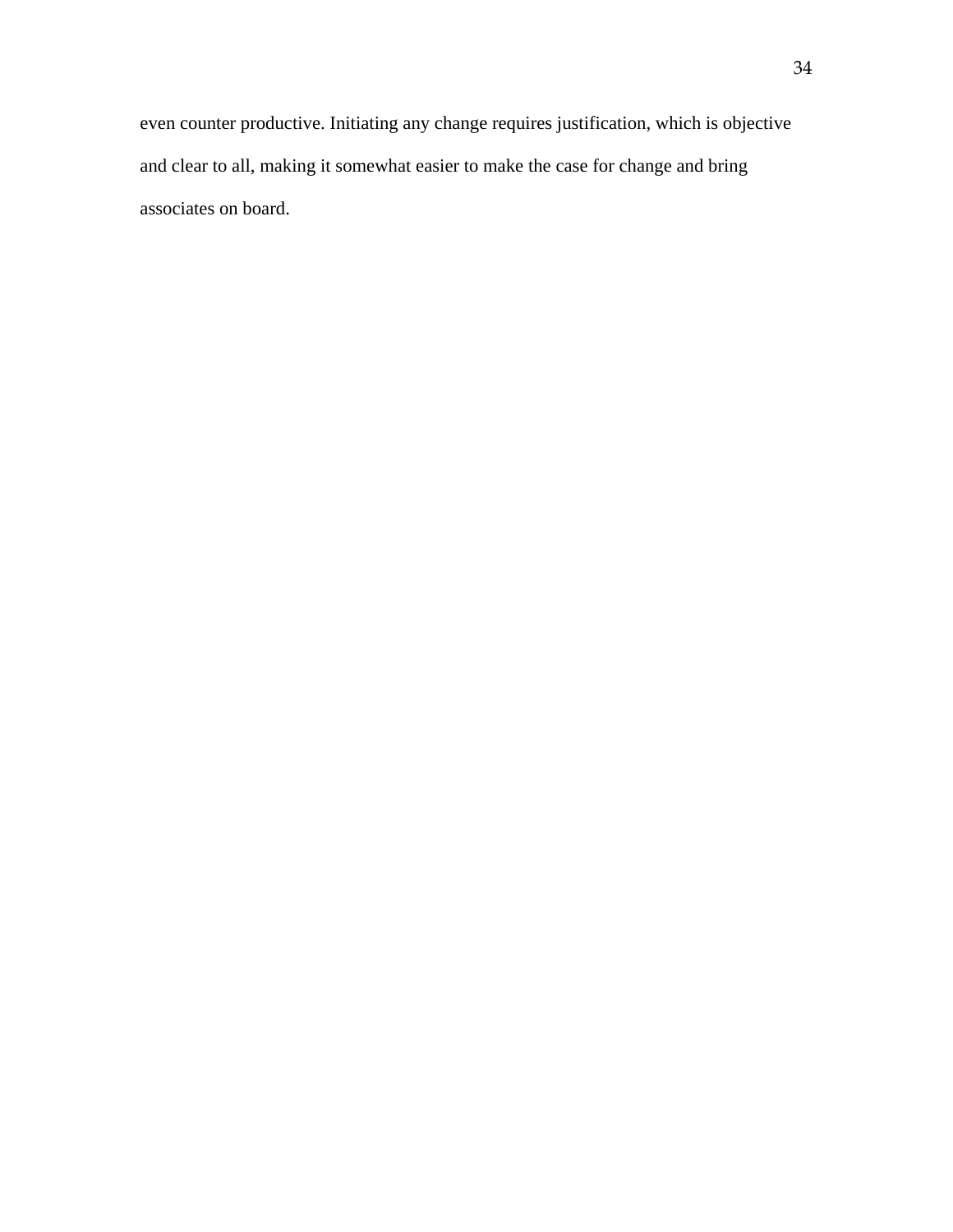# CHAPTER 5

# CONCLUDING THOUGHTS

 To change successfully, companies should intersperse major change initiatives among carefully paced periods of smaller, organic change.

 According to Abrahamson (2000), "…change is usually orchestrated and creates initiative overload and organizational chaos, both of which provoke strong resistance from the people most affected." (p.76)

#### Managing the Cycle of Change

 Change Resistance according to Craine (2007) is a very influential factor that is often overlooked in action plans and contingency scenarios is the natural and emotional reactions of people when things change. Focus tends to be on the process of change or the product of change and the enabling systems and technology in place to enable such shifts.

 The challenge to change and improve is often misunderstood as a need to better deal with or cope with a new form of complexity. Such complexities then require the addition of new of refined skills, ones that have been learned but not fully developed. There seems to be a need of achieving delicate balance between external demands and one's capacity as an individual. "When one consider's the world as too complex, the individual is merely describing a "mismatch" between external and internal complexity." (Kegan and Lahey, 2009, p. 11-12).

 In their book, Kegan and Lahey (2009) outline three mind plateaus of mental complexity; the socialized mind, the self-authoring mind, and the self-transforming mind.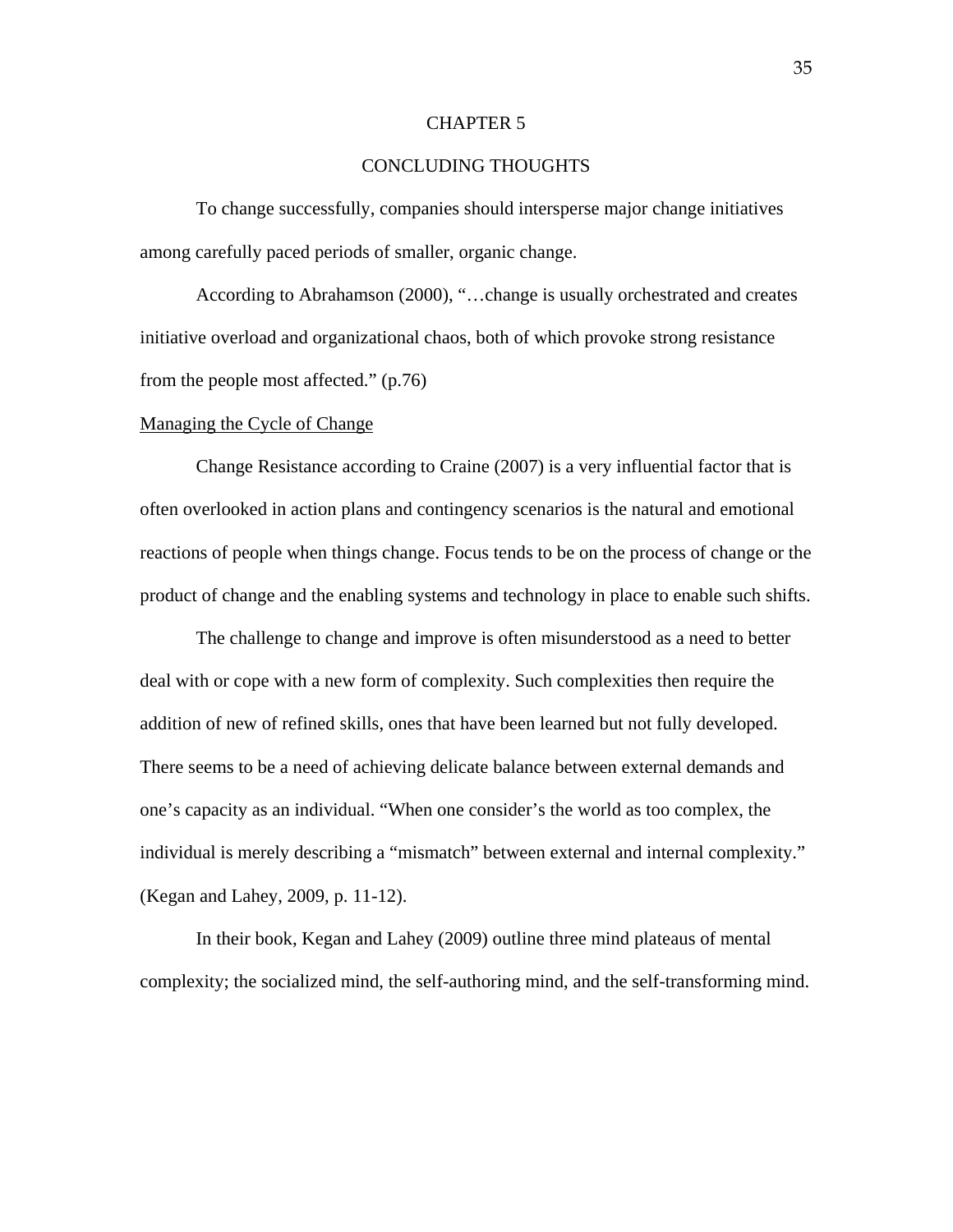# Table 10. Kegan and Lahey (2009) Three Mind Plateaus of Mental Complexity

# Socialized Mind

- We are shaped by the definitions and expectations of our personal environment.
- Our self coheres by its alignment with, and loyalty to, that which it identifies.
- This state of mind can express itself primary in our relationships with people, with our ideas and beliefs or both.

# Self-Authoring Mind

- We are able to step back enough from the social environment to generate an internal personal authority that evaluates and makes choices about external expectations.
- Our self coheres by its alignment with its own belief by its ability to self-direct, take stands, set limits and create and regulate its boundaries on behalf of its own voice.

# Self-Transforming Mind

- We can step back from and reflect on the limits of our own ideology or personal authority. Have the ability to see that a system may be partially incomplete; more tolerant toward contradiction. Hold onto multiple systems rather than projecting just one.
- Our self cohere through its inability not to confuse internal consistency with wholeness or completeness and through its alignment with the dialectic understanding of difference

 The way information permeates throughout an organization, which has access, which does not is crucial to how a system works. Change management experts are mostly concerned with how a certain system effects individual behavior rather than the deeper root cause of how powerful the mental complexity with which the individual views the organizational culture or a pending change initiative.

 Resistance to change is often a more troubling problem than even the most complicated tangle of technology. Rapid innovation in technology is forcing people to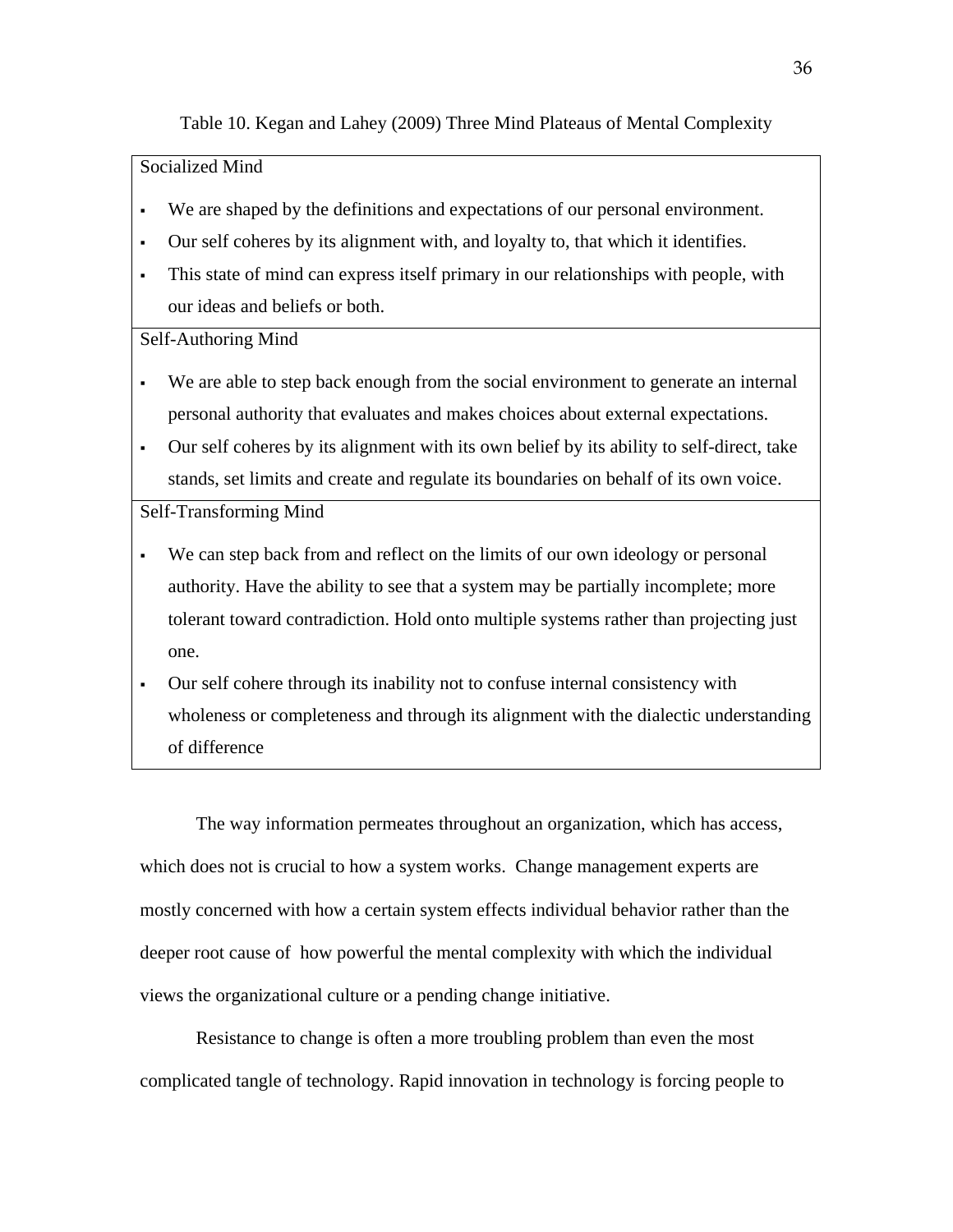change at an ever-quickening pace. The rapidity coupled with technical difficulties associated with high tech change has given a rise to a pattern of resistance within corporate culture. Because people often automatically resist change – due to routine, habit and apprehension of the unknown, it is imperative to mitigate the negative effects of people's reactions while implementing changes in technology, process and workflow.

 According to Moon (2009) the uncertainties of change outcomes and the fluid nature of organizations, planned change projects are disrupted regularly. Therefore, Moon (2009) add that "the change agent instigates a process of sense making (diagnosis) to understand disruption in the planned change process through dialogue, facilitation and active listening. The change agent may face ambivalence or other forms of resistance based on uncertain or conflictual common sense perspectives." (p.526)

 However all too often what is overlooked when these projects are being planned and implemented is the people aspect. Many projects fail because they only gather support from senior management who sign the purchase agreements with various vendors but then themselves do not actually use the technology. Technology introductions succeed or fail based on how effective the organization is at getting the end users to change their way of working an the organization supports that way of working.

 Change management works in conjunction with the other elements of any project, whether it be implementing a new technology or new ways of working due to a change in legislation. By undertaking a structured approach to change management, one is ensuring that it is planned, managed, reinforced and above all focused on delivering sustained business benefits.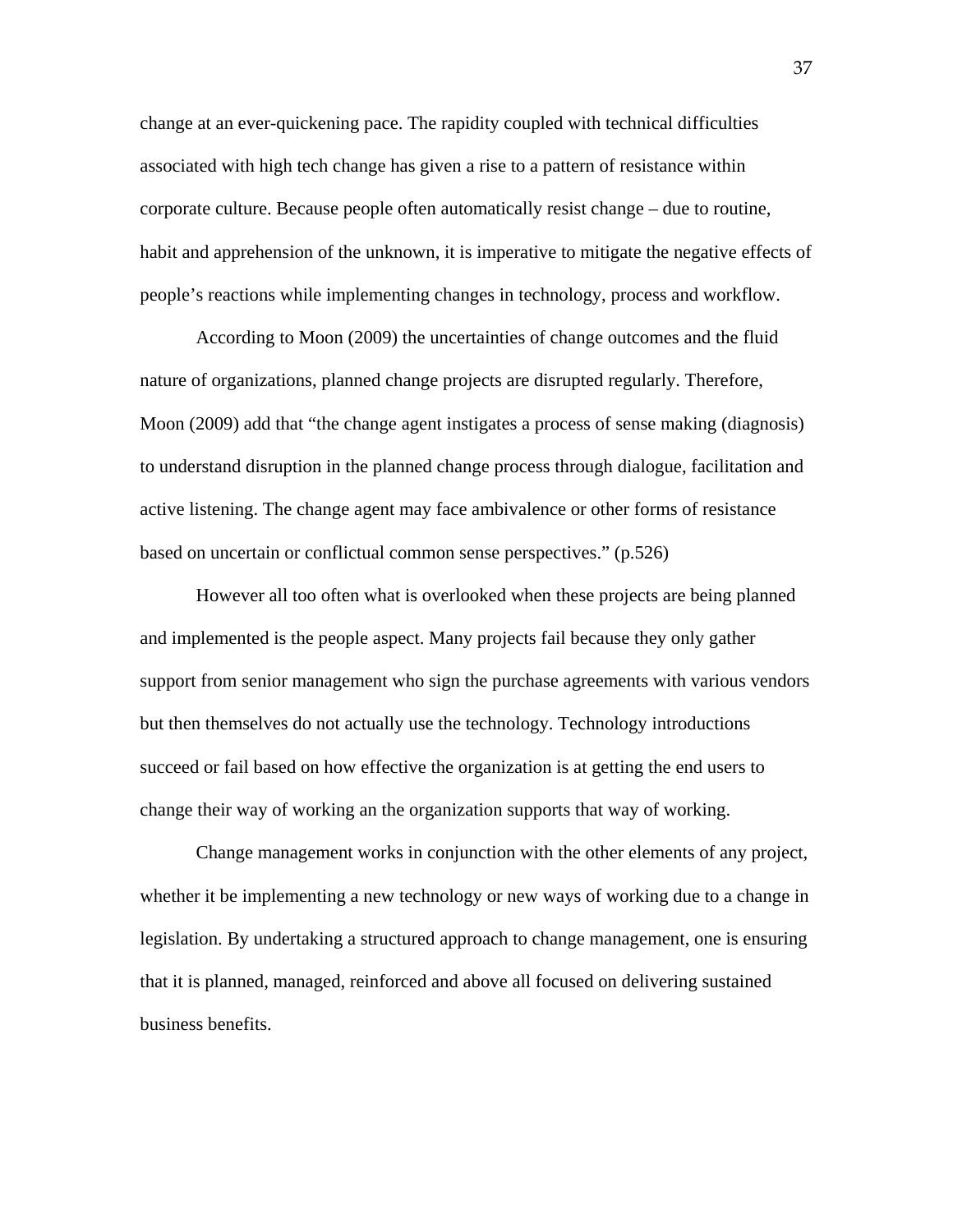#### Successful Change Management Programs include:

- Developing the vision and the case for change
- Reviewing and capturing how the change contributes to the business's strategies, goals and their measures, to endure competitive advantage
- Knowing and managing your stakeholders
- Managing communication message management and refinement, channel management and feedback loops
- Reviewing organizational design and culture against new requirements and refining accordingly
- Reviewing people performance systems, reward and recognition, recruitment and induction, retention and succession planning against new requirements, refining accordingly focusing on how to reward new behaviors
- Identifying and developing change leaders
- Reviewing current and future learning and development needs

 To stay competitive, a company must be dynamic in the marketplace, constantly revising its strategy in response to its competitors and aligning with the changing demands of its customers. The organizations that make it to the top are the ones that can respond quickly to the marketplace – particularly those that adapt faster than their competitors – and are able to transform themselves on the fly.

 Transformation then is a fundamental shift in a company's functioning in order to significantly improve the current performance by better aligning with the changing market conditions and demands. It typically encompasses change at every level of the organization from executive-level management down to he individual employee.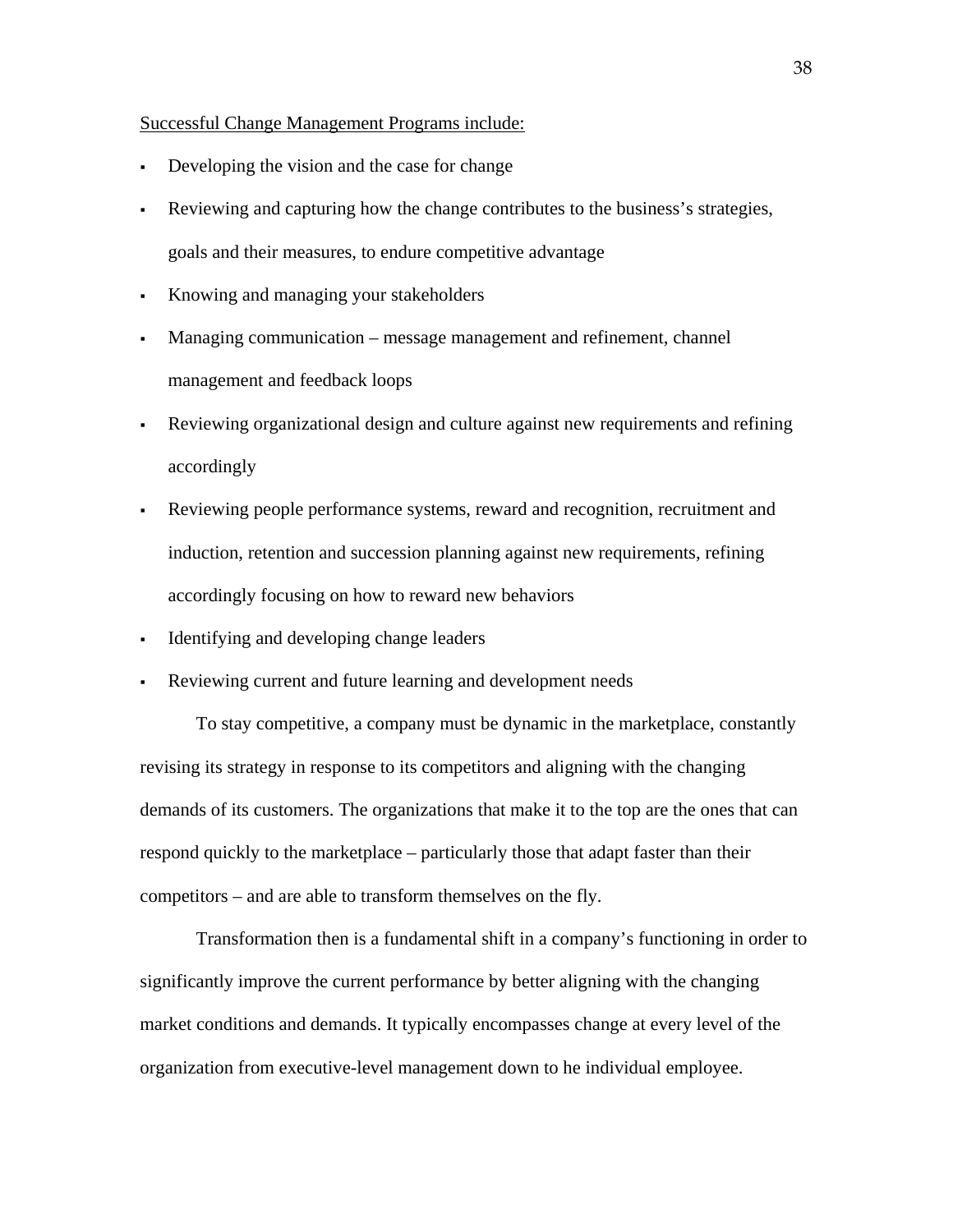# Resistance as a Resource for Change

 According to Ford, Ford and D'Amelio (2008), the 'change agent-centric' view presumes that resistance is an accurate report by change agents of an objective reality (resistance by change participants). Change agents therefore are not portrayed as participants who enact their environments or construct their realities but, rather, as people who deal with and address the objectively real resistance of change participants.

 Change presents both agents and recipients with potential problems that are an occasion and trigger for sense making, "…an active process involving the interaction of information seeking, meaning ascription, and associated responses." (p.363). The types of questions change agents would ask would be along the lines of "How will this get accomplished?', change recipients on the other hand would ask the opposite, "how will this change effect me?"

 Ford et. al (2008) provide three elements to consider as a reconstruction of the resistance to change:

|                                                                                                                                    | A Reconstruction of the Resistance to Change                                                                                                                      |  |
|------------------------------------------------------------------------------------------------------------------------------------|-------------------------------------------------------------------------------------------------------------------------------------------------------------------|--|
| <b>Recipient Action</b><br>Any behaviour or communication that occurs in<br>response to a change initiative and its implementation |                                                                                                                                                                   |  |
| <b>Agent Sensemaking</b>                                                                                                           | Agents' interpretation of the meanings given to actual<br>or anticipated change recepients based on an individual<br>agent's interpretations and sense of meaning |  |
| <b>Agent</b> – Recipient<br><b>Relationship</b>                                                                                    | Provides context for the first two elements and shapes<br>and is shaped by Agent – Recipient Interactions                                                         |  |

Table 11. Ford et al. (2008) A Reconstruction of the Resistance to Change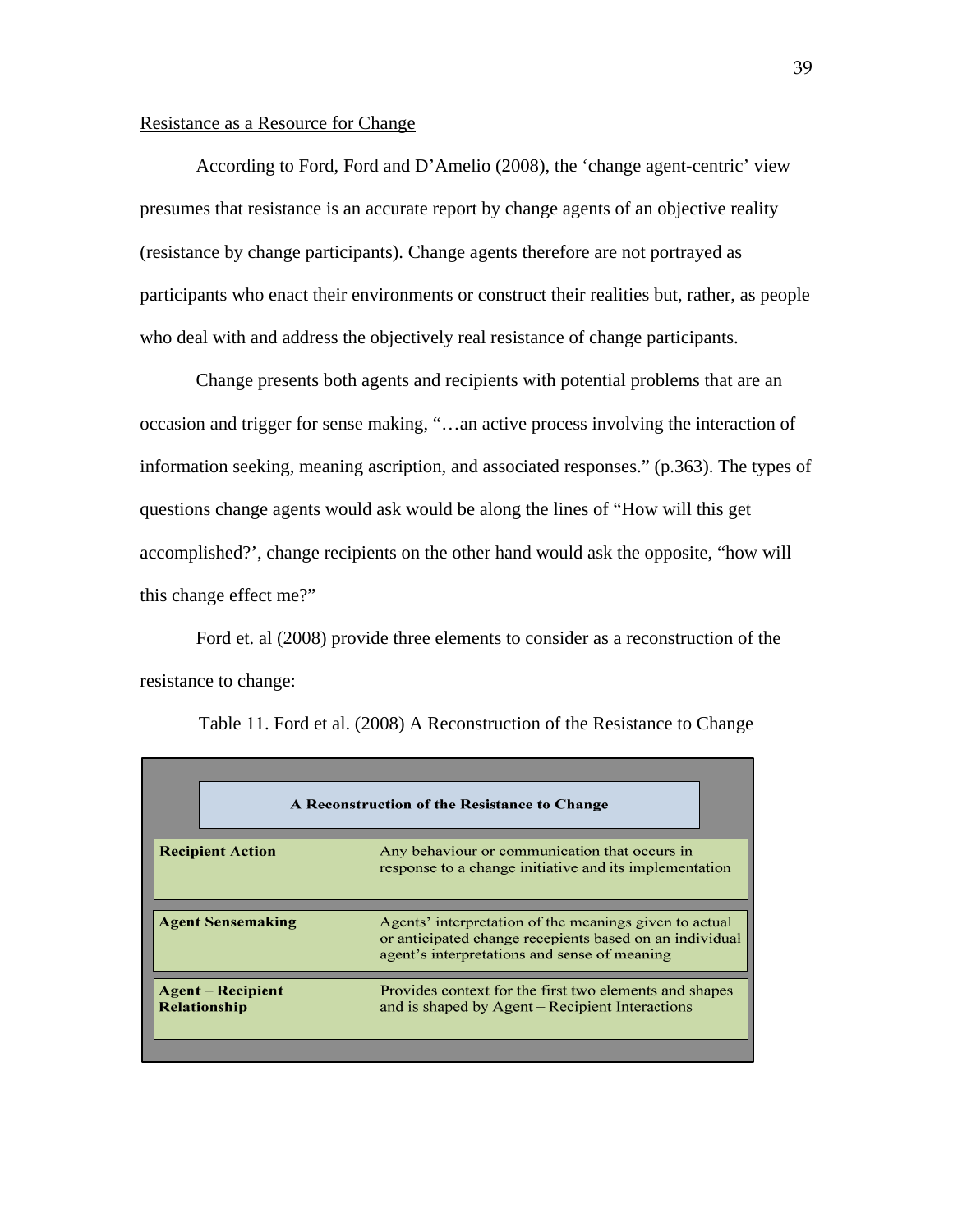# Successful Change Programs Begin with Results

 The performance improvement efforts of many companies have much impact on operational and financial results. While some companies constantly improve measurable performance, in many others, managers continue to dance round and round the issues. Toyota for example instituted the 'Toyota Way' as a form of continual process improvement on their production lines, leading to the manufacturing of high-quality products. Over the years, this core belief has become a source of competitive advantage at Toyota.

 Some managers introduce programs aimed at change but under the surface they contribute little to the bottom line. At the heart of these "activity centered" programs is a fundamentally flawed logic that confuses ends with means, processes with outcomes.

 This logic is based on the belief that once managers benchmark their company's performance against competition, assess their customers' expectations, and train their employees; sales will increase, inventory will shrink and quality will improve.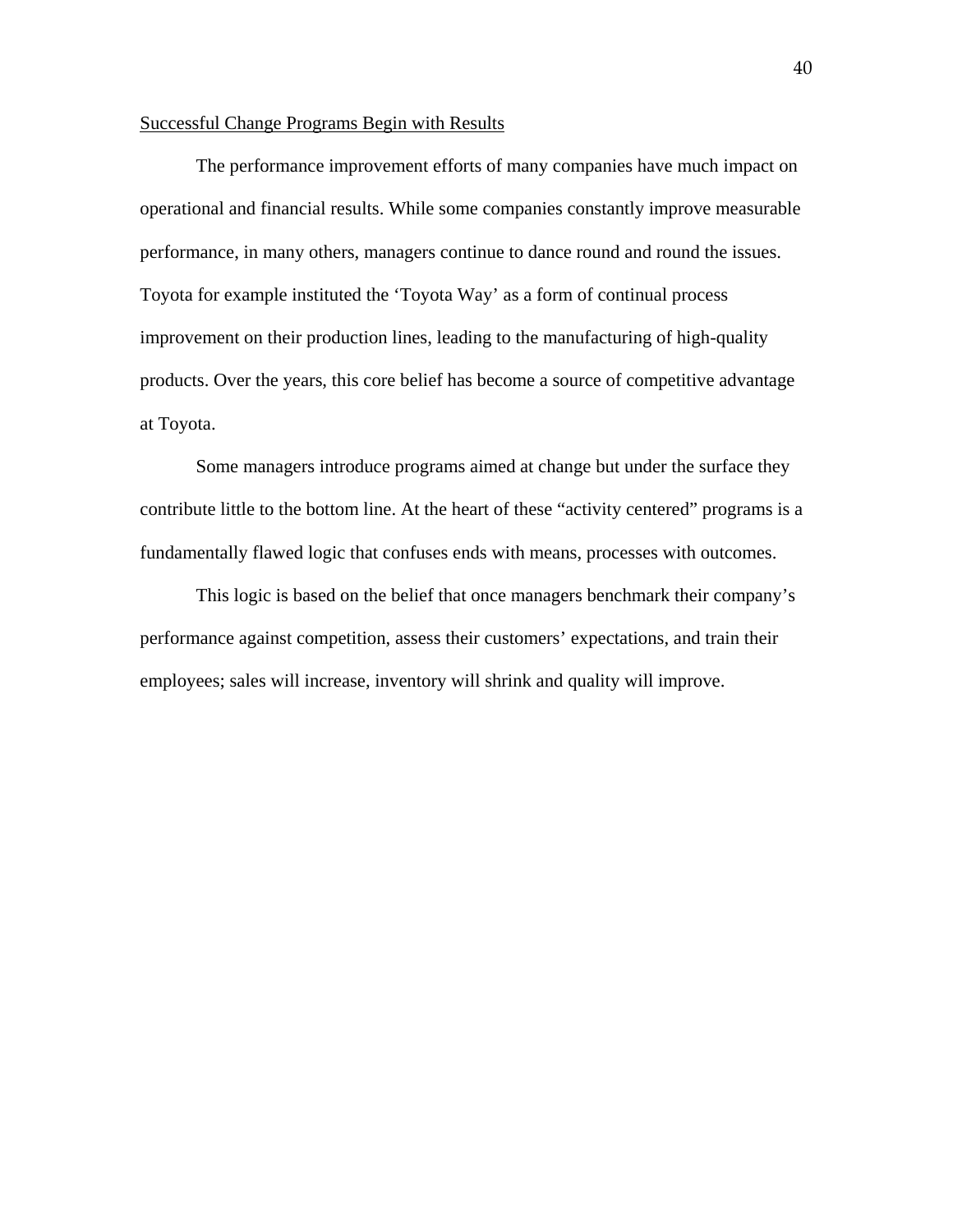

# Table 12. Schaffer and Thomson (1992) Comparing Improvement Efforts

### Change Management: Drivers and Considerations

 Based on the research, I feel change should always be results driven. It is imperative for change agents, leaders, managers or even consultants to create a sense of urgency amongst the community chartered to implement change. A collaborative environment that facilitates two-way communication from leadership and the community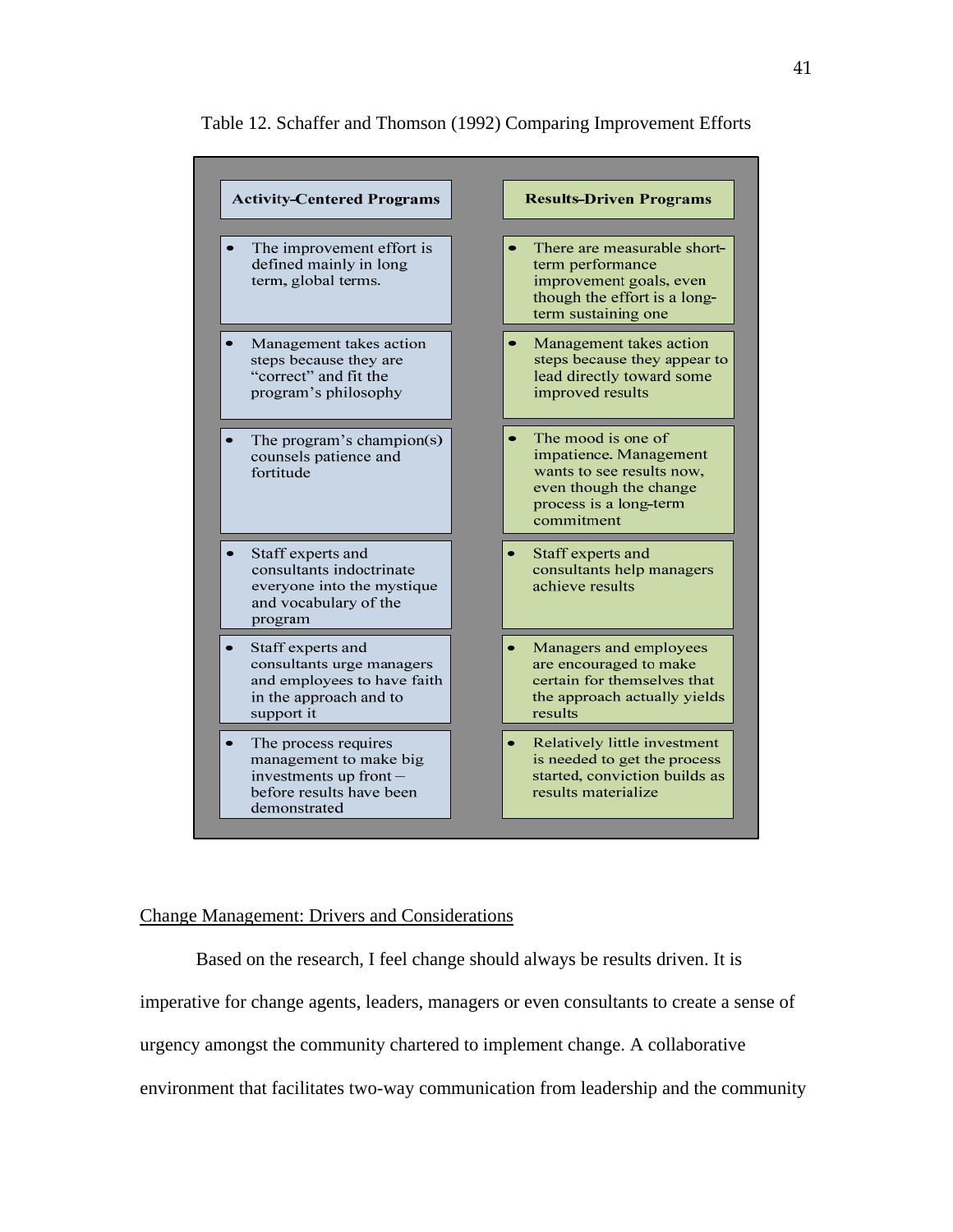at large creates a heightened sense of change ownership and active involvement which are crucial to the change effort's success. A change path must be outlined and defined, planning a change effort is involved as various facets of an organization and its people need to be considered. Communication initially, and throughout the change process is imperative. Not only sharing how the change is to be executed, but key drivers and goals need to be articulated form the outset. Championing change efforts take time and progress should be measured - key small wins or milestones achieved need to be recognized and celebrated amongst the change participants and community at large.

 Keen detail and emphasis need to be placed on the organization, people and process. These pillars of change not only drive an initiative forward, but can also stall or hinder progress if not managed effectively.

#### Conclusions

 The biggest challenge in this entire process is changing people's behavior. The key to this behavioral shift, so clear in successful transformations, is less about the analytics but more about seeing and feeling. (Kotter and Cohen, 2002, p.179)

 Change management is a collective process with distributed responsibilities and competencies. To make it work, all components of the organization – individual, department / group, and organization - have to work together, collaborating on a common goal and aligning efforts. They also have to work separately, carrying out their separate responsibilities and developing their individual competencies.

 All aspects of the change management process, including planning, implementation, and assessment, require some degree of segmentation, distributing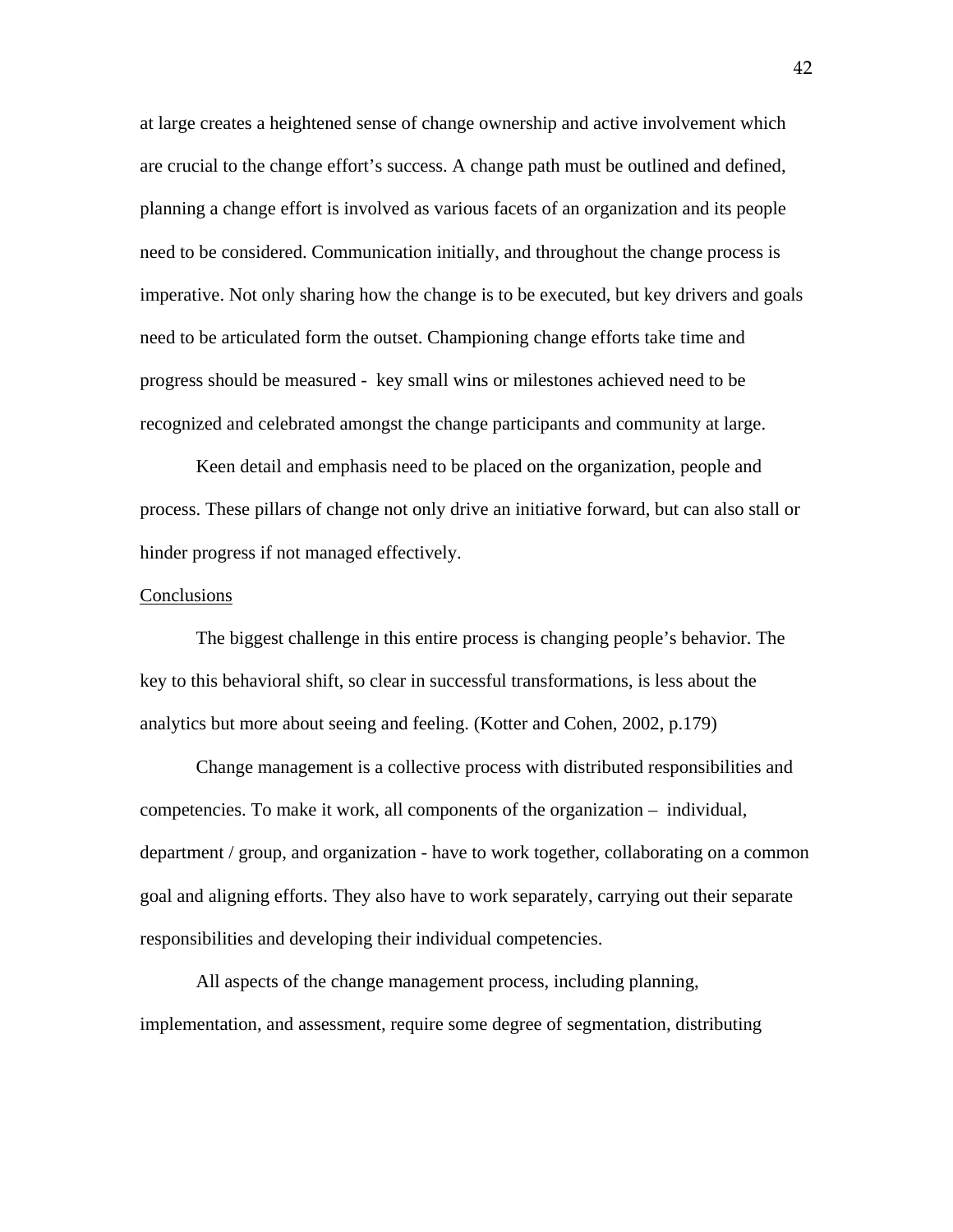different pieces to different units and individuals and making different demands form each of these perspectives.

 Globalization, competition and accelerated technological innovation are creating conditions under which change itself is changing; it is becoming more complex and omnipresent, requiring enterprises to develop focused capabilities for change management.

 Expectations have shifted from seeing change as an extraordinary event to seeing it as a permanent condition of business life. Similarly, change management is increasingly perceived as an ongoing business function rather than a focused response to an occasional need for reorganization. Change management is becoming institutionalized in various ways: having a dedicated change management function within an organization (typically with in HR), dedication and commitment to developing tools for planning and implementation, focused communication efforts directed at facilitation change, reorientation of corporate culture toward flexibility and agility with regard to change.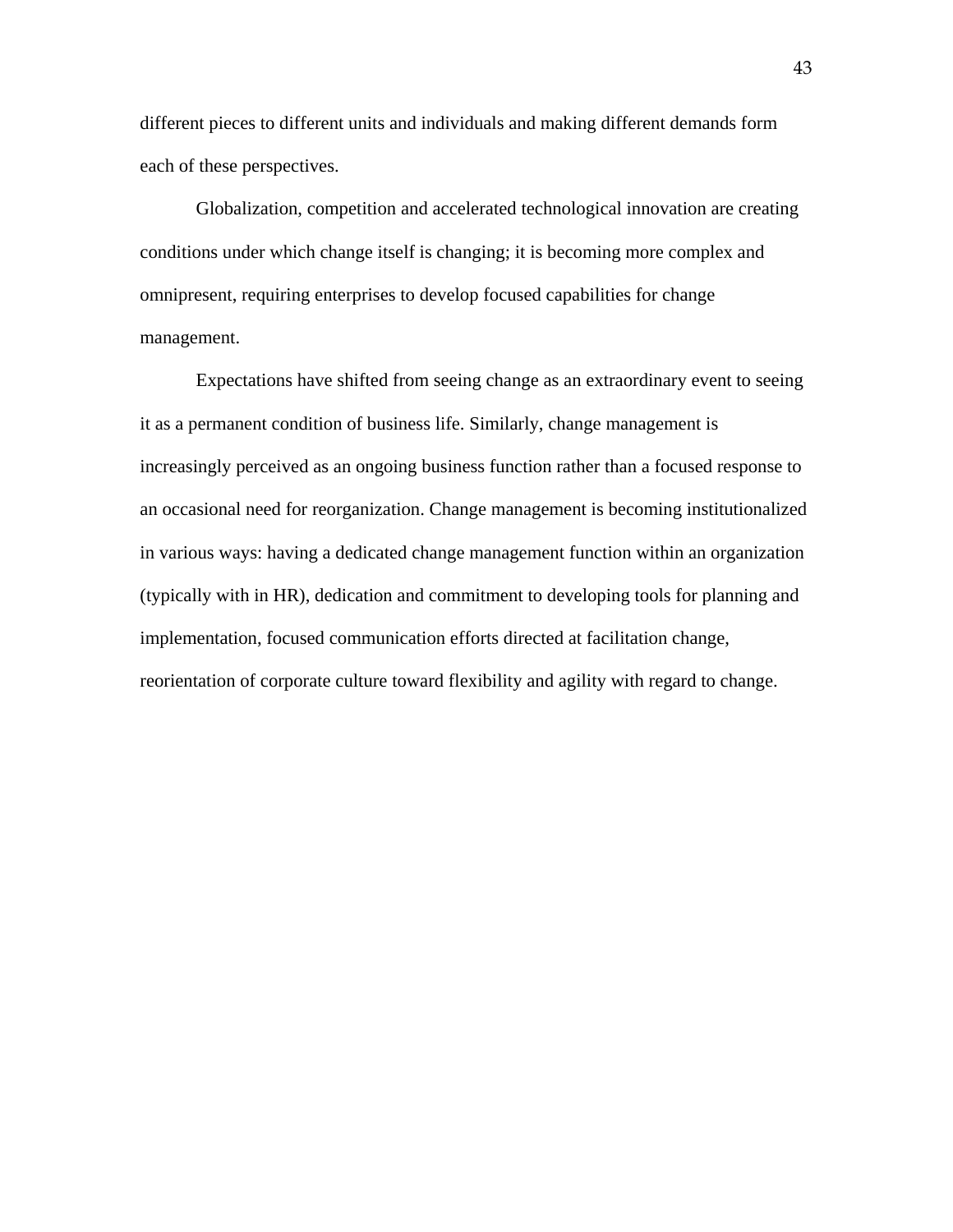#### REFERENCES

Abrahamson, Eric. (2000). Change without Pain. *Harvard Business Review,* July-August, 2000, 75-79. Retrieved from Emerald February 2, 2009.

Andrews, Jane. Cameron, Helen. Harris, Margaret. (2008) All change? Managers' experience of organizational change in theory and practice. *Journal of Organizational Change Management,* 21(3), 300-314. Retrieved from Emerald March 28, 2009.

Beaman, Karen V. and Guy, Gregory R. (2005) Effecting Change in Business Enterprises: Current Trends in Change Management. New York, NY: The Conference Board, Inc.

Baclund, Jonas and Werr, Andreas. (2008). Constructing the legitimate buyer of Management Consulting services. *Journal of Organizational Change Management,*  21(6), 758-772. Retrieved from Emerald March 28, 2009.

Cameron, Kim. (2008). Leading Change: Using Fixed Points to Navigate. Provo, UT: Leadership Excellence.

Carter, Eric. (2008). Successful Change Requires more than Change Management. *The Journal for Quality and Participation,* 31 (1), 20-23. Retrieved from EBSCOhost June 9, 2009.

Craine, Kevin. (2007) Managing the Cycle of Change. *The Information Management Journal, September/October 2007, 41 (5), 44-50.* Retrieved from Emerald March 8, 2009.

Ford, Cameron M. (1994). The futurity of decisions as a facilitator of organizational creativity and change. *Journal of Organizational Change Management,* 15(6), 635-646. Retrieved from Emerald March 8, 2009.

Ford, Jeffry D., Ford, Laurie W. and D'Amelio, Angelo. (2008). Resistance to Change: The Rest of the Story. *The Academy of Management Review,* 33 (2), 362-377. Retrieved from EBSCOhost July 11, 2009.

Garton, Colleen and Wegryn, Kevin. (2006). Managing without Walls; Maximize Success with Virtual, Global and Cross-Cultural Teams. Lewisville, TX: MC Press

Hotho, Sabine. (2008). Linking changing professional identity and changing professions. *Journal of Organizational Change Management,* 21(6), 721-742. Retrieved from Emerald March 28, 2009.

Kegan, Robert and Lahey, Lisa Laskow. (2009). *Immunity to Change.* Boston, Massachusetts: Harvard Business School Press.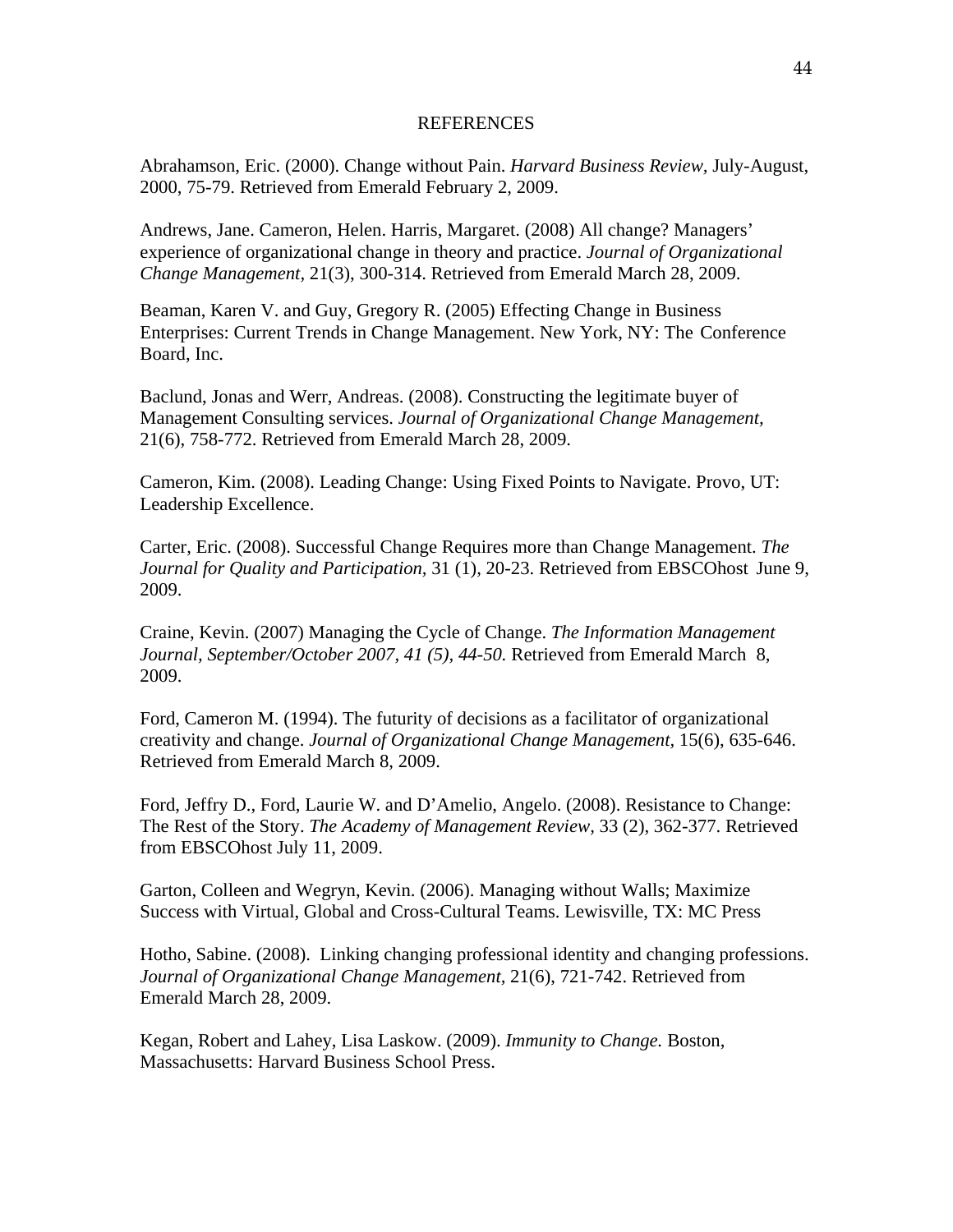Kotter, John P. (1995). Leading Change. *Harvard Business Review,* March-April 1995, 56-67. Retrieved from Emerald February 2, 2009.

Kotter, John P. and Cohen, Dan, S. *The Heart of Change: Real-Life Stories of How People Change Their Organizations.* (2002). Boston, Massachusetts: Harvard Business School Press.

Kotter, John P. and Schlesinger, Leonard A. (2008). Choosing Strategies for Change. *Harvard Business Review,* July-August 2008, 130-139. Retrieved from Emerald February 2, 2009.

Kubiciek, Margaret. 25 July 2006. Change management: 10 biggest agents of change. Personnel Today magazinewww.personneltoday.com/articles/2006/07/25/365 56/change-management-10-biggest-agents-of-change.html (accessed June 8, 2009)

Lucey, John. (2008). Why is the Failure Rate for Organizational Change so high? *Management Services*, Winter 2008, 10-18. Retrieved from Emerald February 2, 2009.

Madhavan, Ravindranath and Gnyawali, Devi R. (2001). Cooperative Networks and Competitive Dynamics: A Structural Embeddedness Perspective. *The Academy of Management Review,* 26 (3), 431-445. Retrieved from EBSCOhost July 11, 2009.

Marshak, Robert J. and Schein, Ed. (2006). Covert Processes at Work: Managing the Five Hidden Dimensions of Organizational Change. San Francisco, CA: Berrett-Koehler Publishers, Inc.

Maurer, Rick. (2006). 12 Steps That Can Build Support for Change. *The Journal for Quality and Participation*, 29 (1), 21-22. Retrieved from EBSCOhost June 9, 2009.

Mento, Anthony J., Jones, Raymond M., Dirndorfer, Walter. (2002). A change management process: Grounded in both theory and practice. *Journal of Organizational Change Management,* 3(1), 45-59. Retrieved from Emerald March 28, 2009.

Moon, Michael Y. (2009). Making Sense of Common Sense for Change Management Buy-In. *Management Decision*, 47, (3), 518-532. Retrieved from Emerald July 11, 2009.

Schaffer, Robert H. and Thomson, Harvey (1992), Successful Change Programs Begin with Results. *Harvard Business Review,* January - February 1992, 80-89. Retrieved from Emerald February 2, 2009.

Sirkin, Harold L., Keenan, Perry, Jackson, Alan. (2005). The Hard side of Change Management. *Harvard Business Review,* October 2005, 109-118. Retrieved from Emerald February 2, 2009.

Strebel, Paul. (1996). Why do Employees Resist Change? *Harvard Business Review,*  May-June 1996, 86-92. Retrieved from Emerald February 2, 2009.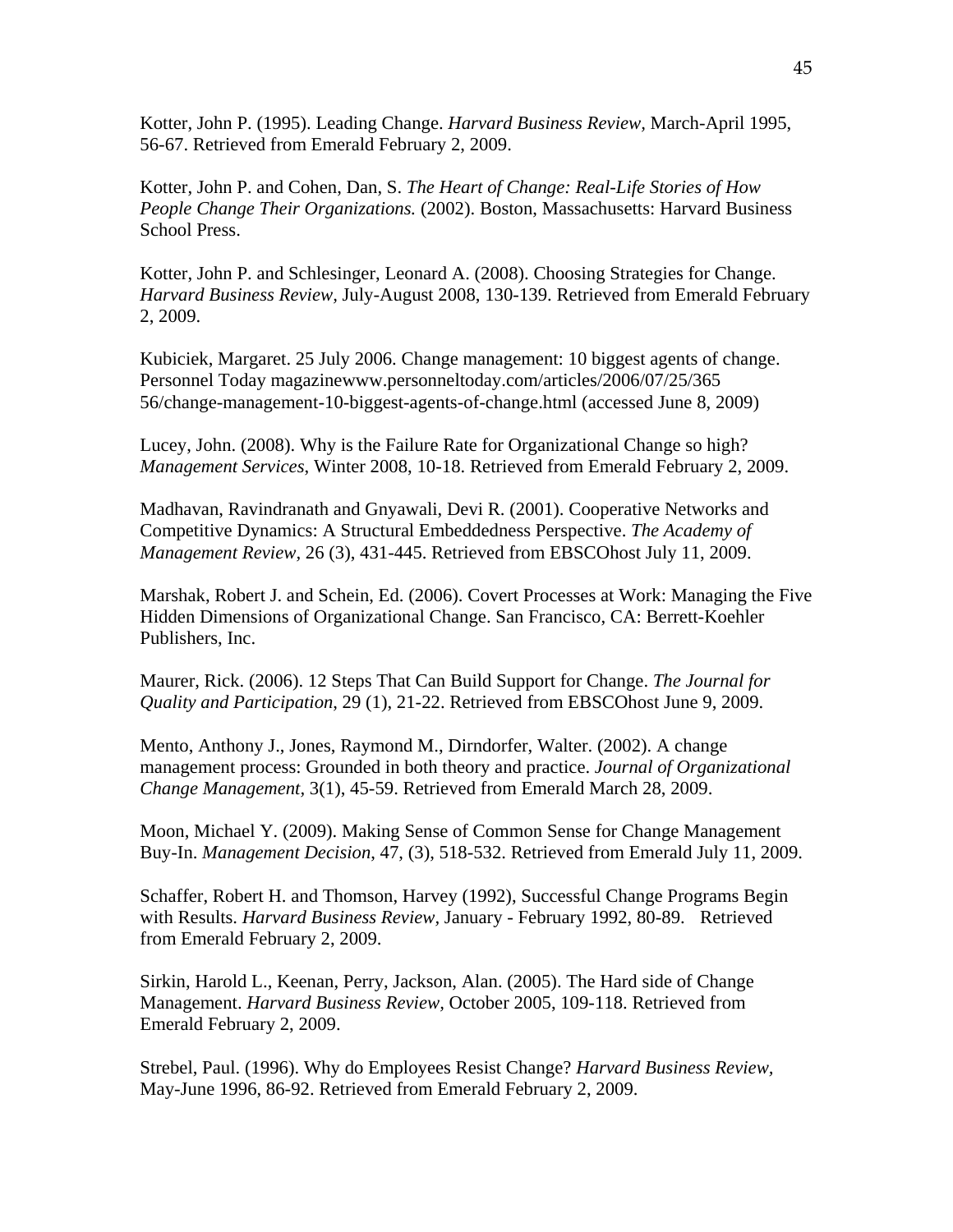Whittle, Andrea. (2006). The Paradoxical Repertoires of Management Consultancy. *Journal of Organizational Change Management,* 19(4), 424-436. Retrieved from Emerald March 28, 2009.